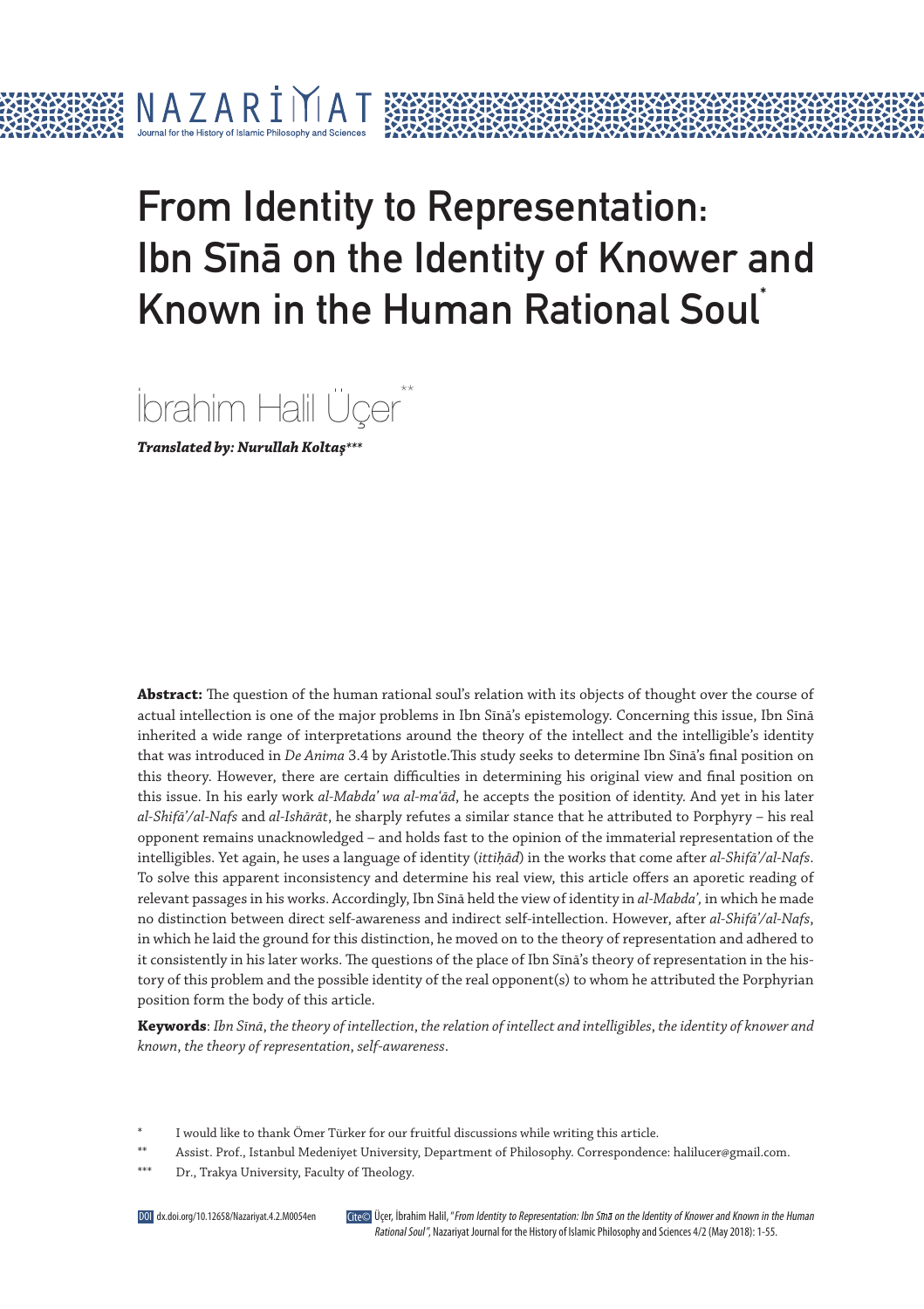The idea of identity of the intelligible and the intellect in actual thinking, which is defended by Aristotle in *De Anima* 3.4, 429b22-430a7, constitutes the focus of the classical discussions on the nature of intellection. This expression is considered one of the greatest enigmas within the history of epistemology due to the various asserted interpretations as to how it should be understood.1 In this study, I will try to expound upon Ibn Sīnā's original position, which was based on his reinterpretation of Aristotle's theory of intellection by employing a skeptical and critical language toward the identity of the knower and the known. Many reasons make this subject a remarkable issue in Ibn Sīnā's philosophy. First of all, it is quite difficult to interpret his theory of knowledge in a consistent manner without determining Ibn Sīnā's final position regarding this subject. Notwithstanding the position of identity refuted in most part throughout his vast corpus, it does seem to be defended quite interestingly in some passages. Thus, Fakhr al-Dīn al-Rāzī, Mullā Şadrā, $^2$  and other later philosophers considered this as an inconsistency. Second, the question of how the doubts concerning the position of the identity of the knower and the known, which represents a strict realism, would affect the Avicennean understanding regarding the possibility of metaphysical knowledge inextricably arises. Taken into consideration critically, this question can allow for some new interpretations concerning the Avicennean intellection theory. Furthermore, Ibn Sīnā severely criticizes the Neo-Platonist Porphyry, whom he considered a Peripatetic, when he deals with the identification of the knower and the known. He also states that Porphyry totally misunderstood Aristotle and thus put forth an absurd theory of intellection that has no philosophical value at

- 1 For some current interpretations of the expression, see C. Kahn, "Sensation and Consciousness in Aristotle's Psychology," *Archiv für Geschichte der Philosophie* 48/1-3 (1966): 43-81; C. Kahn "Aristotle on Thinking," *Essays on Aristotle's De Anima*, ed. Martha C. Nussbaum ve Amélie Oksenberg Rorty (Oxford: Oxford University Press, 2003), 359-80; R. Sorabji, "Myths About Non-Propositional Thought," *Time, Creation, and the Continuum* (London: Duckworth: 1983), 137-57; esp. 144-49; T. de Koninck, "Aristotle on God as Thought Thinking Itself," *Review of Metaphysics* 47/3 (1994): 471-515; I. M. Crystal, *Self-Intellection and its Epistemological Origins in Ancient Greek Thought* (Aldershot, UK: Ashgate, 2002), 115-55. F. Lewis, "Is There Room for Anaxagoras in an Aristotelian Theory of Mind?" *Oxford Studies in Ancient Philosophy* 25 (2003): 89-131; V. Caston, "Aristotle's Two Intellects: A Modest Proposal," *Phronesis* 44/3 (1999): 199-227; A. Kosman, "Perceiving That We Perceive: On the Soul III, 2," *Philosophical Review* 84/4 (1975): 499-519; F. D. Miller, "Aristotle on the Separability of Mind," *The Oxford Handbook of Aristotle*, ed. C. Shields (Oxford, NY: Oxford University Press, 2012), 306-39.
- 2 For the critiques of Fakhr al-Dīn al-Rāzī, see Ö. Türker, *Ibn Sînâ Felsefesinde Metafizik Bilginin İmkânı Sorunu* (İstanbul: İsam Yayınları, 2009), 45-66; P. Adamson, "Avicenna and his Commentators on Human and Divine Self-Intellection," ed. D. N. Hasse and A. Bertolacci, *The Arabic, Hebrew, and Latin Reception of Avicenna's Metaphysics* (Berlin and Boston: Walter de Gruyter & Co., 2012), 97-122. For the critiques of Ṣadrā, see İbrahim Kalın, *Knowledge in Later Islamic Philosophy, Mullā Ṣadrā on Existence, Intellect and Union*, (Oxford: Oxford University Press, 2010), 46-59.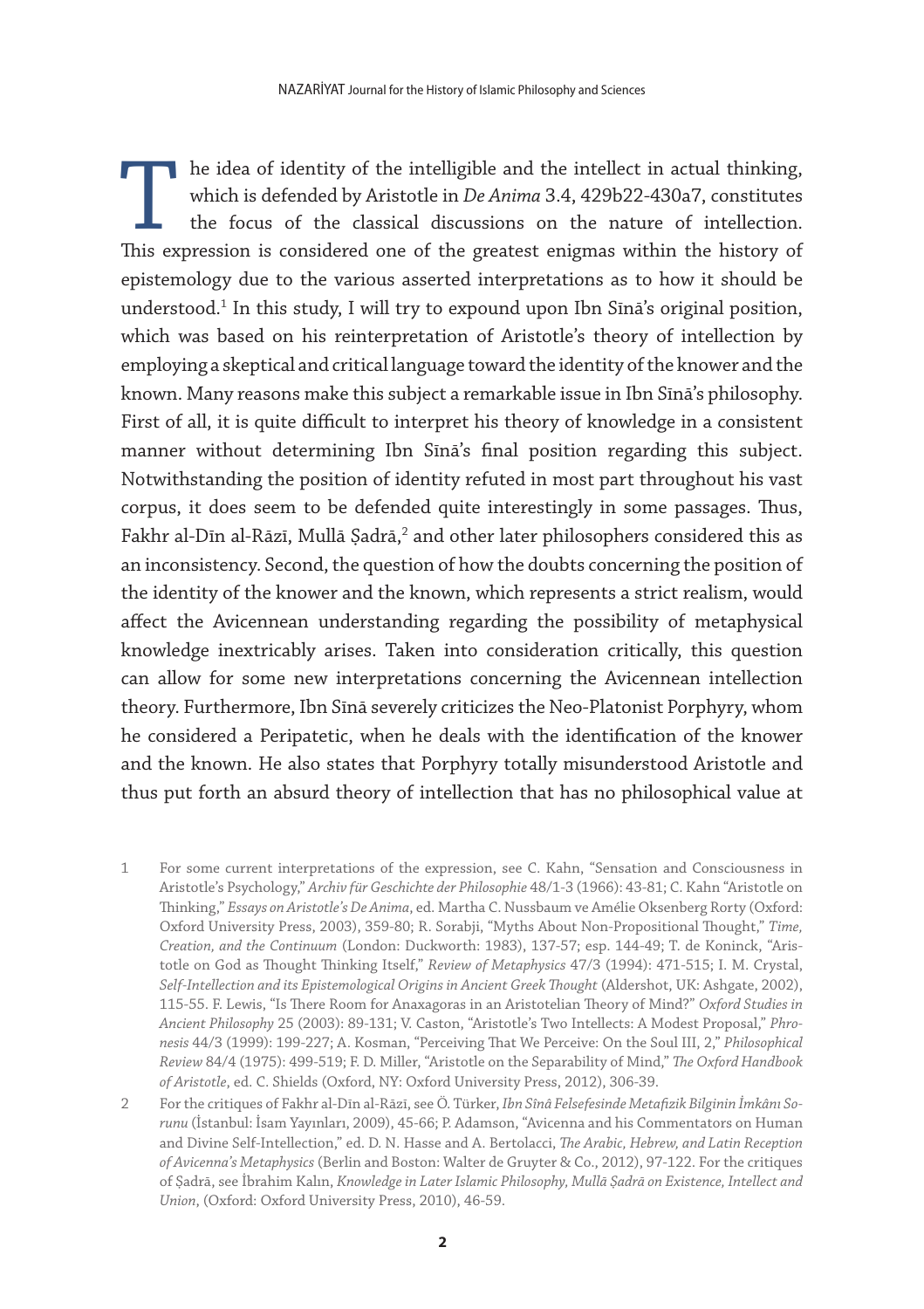all. If Ibn Sīnā is serious here, then he must have an answer as to how Aristotle's expressions should be understood. So third, in respect to this answer, determining Ibn Sīnā's place in the history of the positions vis-à-vis the identity of the knower and the known would be of great importance.

I will begin with the last question and try to determine how ancient commentators understood Aristotle's expressions, then clarify Ibn Sīnā's position in relation to this tradition, and, lastly, try expound the solutions he proposed for the problems he inherited from the commentators' tradition. In this respect, I believe we might be able to clarify whether he has a consistent theory of human intellection in view of the first question. This clarification would also provide an insight toward some discussions concerning the second question.

# I. Aristotle: Why should the intelligibles be identified with the intellect?

Aristotle recapitulates his theory of the identity of the knower and the known in various places. The first place in which it was depicted in rather an indistinct fashion is *De Anima* 2.5, 417a18-20, when he deals with the sense-cognition and states that the sense and the sensible are similar during the actual sense-cognition. In the activity of the sense-cognition, which is handled within the terminology of the action and passion even though the sense is unfamiliar with the sensible object when cognition has not yet occurred, it becomes similar to the senses when cognition does occur. According to this interpretation, that which is based on the identity of action, what is acted on and what is acting in actuality, it is said that the sense, sensing, and the sensible will be identical during the sense cognition *in actus*. The second passage, which presents this theory clearly, is found in *De Anima* 2.12, 424a7-21, where Aristotle states that the sense-cognition should not be taken as the reception of the sensible object as it is. In other words, when we perceive the color red, sensible objects cannot be perceived with their matter in such a manner that the sense faculty would acquire color and thereby turn red. The sensibles are perceived abstracted from their matters, just as wax assumes the form of a ring without acquiring its gold or silver substance. Thus, the formal identity here is specified in contrast to the idea of letting the sense faculty change physically.

*De Anima* 3.2, 425b26, and 426a15 clearly say that "The activity of the object of perception and of that which can perceive is one"; however, this statement is accompanied with an exception: "although what it is for them to be such is not the same." For Aristotle, this means that the actual hearing and the actual sound can be identical when the actual hearing takes place, which points to the fact that a bell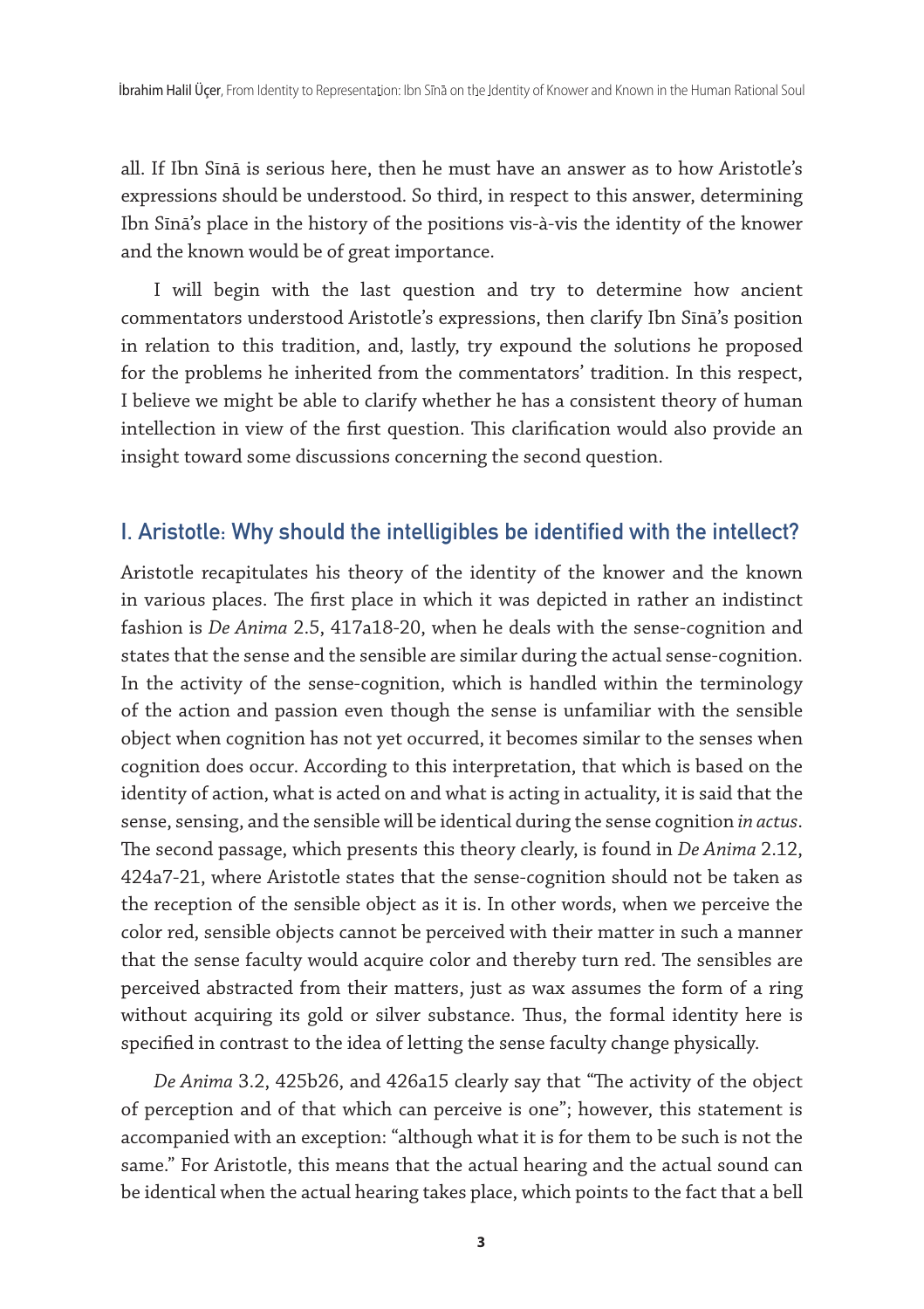that actually sounds is different vis-à-vis existence than the actual hearing, unless there exists an ear hearing *in actus*. What causes the formulation of such an idea is "the actuality is in what is acted on," as stated in 426a2-4. In this respect, the actuality of the sound that causes our hearing exists in the sense faculty, which was formerly potential, but became actual hearing due to the effect of the actual sound. Therefore, the actual object of hearing becomes identified with the sense of hearing by becoming what is actually heard when our hearing actually perceives it.

So far, Aristotle insisted that the sense faculty is identified with the sense object during the actual sense-cognition based on two principles: the actuality is in what is acted on during the activity and that cognition takes place in an immaterial way. The view that the human rational soul becomes one with its own objects of thought when it cognizes them is expressed in *De Anima* 3 in such a manner that it follows the line of reasoning mentioned above. Aristotle's first remark in 430a3- 5 concerning this issue is as follows: "In the case of those things which have no matter, that which thinks and that which is thought are the same (*to auto estin to nooun kai to nooumenon*)." It is then stated in 3.7, 431b17 that the actual intellect is its own object of thought. Finally, Aristotle states in 3.8, 431b20-24 that the soul is "in a way all existing things" by considering sense cognition and rational cognition as identical with the sensibles and the intelligibles. This is another way of stating that the soul can transform into an intellectual universe by identifying with everything that is subject to cognition.

So exactly what does Aristotle mean when he says that the intellect is identical with its object of intellection? For instance, when we cognize a stone by abstracting it from its material accidents, does this mean that our mind would become a stone just by being identified with the stone itself? Aristotle refutes this view and argues in 431b24-432a3 that it is not the stone that is in the soul, but its form. Hence, our intellect did not become one with the material form that actually exists outside the intellect, but with the intelligible form of the stone that exists potentially in the stone and actually in our intellect. Then, what does it mean to say that our intellect is becoming one with the form of the stone but not of the stone itself? If it means that the intellect knows a form abstracted from its matter, as is the case with the senses, then why did Aristotle need to proclaim the existence of an identity between the intellect and the form of the stone by employing such a powerful expression rather than limiting himself to stating only this? He could have contented himself with a simple idea of immaterial representation without defending the theory of identity by stating that it receives the formal meaning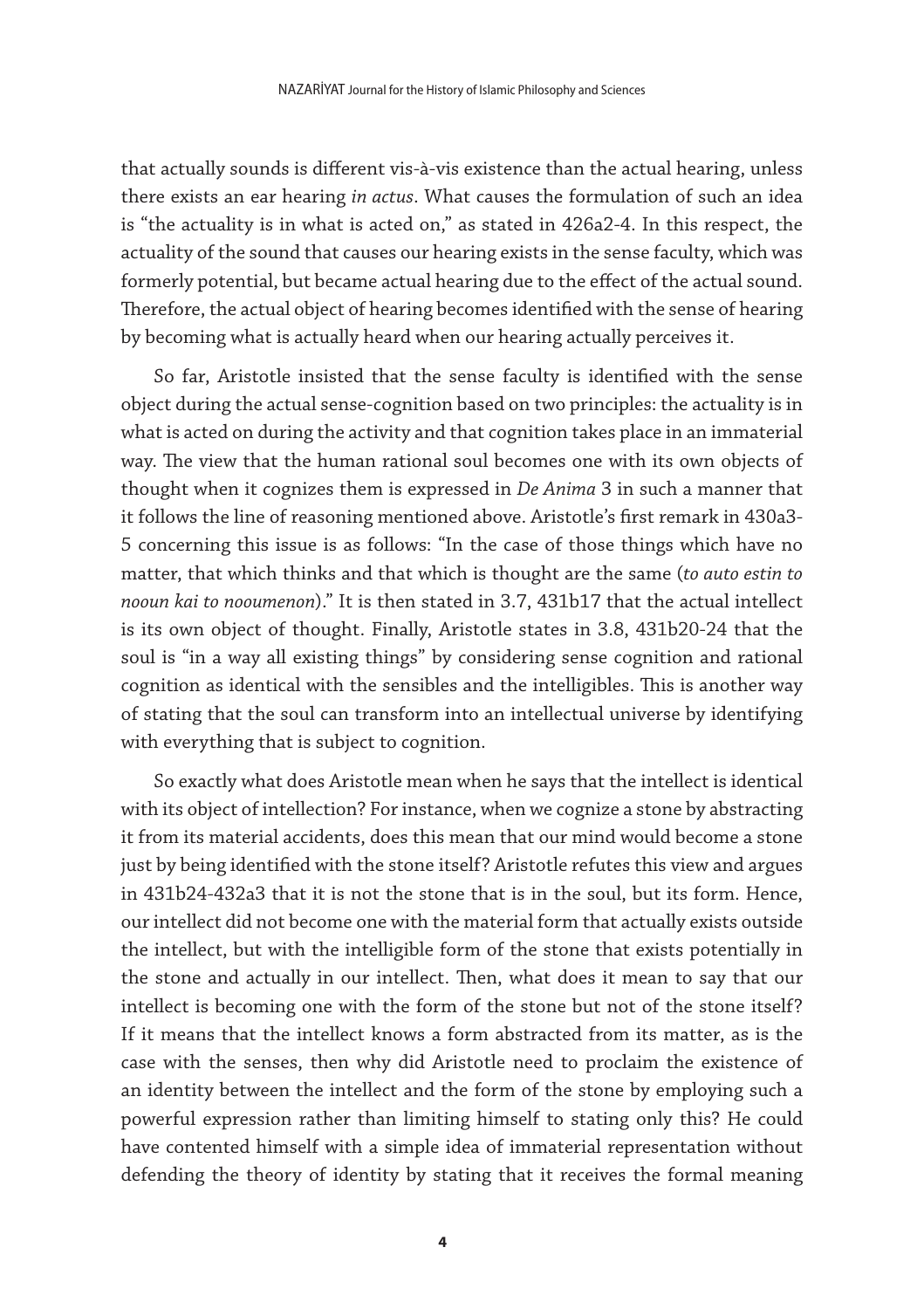of the objects, not the objects themselves. Given the interpretive efforts by later commentators to elaborate upon the identity of the knower and the known, most of which digress from Aristotle's original intellection theory, perhaps this would be a safer way compared to the further problems and dilemmas that arise as we line up with the position of identity. Despite all these difficulties, however, Aristotle explains his reasons for defending his theory of the identity of the knower and the known in *De Anima* 3.4. 429622-430a8.

*De Anima* 3, which includes the passages quoted below, seeks answers for three basic questions concerning intellection. The first question pertains whether the intellect is far from generation and corruption or does it subject to corruption; the second one is about the intellect's common and different aspects with the senses; and the third one (expressed in 3.4) concerns how the intellect intellects. For the third question, Aristotle brings three further issues into question: 1) The dimensions of rational cognition and the intellect's relation with the sense faculties, 2) whether the intellect changes during the intellection or is affected by the material forms cognized, and 3) how the intellect knows the intelligibles, including itself. Of these three questions, the last two in particular prepared the ground for the identity of the knower and the known. Aristotle, who raises these questions as an *aporia*, discusses whether the intellect's cognition of the material forms and of itself could be justified consistently with some of the characteristics that he attributed to the intellect. *De Anima* 3.4, 429622-430a8, gives the argument's main steps (Its translation by Ḥunayn b. Isḥāq is, in a sense, a summary. The Arabic equivalents pertaining to the arguments' basic elements are given below):

#### "[PUZZLE 1]

Someone might ask: assuming that *nous* is simple and impassive and, as Anaxagoras says, has nothing in common with anything else,

[QUESTION] how will it think, if to think is to be acted on? For it is in so far as two things have something in common that it seems the one acts and the other is acted upon.

[PUZZLE 2]

Again can *nous* itself too be an object of thought? (=*wa ayḍan in kāna al-ʿaqlu maʿqūlan*)

[DILEMMA]

For either

[HORN 1] *nous* will belong to everything else, if it is not through something else that is capable of being thought, and if what can be thought is something one in kind (=*fa-lā shakka anna al-ʿaqla li-sāʾir al-ashyāʾi illā an-yakūna maʿqūlan bi-jihatin ghayra al-jihat allatī minhā tudrik al-ashyāʾ*)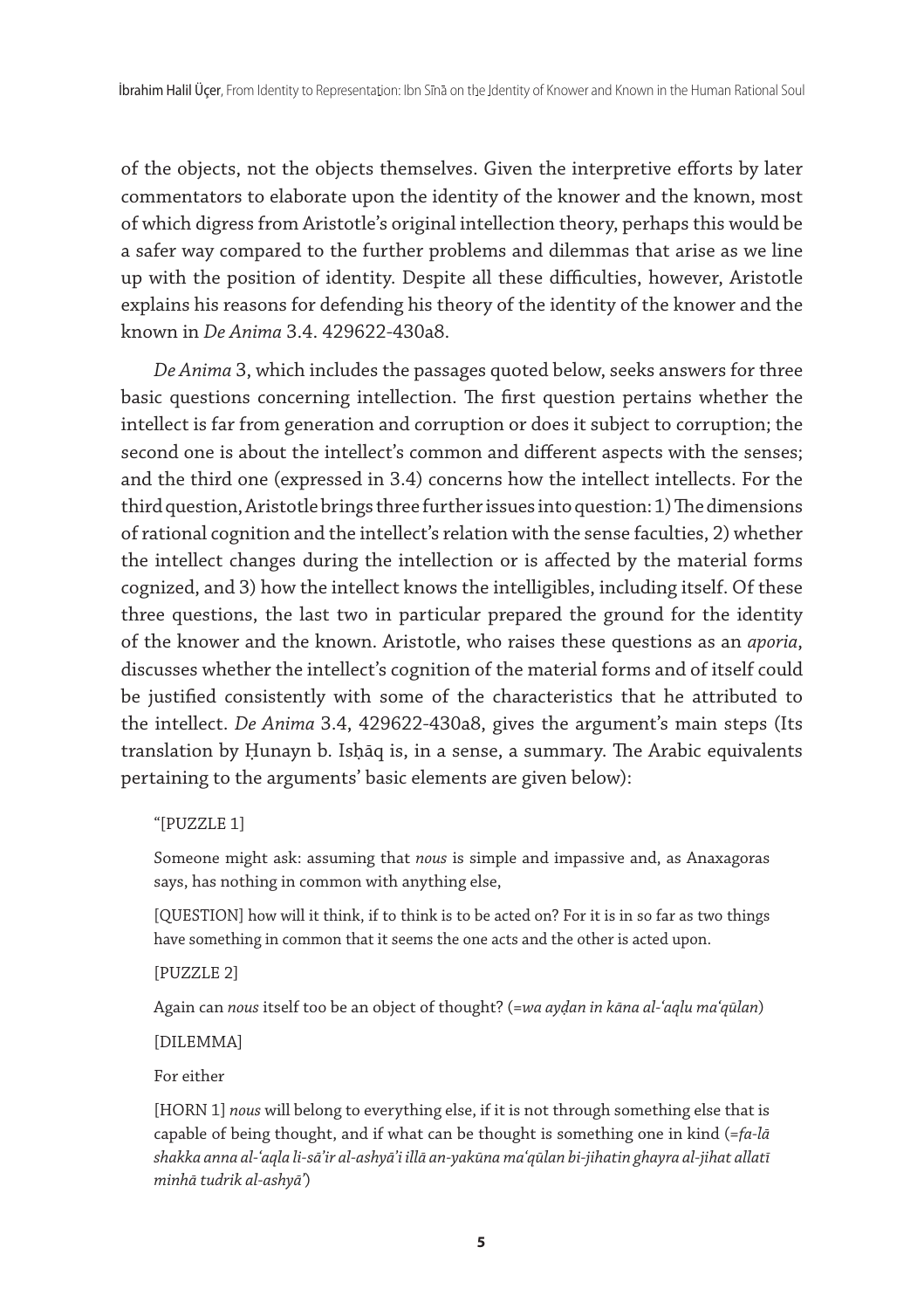#### or else

[HORN 2] *nous* will have something mixed with it which makes it an object of thought like the rest (=*wa immā an-yakūna lahū khilṭun wa huwa yaʿqiluhū makhlūṭan*)

#### [ANSWER TO THE FIRST QUESTION]

Or shall we recall our old distinction regarding to be acted upon in virtue of something common, that *nous* is in a way potentially the objects of thought, but is actually none [of them] until it thinks: Potentially in the same way as in a tablet which has nothing actually written upon it? (*wa yajibu an yakūna ḥāl al-ʿaqli mithla lawḥin laysa fīhi kitābatun bi-al-fi*'*l*) This is exactly the case with *nous*.

## [ANSWER TO THE SECOND QUESTION]

Moreover, *nous* itself is an object of thought in exactly the way the objects of thought [are] (=*wa huwa ayḍan maʿqūlun mithla sāʾir al-ashyāʾ*).

## **For in the case of things without matter on the one hand, that which thinks and that which is thought are the same (to auto estin to nooun kai to nooumenon = wa allatī lā hayūlā fīhā al-ʿaqlu wa al-maʿqūlu minhā shayʾun waḥidun)**.

For theoretical knowledge and its object are the same. (We must, hovewer, enquire why we do not think always). On the other hand, in things containing matter each of the objects of thought is potentially.

Consequently, to them *nous* will not belong, for *nous* is the power of such things without matter; whereas to it [*nous*] there will belong being an object of thought. (=*wa azʿumu anna al-maʿqūla fī dūn al-hayūlā innamā huwa maʿqūlun bi-ḥadd al-quwwati faqaṭ wa lidhālika lam yakun li al-ashyāʾ al-hayūlāniyya ʿaqlun li-anna al-ʿaqla min jihat al-quwwati laysa fī hayūlā wa ammā al-maʿqūlu fa-innahū li al-ʿaqli mansūbun ilayhi)*"3

Both issues stem from Aristotle's efforts to retain the characteristics he considered as belonging to the intellect such as i) immateriality, ii) simplicity (429b22), iii) impassivity (429b22), iv) the intellect's ability to cognize everything or its cognitive plasticity (429a18), and v) the uniformity of the intelligibles (429b28) within all sorts of intellection activity. Leaving aside if Aristotle's reference to Anaxagoras concerning some features of the intellect and the intelligibles, and also if the expressions here are intended to be answers for Anaxagoras or efforts to be in line with him,<sup>4</sup> let's look at how the problems are raised depending on the mentioned characteristics.

<sup>3</sup> Aristotle, *De Anima*, trs. R. D. Hicks (Cambridge: Cambridge, 1907), 429b22-430a8; cf. Arisṭūṭālīs, *Fī al-nafs*, ed. A. Badawī (Kuwait: Wakālat al-maṭbūʿāt, 1980), 74, 4-18. For the counterpart of this passage in Ibn Sīnā's commentary on *De Anima*, see Ibn Sīnā, "Ḥawāshī ʿalā Kitāb al-Nafs," ed. A. Badawī, *Arisṭū ʿinda al-ʿarab* (Kuwait, Wakālat al-maṭbūʿāt: 1978), 104.

<sup>4</sup> For a discussion on these questions, see Lewis, "Is There Room for Anaxagoras in an Aristotelian Theory of Mind?," 89-131.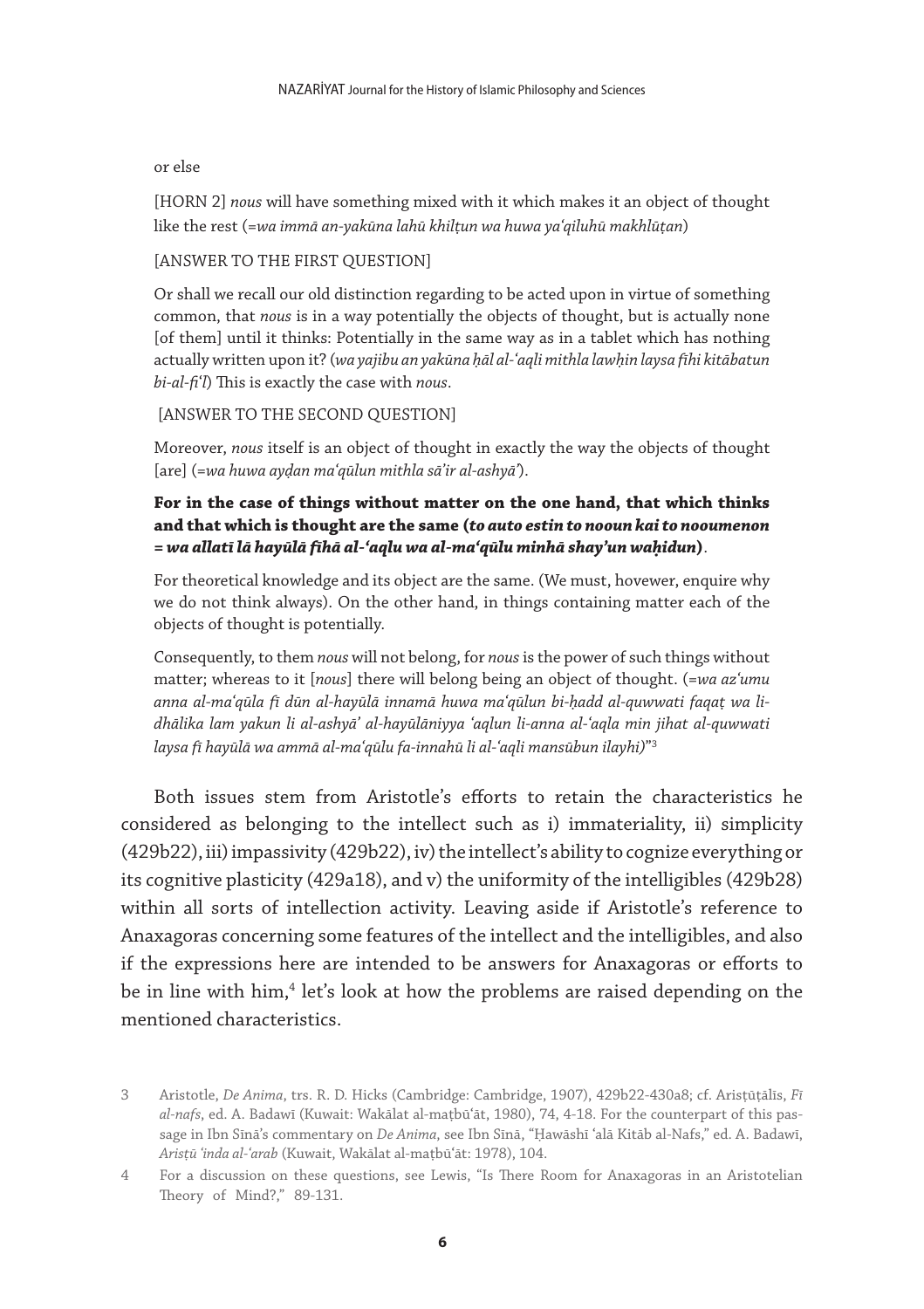The consideration of the intellect as *simple* and *impassive*, in other words, consists of no composition and nothing affecting it and thereby transforming it during its activity refers to the ideal of cognition having the possibility of acquiring any kind of form without being affected by it in any way, as expressed in 429a15. But this ideal, whose Anaxagorasean aspect is prepotent, shows an inconsistency with the opinion that Aristotle seems to have asserted and accepted in 429a14- 15, according to which cognition is a kind of a passion. Here, Aristotle argues in the example of sense-cognition that each passage from potentiality to actuality requires the effect of an actual agent and claims that sense-cognition is a passion in respect of the potentiality of the sense faculty under the influence of the object of sense. He then likens the act of thinking to sense-cognition and states that it also becomes the thinking subject through being affected in a certain way by the object of thinking.<sup>5</sup> There is a contradiction between this view and the first assumption, which claims that the intellect cognizes that which is intelligible without being affected in any way. This is the first *aporia* that Aristotle sought to overcome.

Aristotle tries to deal with this issue in two steps. The answer's first sentence begins with a reference to the old discussion according to which affection can occur vis-à-vis a common thing. In this respect, *De Anima* 417a18-20 asserts that there should be a common thing between what is acting and what is acted on.6 Depending on this principle, which purports that only similar things can affect each other, Aristotle says that the intellect is potentially the object of thought in one respect. This means that the knower is potentially all that is known in terms of its immaterial aspect, which it has in common with the intelligibles. Although one cannot say that it was one of them before thinking them actually, one can say it has a common property with the intelligibles due to its capability to receive them. One could infer from Aristotle's statements so far that he understood the fact of unaffectedness, which causes dilemma, as not being affected by material things. This would amount to saying that the intellect is not affected by the material forms, and that it therefore retains its characteristics of being unaffected in respect to material forms. And so intellection is an affection. But this affection occurs as being affected not by material things, but by the immaterial intelligibles that it resembles due to the nature of the intellect. Given the manner of expressing this affectedness, it could be conferred that the intellect, which is not among the actual intelligibles when it is potential, becomes one with the intelligibles during its actuality. When the intellect is one with what it intellects, can one infer that it undergoes a change in terms of its substance?

<sup>5</sup> See also Aristotle, *On Generation and Corruption*, trs. into English by H. H. Joachim (Princeton: Princeton University Press, 1991), 314b26-7, 324a34-b7.

<sup>6</sup> Aristotle, *De Anima*, 417a18-20; 416a29-32, 416b5-9; *On Generation and Corruption*, 323b30-324a24.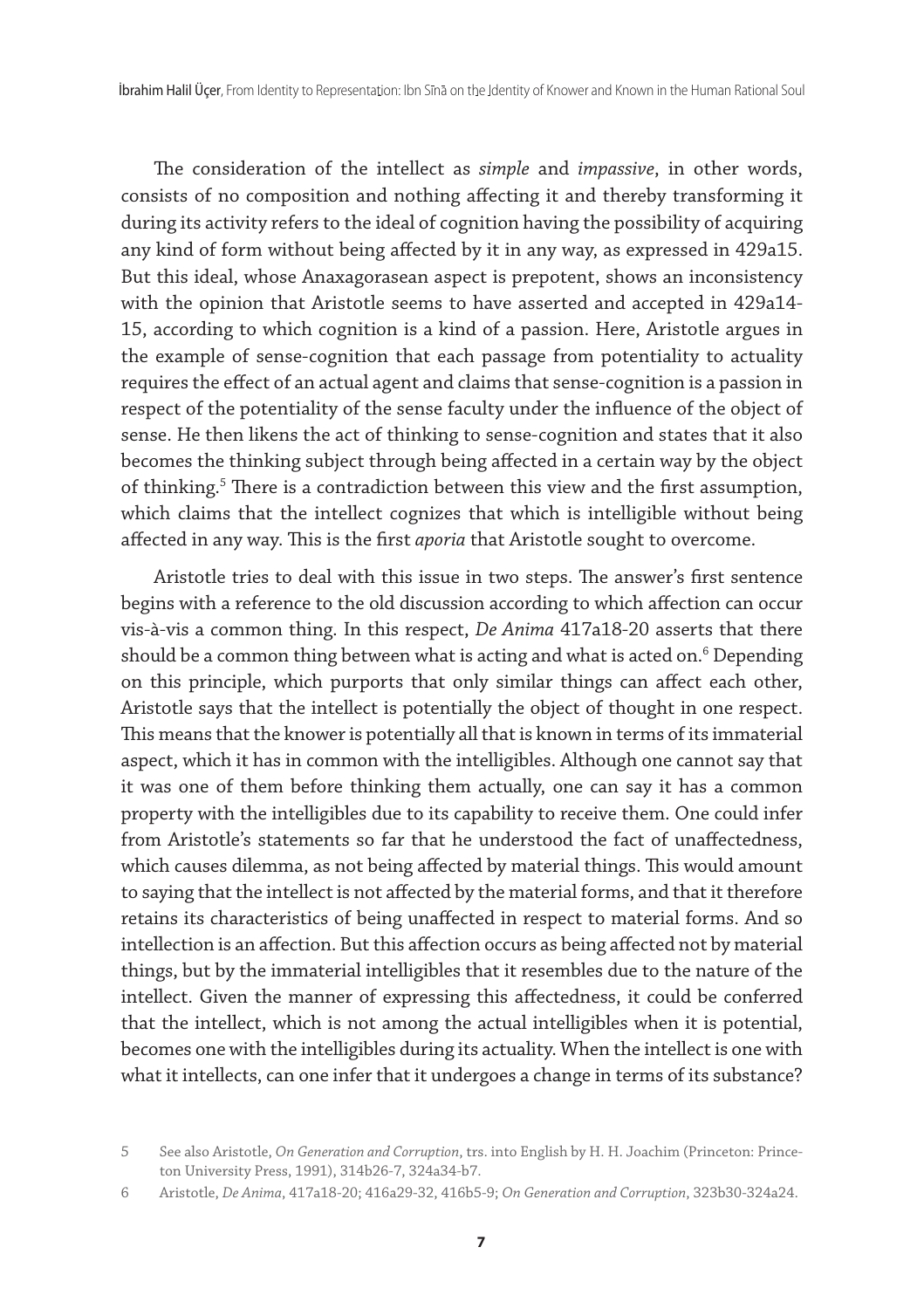This may harm its plasticity of cognition in the sense that the intellect can cognize everything. When the intellect turns into what it intellects and thereby the intellect's substance becomes that thing, then how can it intellect other things?

The question's second part tries to solve this problem. The key example here is comparing the tablet, on which nothing actually written exists, with the intellect's potentiality. Aristotle makes this comparison and says that the same applies to the intellect, without giving any additional statement. What he is trying to explain here is whether the intellect's substance changes during actual intellection. Just as the tablet's essence, defined as its capacity to acquire any kind of letter to be written on the tablet, does not change with the letters written and continues to retain a potentiality that can also receive other letters, the intellect's substance does not change with the intelligible that it intellects and continues to retain its capacity to acquire other intelligibles. Aristotle's solution for the change and affection during intellection can be summarized as follows: He saw the idea of unaffectedness mentioned in *aporia* as not being affected by matter; he considered that it is possible to be affected by immaterial forms on one hand, and propounded this in a manner that would not transform the intellect's substance. The language he used here contains an implication that allows intellection to be understood as the unity of the intellect and the intelligible. Some contemporary interpreters even claimed that the only way to prove that Aristotle held that there is no change or affection during intellection is to sharpen the language of unity here and to say the intellect intellects the intelligibles not in such a manner that it is transformed into another thing, but to become one with it.<sup>7</sup>

The idea that the knower and the known attain such an identity during actual thinking is reflected in the solution to the second *aporia* in a more complete manner. What causes the second *aporia* is the characteristics of *simplicity*, which is supposed to be possessed by the intellect, and *uniformity*, which is supposed to be possessed by the intelligibles. These two characteristics cause the phenomenon of self-intellection to generate a dilemma. Accordingly, if we accept that the intellect thinks itself, we have to say that this thinking takes place either by itself or through another. In the first case, the intellect has to think itself as an intellect. At this point, the principle that all intelligibles are of one kind comes forth and the following question arises: If the intellect's own intelligible is an intellect, all other objects of the intellect should necessarily possess the characteristics of intellection

<sup>7</sup> J. Driscoll, "The Anaxagorean Assumption in Aristotle's Account of Mind," ed. A. Preus and J. P. Anton, *Essays in Greek Philosophy V., Aristotle's Ontology* (Albany: State University of New York Press: 1992), 273-92.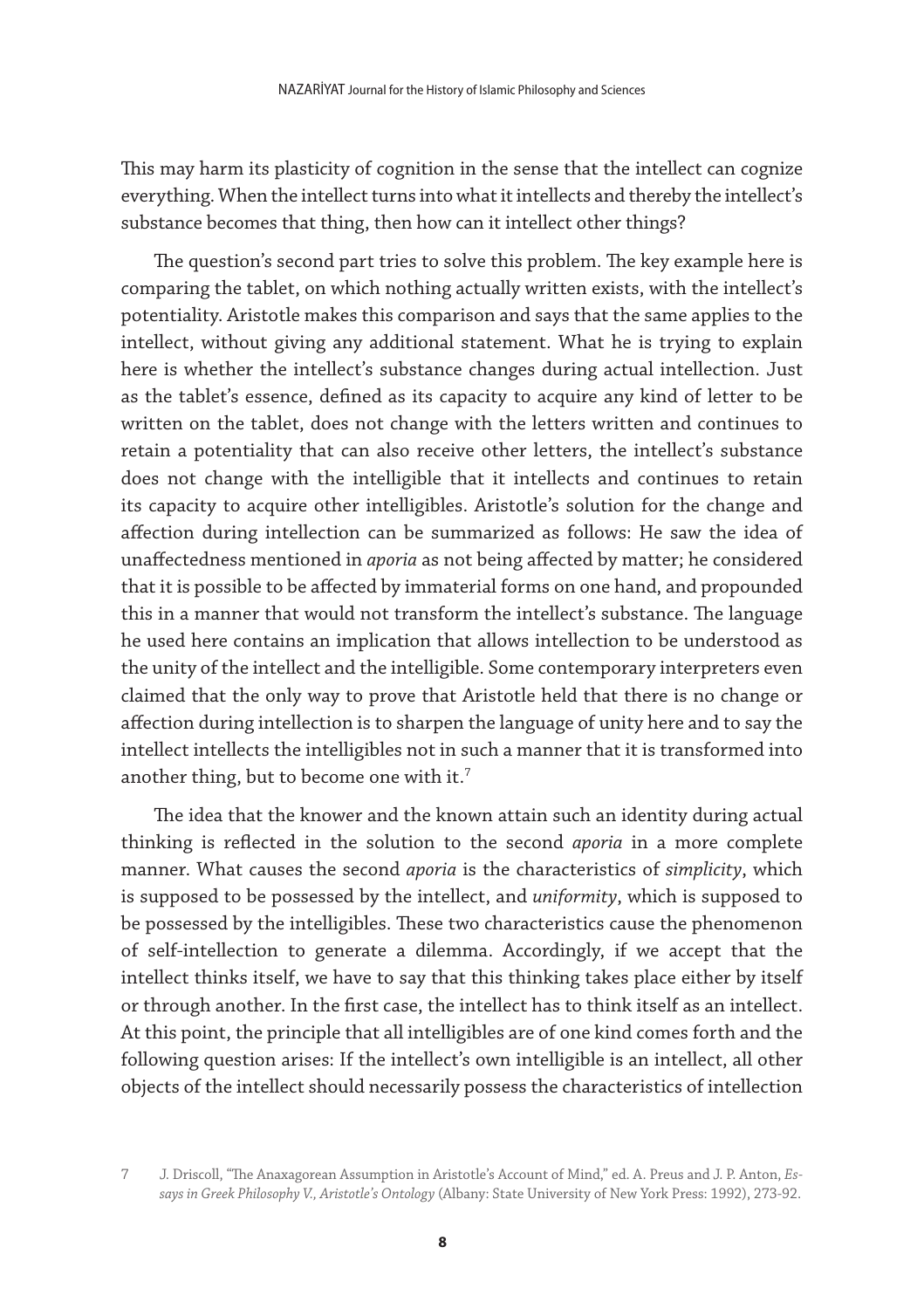in accordance with the principle. The unacceptable result of this is, for instance, its making the intelligible form of a horse in matter an intellect that intellects itself. As a second horn of dilemma, if the intellect thinks itself through another thing apart from its being the intellect and possesses something that exists in itself that transforms it into an intelligible, the unaccepted result of this is that the intellect loses its simplicity and becomes composite. Thus, Aristotle encounters a dilemma: He would either say that the intellect thinks itself by itself and all intelligibles can intellect themselves at the same time; or he would consider it as something composite by sacrificing the intellect's simplicity. Excluding both horns amounts to the absurd conclusion that the intellect cannot intellect itself.

In order to overcome this dilemma, Aristotle prefers working on the first horn. But he faces a difficulty here: the possibility that the horse or stone that contains an intelligible form in itself can also be an intellect. Obviously, the horse or stone does not possess intellect. Thus, if we continue to say that the intellect thinks of itself as an intellect, we need to say that the horse's intelligible form is totally different from its material form. Aristotle goes through the latter and states that with regard to the material form that exists actually outside, the intelligible form exists in matter potentially. In other words, the intelligible form is not an intellect, because it exists in matter potentially. Its becoming an intellect actually would be possible if it existed in an intellect. When it passes into an intellect, this form becomes also an intellect just as it is, and the human intellect and the intelligible become one and the same because they are both intellect. Thus, Aristotle favours the view that all intelligibles need to be an intellect to solve the problem and concludes that during the act of thinking, the intellect and the intelligible are one. This is true not only during the intellect's thinking of itself, but also during its thinking of other intelligibles.

So far, the explanation seems cogent from the formal perspective and the reader finds an explanation for why Aristotle defended the idea of the identity of the knower and the known. However, the theory causes as many new problems as it solved and gives rise to further questions that Aristotle and his followers need to answer. The first one is about what the identity thesis, which we can follow that it is stated through the self-intellection and can understand it formally, really means. How does the identity of the intellect and the intelligible takes place? What does it mean to be one with the essence of something? What are the epistemological consequences of the intellect's unification with the intelligibles? Although the doctrine gives rise to the questions as such, Aristotle's text contains no answer(s) for them. Philosophers such Alexander of Aphrodisias, Plotinus, Proclus, Philoponus, Stephanus, and Simplicius also asked these questions and gave different answers.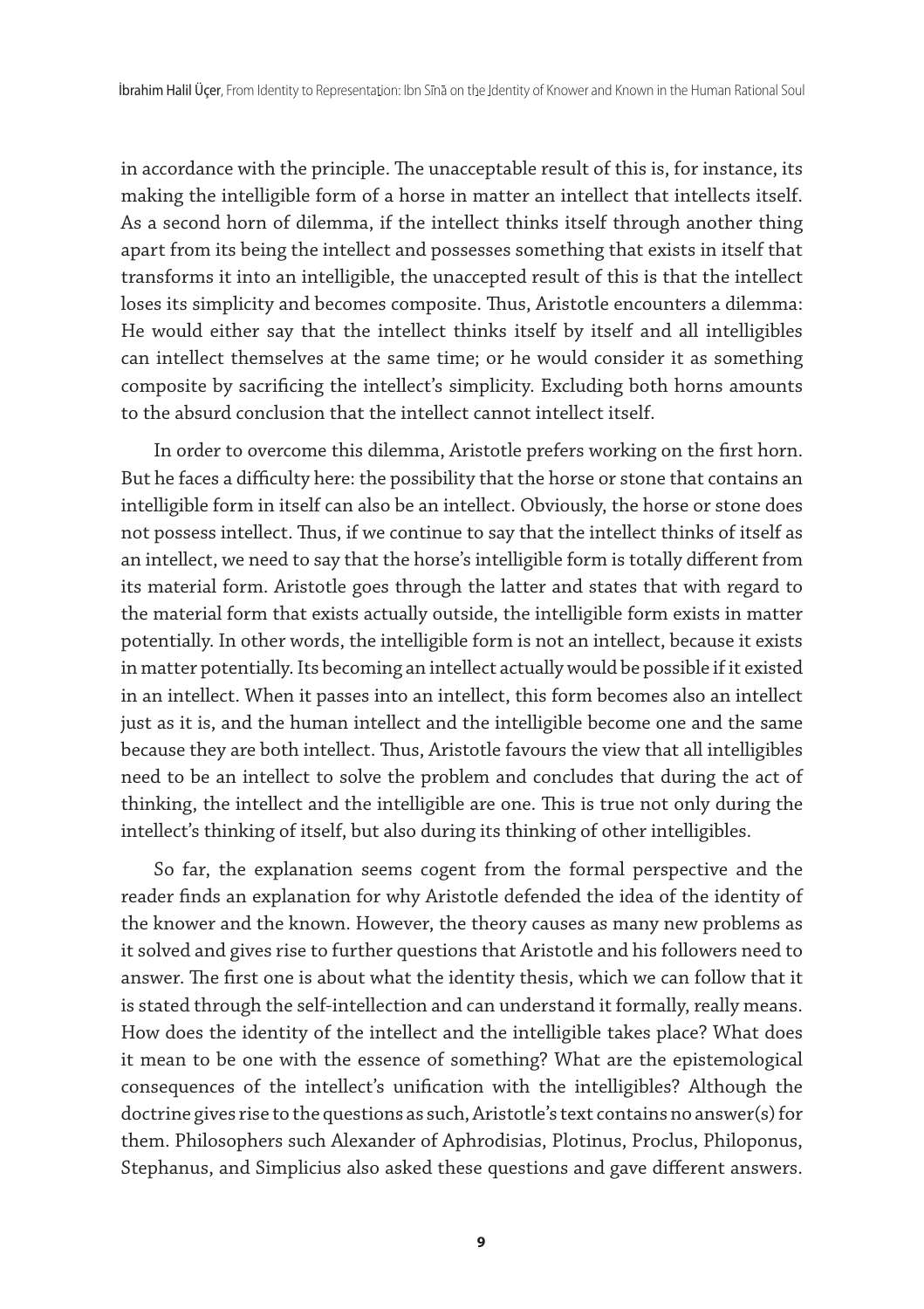It is important to note that these answers included some points that even Aristotle did not imagine, especially in the Neo-Platonist tradition.

Another question mentioned later on by Ibn Sīnā as well is whether the intellect would meet the criteria of plasticity, which found its expression in "the intellect intellects all things", $^8$  when it unites with its object. If we pay close attention, one way that Aristotle used to devise his theory of the identity of the knower and the known was to take "thing" in "it thinks all things" as the potential intelligible meaning in an object and to accept that the intellect knows this potential meaning, not the actual material form in objects.9 From this point of view, Aristotle believes that the expression "The intellect knows all that is intelligible," which describes the intellect's structure, and the sentence "There is no intelligible that cannot be known by the intellect," which describes the intelligibles' structure, become mutually valid. This amounts to saying that the structure of the intellect and that of the intelligibles have an isomorphic character. If this isomorphism has a strong character in that they both have the same formal structure, just as Aristotle stated in *De Anima* 431b21-22, "the soul is in a way all existing things; for, existing things are either objects of perception or object of thought," we say that the form of the intelligible and that of the intellect is one *numerically*. 10 An isomorphism of this kind moves rational cognition from being the representation of the form and conceptualizes a strong identification.<sup>11</sup> If such an identification between the intellect and the intelligible exists, then the intellect loses its capability of receiving the structure of another intelligible form. In fact, this contradicts the principle of plasticity mentioned in "the intellect knows all that is intelligible." Moreover, defending this strong principle of identification may lead to some complicated consequences. For

8 Aristotle, *De Anima*, 3.4, 429a18-27.

- 9 See R. Sorabji, "From Aristotle to Brentono: The Development of the concept of Intentionality," ed. H. Blumenthal, H. Robinson, *Aristotle and the Later Tradition*, Oxford Studies in Ancient Philosophy, supplemantry volume (Oxford: Clarendon, 1991), 227-59; C. Shield, "Intentionality and Isomorphism in Aristotle," *Proceeding of the Boston Area Collogquium in Ancient Philosophy* 11 (1997): 307-30; R. Sorabji, "Intentionality and Physiological Processes: Aristotle's Theory of Sense-Perception," ed. M. C. Nussbaum and A. O. Rorty, *Essays on Aristotle's De Anima* (Oxford: Oxford University Press, 2003), 195- 225; V. Caston, "Aristotle's Argument for why the Understanding is not Compounded with the Body," *Proceeding of the Boston Area Collogquium in Ancient Philosophy* 16 (2000): 135-75; V. Caston, "Aristotle and the Problem of Intentionality," *Philosophy and Phenomenological Research* 58/2 (1998): 249-98; D. L. Black, "Intentionality in Medieval Arabic Philosophy," *Quaestio* 10/1 (2010): 65-81.
- 10 Shield, "Intentionality and Isomorphism in Aristotle," 324.
- 11 Based on an interpretation by J. Lear, Shield describes the extreme position of identity as "that the form of a frog is not fully actual when that frog is engaging in archetypal froggy behavior, but when it is actualized in a mind contemplating that frog." See ibid., 325. For the interpretation of Lear, see J. Lear, *Aristotle: The Desire to Understand* (Cambridge: Cambridge University Press, 1988), 116-41.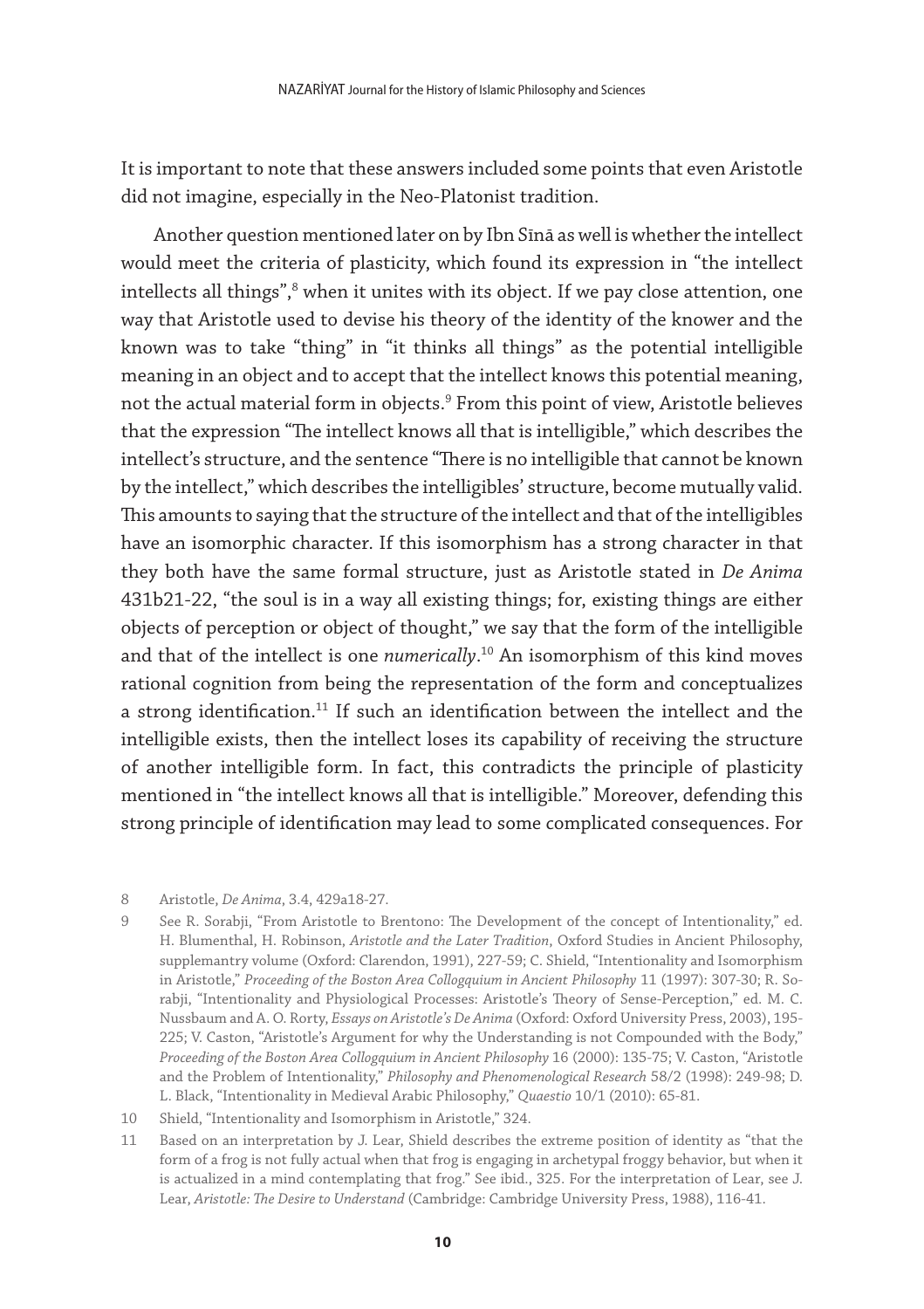instance, the following analogy may become meaningful: i) when Ahmet knows this intelligible table, he becomes identical with it; ii) Ahmet knows this intelligible table and is identical with it; iii) Mehmed also knows the same intelligible table and is identical with it; iv) If something is identical with something else, it is also identical with another thing that is identical with it. v) Therefore, Ahmet is identical with Mehmet.<sup>12</sup> If we leave the theory of identity or strong isomorphism aside and accept the theory of representation or weak isomorphism in order to retain the characteristics of plasticity and avoid from strange consequences resembling the aforementioned analogy, we reduce rational cognition to the simple resemblance of intelligible forms in the intellect.<sup>13</sup> The difficulty of this kind of representationalist theory is the possibility of removing the difference between the representation of an object in the intellect and its representation on a wall. Consequently, although the theory of the identity of the intellect and the intelligible is useful for explaining self-intellection, it causes a new dilemma as regards the intellection of other intelligibles. One horn of this dilemma eliminates the characteristics of plasticity and causes absurd results, and the other horn makes rational cognition meaningless. Thus, how Aristotle solved this problem is among the important issues of modern studies on Aristotle.<sup>14</sup> Our immediate concern here is not how he solved this problem, but how the same problem reached Ibn Sīnā through the Aristotelian and Neo-Platonic commentators and how he solved it.

# **II. The Solutions That Reached Ibn Sina**

Alexander of Aphrodisias (d. c. 200 A.D.), the Peripatetic commentator of Aristotle, gave a new impulse to the theory of the identity of the knower and the known. His *De Anima* and the treatise on intellect, which was also translated into Arabic (*Risāla fī al-ʿaql – De Intellectu*), brought an impressive interpretation of the meaning and the reasons for this theory. He explains the idea of the unity of actual intellect and intelligible form during intellection in *De Anima* in terms of self-cognition, just as Aristotle did.<sup>15</sup> However, Alexander introduces the notion of self-cognition as an

<sup>12</sup> Shield, "Intentionality and Isomorphism in Aristotle," 326. For the possible further consequences of such an idea of identity, see Philip Merlan, *Monopsychism Mysticism Metaconsciousness*, *Problems of the Soul in the Neoaristotelian and Neoplatonic Tradition* (Neterhlands: Martinus Nijhoff/The Hague, 1969), esp. 4-84.

<sup>13</sup> Shield, "Intentionality and Isomorphism in Aristotle," 325.

<sup>14</sup> See Caston, "Aristotle and the Problem of Intentionality," 249-98; R. Colter, "Thought, Perception, and Isomorphism in Aristotle's *De Anima*," *Polish Journal of Philosophy* 6/1 (2012): 27-39.

<sup>15</sup> Alexander of Aphrodisias, *De Anima: The De Anima of Alexander of Aphrodisias*, *Translation and Commentary*, translated into English by Athanasios P. Fotinis (Washington, DC: University Press of America, 1979), 14-87,5.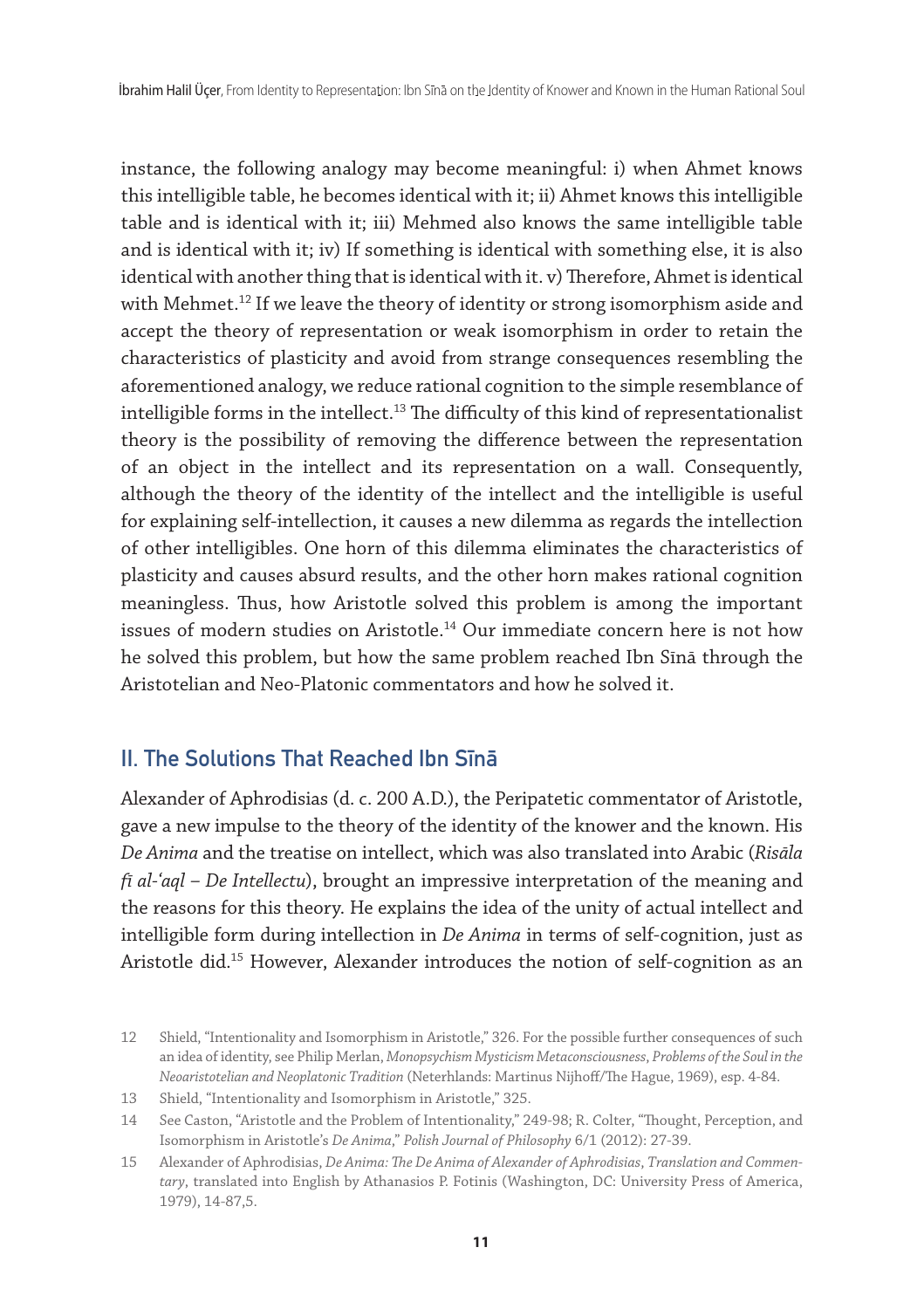end. Accordingly, the intellect actually intellects itself only when it passes from the level of intellect in habitus to the level of actual intellect. Prior to this, that is to say, when the intellect is on the level of first potentiality and has not intellected any of the external intelligibles yet, it is not in a position to intellect itself as well. Therefore, Alexander thinks that intellection has two levels: the first intellection tending toward the external intelligibles and the high-order intellection toward the fact that it intellects these intelligibles.<sup>16</sup> The latter one refers to an intellection that belongs to the intellect's own activity and thus to its own essence. For Alexander, the identity of the intellect and the intelligible is read as the co-occurrence of these two activities. In this respect, when the intellect actually intellects, for instance, the intelligible horse, it knows this intelligible directly, primarily and essentially, but also knows itself secondarily and accidentally as a requirement of the first knowing. If we construe or translate this into the identity of the intellect and the intelligible theory, it amounts to saying that the intellect's actual cognition of the intelligible and of itself is "one," that's to say, one's actuality is the actuality of the other. As this conclusion indicates, Alexander did not understand the idea that the intellect is one with the intelligibles during the actual intellection as a strong identity in which the intelligibles are one with the intellect numerically. For him, identity here refers to the fact that two actualities become one activity. Meanwhile, the intellect and the intelligible remain different in terms of their substance and being.

That Alexander draws upon Aristotle's idea of identity of the intellect and the intelligible, which seem ambiguous, from the position of strong identity and understands it as the unity of two actualities, must have been prompted by his effort to avoid the problems that would be caused by the strong identity position. We infer from his statements in *Risāla fī al-ʿaql* 35.10-36.5 that the motivation here is an attempt to retain the criteria of plasticity in the sense that the intellect intellects everything.17 The first thing that draws our attention in this part of *Risāla fī al-ʿaql* is an expression stating that the intellect intellects itself not in respect of being intellect, but of being intelligible (= *inna al-ʿaqla ya'qilu dhātahū lā min jihati mā huwa ʿaqlun wa-lākin min jihati mā huwa maʿqūlun*). The second thing is that when the intellect intellects itself *qua* intellect, it would be deprived of the

<sup>16</sup> See V. Caston, "High-order Awaraness in Alexander of Aphrodisias," *Bulletin of the Institute of Classical Studies* 55/1 (2012): 31-49, esp. 47.

<sup>17</sup> Iskandar al-Afrūdīsī, "Risāla fī al-ʿaql," ed. A. Badawī, *Shurūḥ ʿalā Arisṭū al-mafqūda fī al-yūnāniyye wa rasā'il ukhrā* (Beirut: Dār al-mashriq, 1971), 35.10-36.5; cf. Alexander Aphrodisias, "De Intellectu," transl. into English by F. M. Shroeder and R. B. Todd, *Two Greek Aristotelian Commentators on the Intellect* (Toronto: Potifical Institute of Medieval Studies, 1990), 109.4.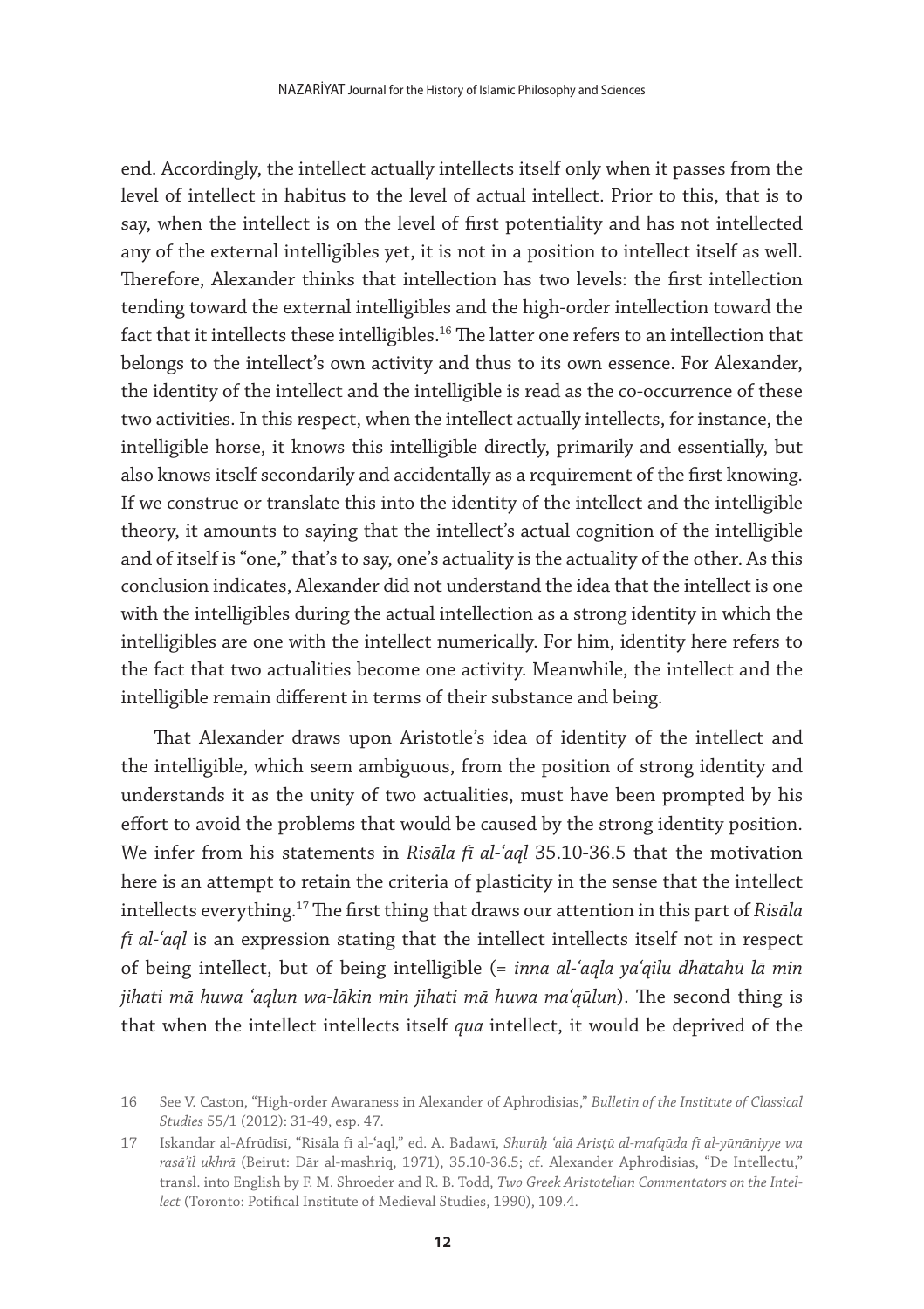ability to intellect any other intelligibles. At first glance the first expression seems incompatible with Aristotle, for he did state in *De Anima* 3.4 429622-430a8 that the intellect knows itself as an intellect and asserted that the intelligibles turned into an intellect and united with the intellect itself. Aristotle adopted this position because he accepted the antecedent of the conditional proposition that exists on the first horn concerning how the intellect would intellect itself [= "If its intellection itself not through another thing (*mê kat allo*) but through itself"]; and through working on the consequence of "then all intelligibles become that which intellects" said "when intelligibles abstracted from their matter come to the intellect, they become that which intellects"; and, finally, inferred from this sentence the following conclusion: "that which intellects and that which is intellected are one and same during the actual intellection." To sum up, Aristotle developed his answer against the following question: "What will happen if the intellect intellects itself through itself?" So, the answer was based on the intellect's knowing itself *qua* intellect. Alexander seems to do just the opposite – claiming with the utmost explicitness that the intellect knows itself not as intellect but as intelligible. In the same passage, Alexander avoids the peril of causing a kind of composition in the intellect, which is pointed to by the second horn of the original dilemma, by saying that the intellect's intelligibility is a concomitant of its substance, which is defined as immateriality.18 I could not determine this explicit formulation of *Risāla fī al-ʿaql* in Alexander's *De Anima* in the same explicitness. Nevertheless, his stated reason for why the intellect intellects itself as an intelligible is consistent with his *De Anima*. Alexander thinks of reason as follows: Claiming that the intellect intellects itself as an intellect and becomes identified with itself during such an intellection amounts to eliminating cognitive plasticity with respect to its capacity to intellect all things and makes it impossible to know any other intelligible. Identifying the intellect with itself by intellecting itself as an intellect would refer to taking the structure of a "determinate" intelligible that corresponds its substance, and being structured with a determinate intelligible would constitute an impediment to gaining other intelligible structures. This reason is also found in his *De Anima*, which states that the intellect should not be formed with any determinate form, including itself, for this would mean that a faculty, which is essentially structured, would possess a solidity that would not cognize the opposite structures.<sup>19</sup> As a result, Alexander accepts that the intellect intellects itself through other intelligibles and claims that

<sup>18</sup> al-Afrūdīsī, "Risāla fī al-ʿaql," 36, 2-4.

<sup>19</sup> Alexander of Aphrodisias, *De Anima*, 84, 14-84, 24.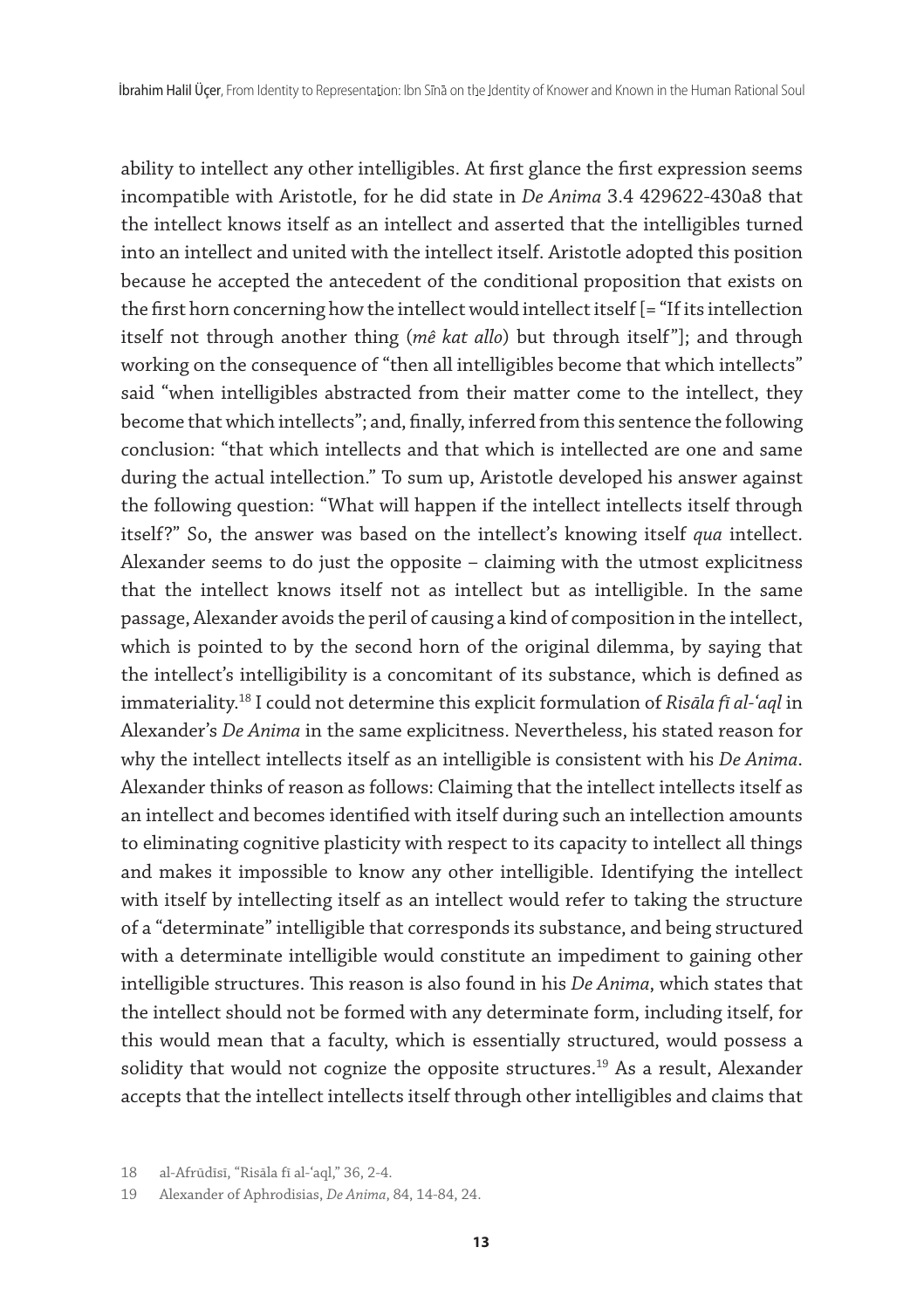its identification with them would mean that when it knows them it would know itself, or that when it cognizes an intelligible it cognizes itself as an intelligible. This final position toward the identity of the intellect and intelligible shows that Alexander preferred the interpretation of weak isomorphism, which retains the dissimilarity of the intellect and its object in terms of existence, as opposed to the interpretation of strong isomorphism, which could be understood as the unity of the intellect and its object numerically.

\*

The Neo-Platonist tradition not only dealt with the issues emerging from Aristotle's texts on the identity of the knower and the known, but also with some issues caused by Plato's theory of ideas. The most important issue of the second type is how immaterial ideas would be known by beings like us who live in the material realm, which is found in the dialogue of *Parmenides* (133a-134e). Here, Parmenides says that our knowledge pertaining to ideas shows itself as the imitation or shadow of them; and thus, our cognition pertaining to these separate forms, which correspond to the realities, would remain only on the level of imitation and could not attain the character of real knowledge because we do not know the realities themselves, but only their imitations. However, from the Platonist perspective, real knowledge necessitates conceiving the thing's substance; if we cannot conceive the essence itself, what we have becomes an opinion that is content with imitations or shadows, not genuine knowledge.<sup>20</sup> If the Neo-Platonists would claim that knowing is possible and would define it as the unification of the knower with the known, one of the basic challenges they should overcome is this critique by Parmenides.

Plotinus divides the knowledge types into two in Enneads V.9.7: knowledge pertaining to sense objects and knowledge pertaining to intelligible objects. The knowledge of sense objects in the senses shows itself as their images and can only be called opinion (*doxa*). However, the knowledge of intelligibles is not an opinion but genuine knowledge that does not stem from any sense object. As regards this intellectual knowledge belonging to us, Plotinus states: "Insofar as they are kinds of knowledge, they are each and all of the active objects which they think (*epistemai eisin auta ekasta a noousi*)."21 He rejects the idea that the human

<sup>20</sup> For a chain of reasoning in which the problem is developed and interpreted in the same direction elaborated by Parmenides, see Proclus, *Commentary on Plato's Parmenides*, transl. into English by G. R. Morrow and J. M. Dillon (Princeton: Princeton University Press, 1987), 929-65, esp. 949-51.

<sup>21</sup> Plotinus, *Enneads*, transl. into English by A. H. Armstrong (London: Harvard Univ. Press, 1988), V.9.7, 7-8.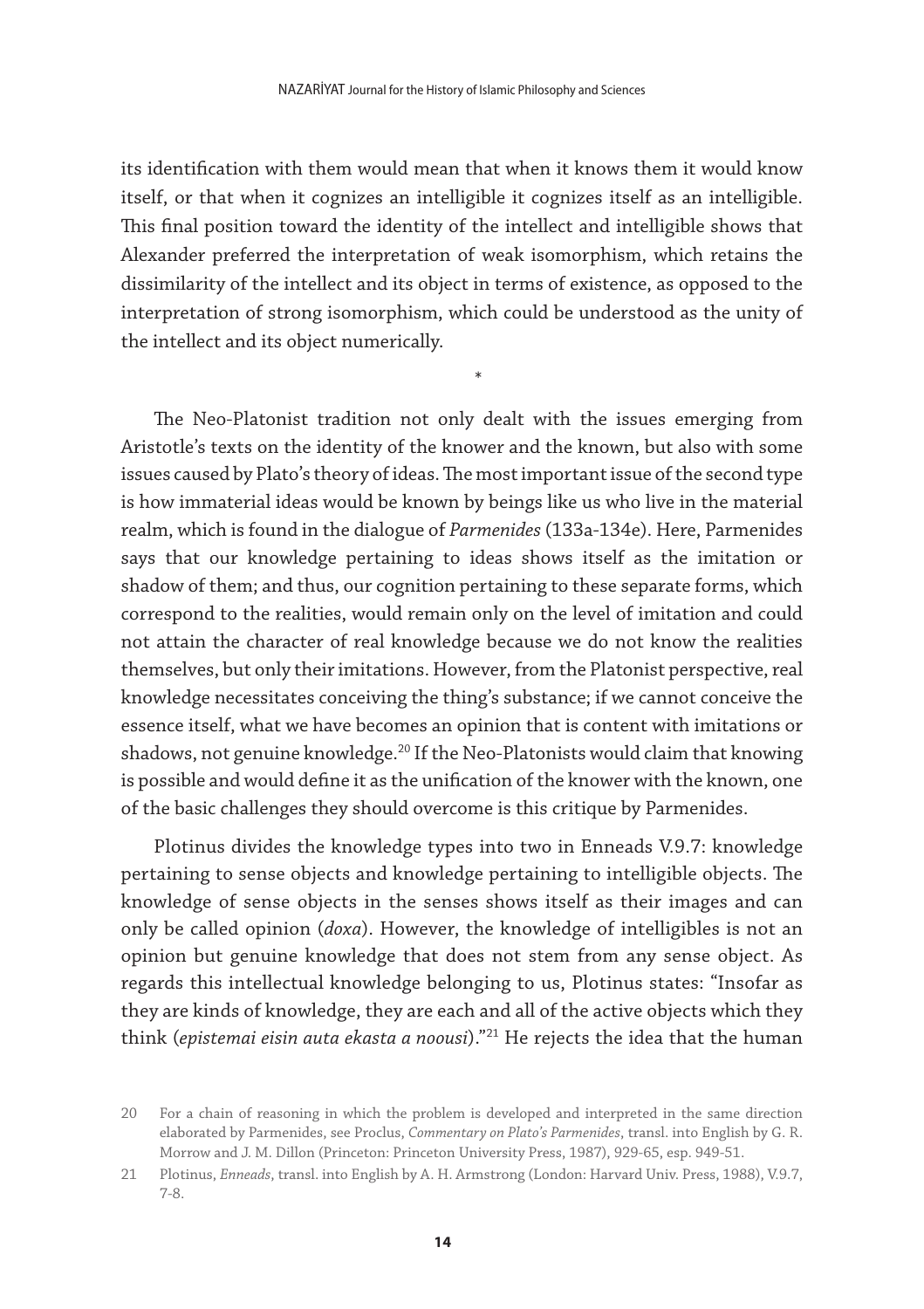soul can possess only the shadows of the ideas in a manner designed to justify this sentence and to provide the basis for the idea that we can know the essence of things in a certain manner, $22$  for it is not an intermediate or intermediary being between the intelligible world and the material world conveying only the shadow of the intelligibles. The human soul belongs to the intelligible world and possesses exactly the same kind of being with the soul that belongs to that world. Hence, it cannot be said that it has a corporeality that would prevent the intelligible forms from existing within it.<sup>23</sup> Plotinus explains the souls' being in such an immateriality, with their existence in the sub-lunar world not as shadow and taking over the role of shaping the sensible world by descending here as they are in themselves. As an example, the table in itself comes here as the artisanship of carpentry present in the souls, and this artisanship turns into an efficient cause that transforms the sensible wood into a table. We say that the image of original table form exists in the external table. If the original table form that corresponds to its archetype in the carpenter's soul is an image, then we will have to say that the image brings forth something, which contradicts the argument that the productive efficient principle is merely the original form. Thus our souls, which have real forms, can unite with them and take over the productive cause's role to some extent within the sensible world. According to S. Menn, this opinion makes sense of Plato's theory that the intellect or knowledge is the Demiurge of the sensible world.<sup>24</sup> As a consequence, our souls are not an image or shadow of anything, but rather they are intelligible. For this reason, it knows everything whose real knowledge it has as it is. As to the essence of this knowing, Plotinus asserts the identity of the knowledge and the known. What is obvious so far is that the intelligible and the intellect have the same mode of existence; and thus the ideal mode of knowing is the identity. However, the exact meaning of the identity of the knowledge with the known in the human knowing subject is not yet clear with regard to this statement. Plotinus conveys the identity of the intellect and the intelligible as the perfect and contentless intellection of Aristotle's *Nous* to his own hypothesis of *Nous* and transforms it into a contentful and unified intellection. Here, the Platonist ideas are brought into *Nous* and the intellect knows them in identity; however, this identity does not lead the intelligible objects to remain in intellect indistinctively.<sup>25</sup> It is possible that when

<sup>22</sup> See *Enneads*, V.9.13.

<sup>23</sup> For the details of this statement, see Stephen Menn, "Plotinus on the Identity of Knowledge with it Object," *Apeiron* 34/3 (2001): 233-46.

<sup>24</sup> Menn, "Plotinus," 245-46.

<sup>25</sup> For a detailed explanation, see İbrahim Halil Üçer, *Suret, Cevher ve Varlık* (İstanbul: Klasik Yayınları, 2017): 264-77.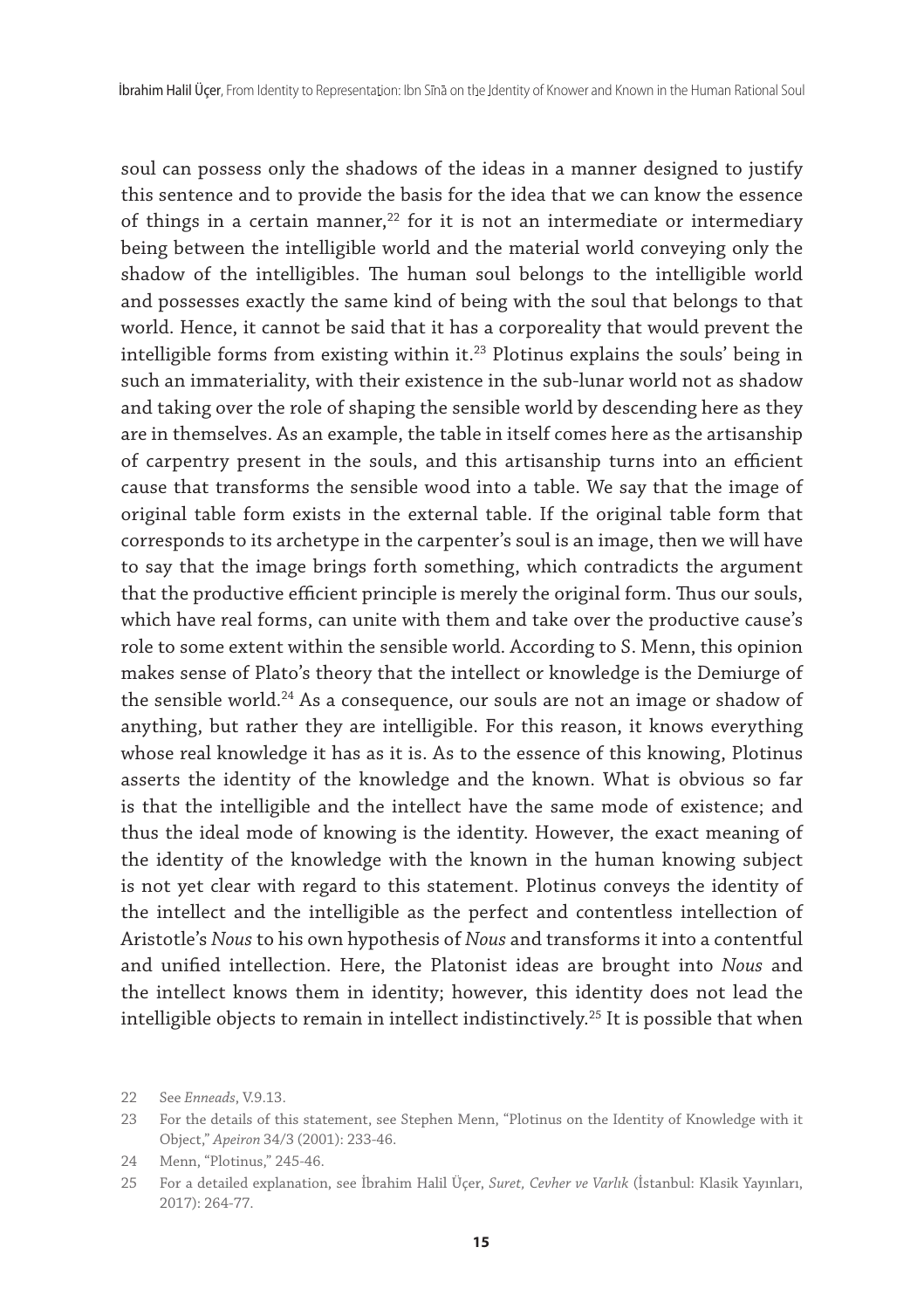Plotinus mentions the identity of the intellect and the intelligible for the human soul, he probably thinks of a meaning as such. $^{26}$ 

The Neo-Platonist tradition contains three prominent commentaries of *De Anima*. One belongs to Philoponus (c. 490-570), the second to Stephanus (d. c. 622; although mistakenly attributed to Philoponus), and the third one whose real author remains unknown and was attributed mistakenly to Simplicius (c. 490-560). Dimitri Gutas states that Ibn Sīnā might have used Stephanus and Philoponus' texts in his commentary on *De Anima* and mentions some proofs related to them.<sup>27</sup> Depending on the proofs stated here, I will attempt to review the opinions of Stephanus and Philoponus as to the identity of the intellect and the intelligible to point the alternative solutions inherited by Ibn Sīnā.<sup>28</sup>

- 26 The optimistic attitude of Plotinus on the ontological position of the soul and its relation with the intelligibles those share the same ontological position were not shared by all later Neo-Platonists. For example, Proclus takes the problem in the Parmenides dialogue (133a-134e) seriously regarding how the ideas would be known by the human soul and says the transcendent ideas cannot be known by us. For, they do not exist at the cognition of our type. According to him, neither the cognition based on sense or supposition nor our intellectual cognition manners allow our soul to communicate with these forms. Thus, it is impossible to speak of the union of the human thinking soul with these ideas corresponding to the essence of the things. Proclus states that the cognition of the realities at this level would be possible only by an illumination that comes from intellectual gods and makes us possess a capacity to participate into the intelligible forms. He says some people call this divine inspiration and adds: "= The nature of those Forms is, then, unknowable to us, as being superior to our intellection and to the partial conception of our souls. And it is for this reason, indeed, that the Socrates of the *Phaedrus* (249d), as we said before, compares the contemplation of them to mystic rites and initiations and visions, conducting our souls up to the vault beneath the heaven, and the heaven itself, and the place above the heaven, calling the visions of those same Forms, perfect and unwavering apparitions and also *simple* and *happy*." His statements here indicate that he does not consider the identity of the knower and known on the level of rational knowledge but they also indicate that the knowledge of the truth provided by the mentioned identity can be attained in another way. See Proclus, *Commentary on Plato's Parmenides*, 949 (on 134b).
- 27 D. Gutas, "Avicenna's Marginal Glosses on *De Anima* and the Greek Commentarial Tradition," ed. P. Adamson, H. Baltussen, M. W. F. Stone, *Philosophy, Science and Exegesis in Greek, Arabic, and Latin Commentaries 2* (London: Institute of Classical Studies, 2004), 79, 83.
- 28 The broader commentary on *De Anima*, which is not considered to belong to Simplicus although it is attributed to him, is one of the texts on psychology in which the Neo-Platonist perspective is prominent most. Here Simplicus(?) divides the human intellection into two: simple intellection and composite intellection. The simple intellection refers to human soul's intellection of itself and of the reasons whereas the composite intellection refers to its intellection of composite things. According to Simplicus, the forms we abstract from the caused things through composite intellection bring forth only opinions. Their intellection so as to bring forth certainty would be possible only by being tested through presenting the mentioned forms to the real immanent forms in our soul. The real immanent forms in us are those which were brought by the soul when it fell down this world but then forgot. As soon as it becomes inclined to perceive the things, these are also remembered. The essence of the rational cognition is to present the forms acquired externally to the forms immanent in our soul. As a matter of fact, when we know something in certainty, we know also the forms immanent in us. At this level, to intellect our essence becomes identified with intellecting these real intelligibles immanent in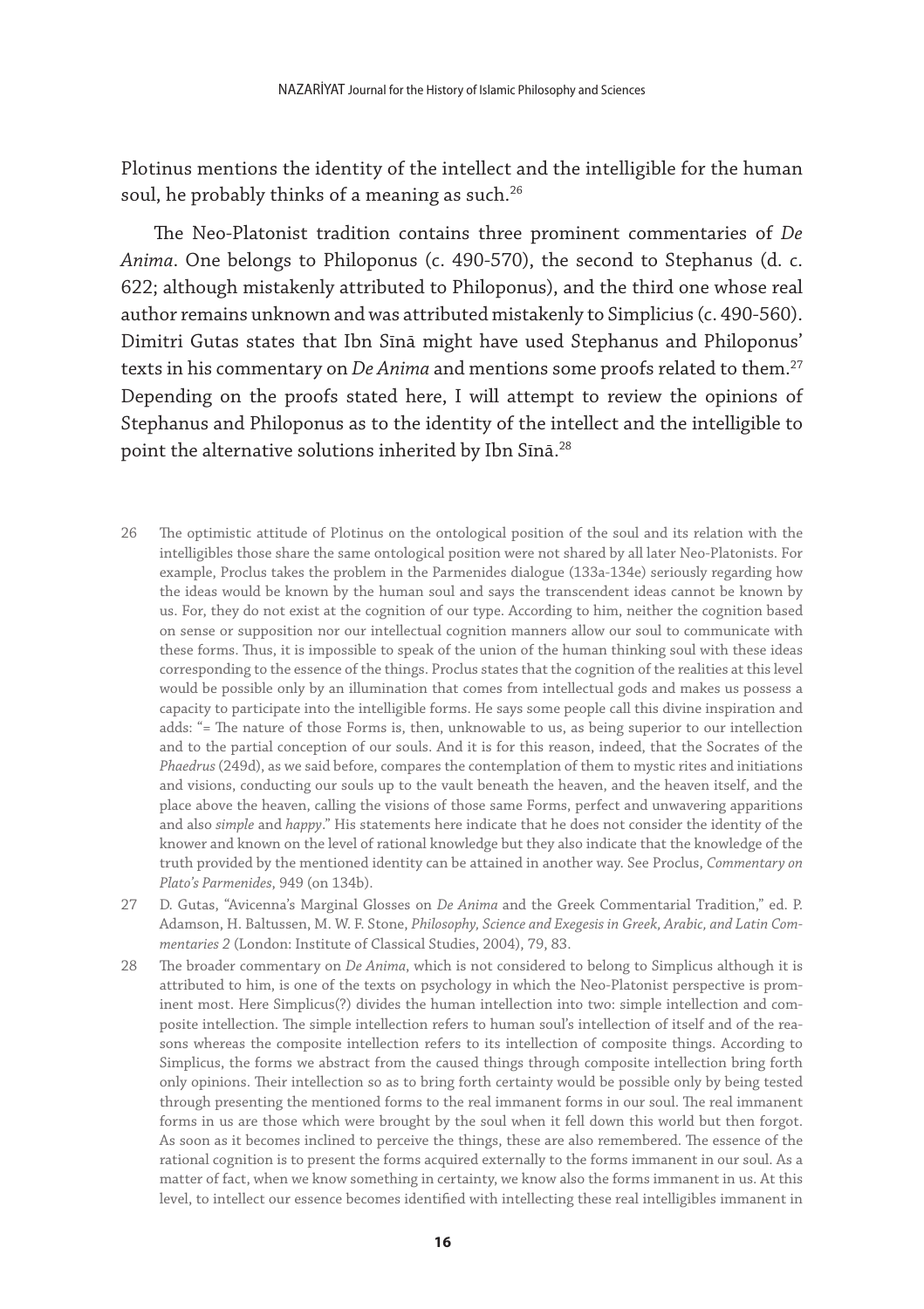The view, which exists in Stephanus' commentary on the identity of the knower and the known, reflects one of the most authentic interpretations within the Neo-Platonic commentary tradition. Stephanus says that the intellect's intellection of itself as an intellect does not require all intelligibles to be intellect, for the intelligibles are either real intelligibles that are entirely immaterial or unreal intelligibles that exist in matter. The things that are here claimed to be intellect are not intelligible forms in matter, for only immaterial intelligible forms can be intellect. However, according to Stephanus, neither God nor Ideas can be intellect although they are entirely immaterial because the former is beyond intellects and the latter cannot intellect. Then, being an immaterial intelligible does not necessitate being intellect, which is why Stephanus denies that every intelligible is intellect and prefers to restrict the limits of the intelligible that becomes identified with the intellect. According to him, the intelligible here is nothing but the human soul intellecting itself, and the intellect's being identical with its intelligible means that the intellect is identical with its object of intellection during self-cognition. As a consequence, he considered identity as a situation taking place only within human self-cognition. Thus, it is hereby accepted that any intelligible that does not possess the capacity of self-cognition cannot be intellect.<sup>29</sup>

In his original commentary, the Christian Neo-Platonic philosopher Philoponus recapitulates Aristotle's expression on the identity of the intellect and the intelligible and tries to explain this identity as the intellect's reception of forms in a cognitive or immaterial way.<sup>30</sup> As W. Charlton rightly stated, defining identity as the reception of forms cognitively does not convey any real explanation as to its meaning.31 Philoponus' main explanations are found in 83, 37-48, where he states that the intellect cannot be identical with the intellegibles vis-à-vis its substance. In other words, the intellect does not acquire identity in the sense of becoming one with its intelligible numerically:

our essence. As Simplicius states: "So 'theoretical knowledge and what is known in this way', in so far as it is already being contemplated, and no longer in potency, 'are the same', because the knowing reason turning to itself, having the object of knowledge in itself and being determined in accordence with it in the activity, sets the cognition in accordance with the determinant of the object of congnition." See Simplicius (?), *On Aristotle's On the Soul 3.1-5*, translated into English by. H. J. Blumenthal (Ithaca, NY: Cornell University Press, 2000), 234,2 0-240,1, esp. 236,25-29.

<sup>29</sup> See Philoponus (?), *On Aristotle's On the Soul 3.1-8*, transl. into English by W. Charlton (Ithaca, NY: Cornell University Press, 2000), 527, 5-528, 25; 532, 20-534, 15.

<sup>30</sup> Philoponus, *On Aristotle on the Intellect (de Anima 3.4-8)*, transl. into English by. W. Charlton, F. Bossier (London: Duckworth, 1991), 9, 11-12.

<sup>31</sup> Philoponus, *On Aristotle on the Intellect (de Anima 3.4-8)*, p. 17.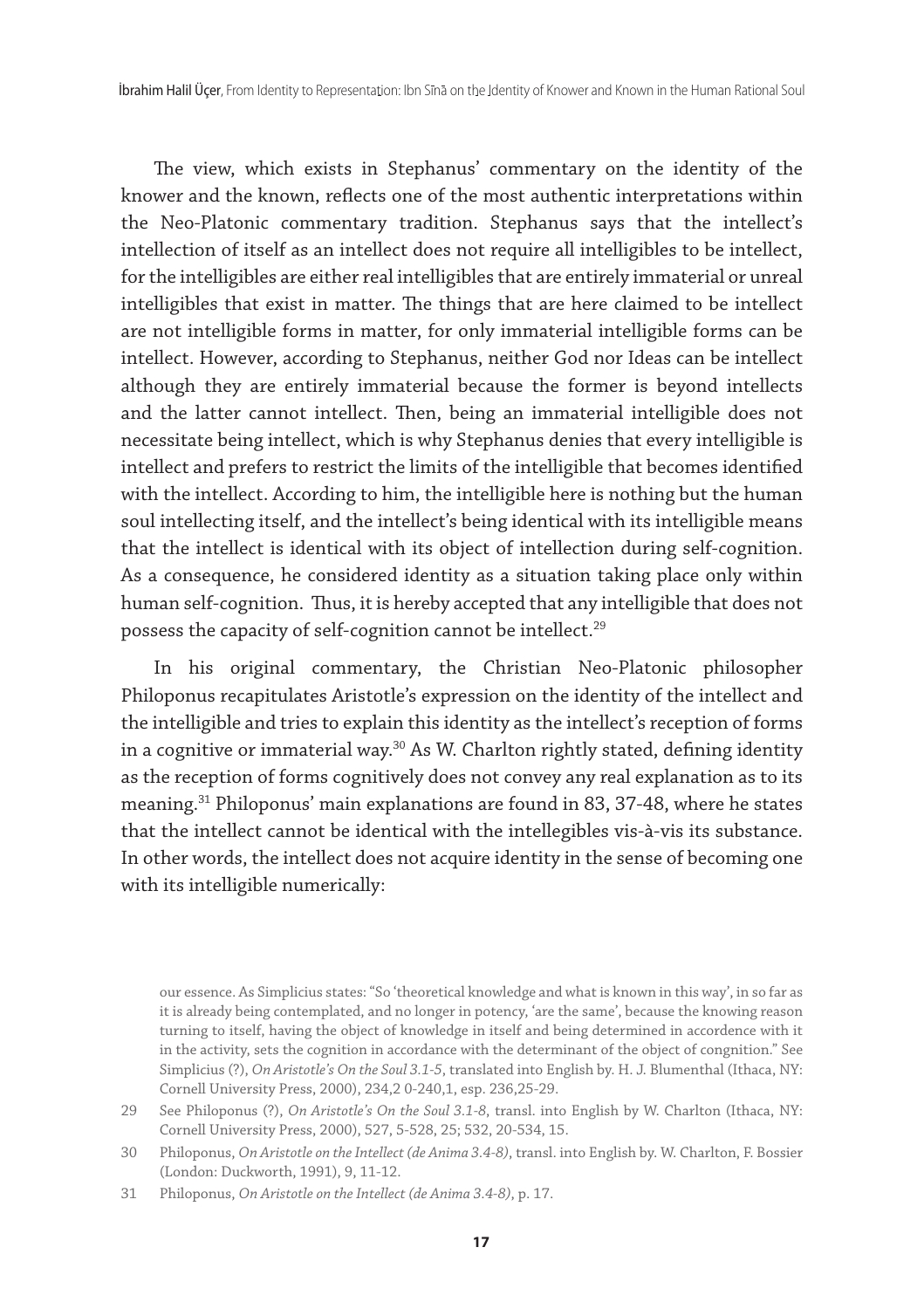It does not, when it understands God, become God, or when it understands heaven or earth, become any of these things. But since the accounts of all things are in the soul, the accounts of the better things which are superior to it in the form of representations (*eikonikôs*), the accounts of less good things which are posterior to it as examplars (*paradeigmatikos*), when it actually produces the accounts which are in it it actually becomes what they are either, as I said, in a representative or in an exemplary way, as we say that the image of Socrates becomes what Socrates is, or that the accounts in the art of building become what the house is.<sup>32</sup>

Here, Philoponus clearly points out that the intelligibles exist in the intellect through representation. The theory of representation, which likens the mind to a mirror, at first glance seems to be inconsistent with the identity of the intellect and intelligible, and it is impossible to see it as an explanation designed to explain this identity. That Philoponus considers the image of Socrates and its being in the mind as similar also justifies this statement. However, when the self-cognition that exists at the heart of the discussion of identity is mentioned, Philoponus suggests a new consideration of identity. Philoponus takes the first horn of the Aristotle's dilemma as the starting point and accepts that the intellect cognizes itself as intellect and thus each intelligible must be an intellect. $33$  In his answer to the question as to why the intelligibles should be intellect, he argues that there are two kinds of them: those that are separate in themselves and those that are separated or abstracted by an intellect. According to Philoponus, the separate intelligibles in themselves (e.g., God and angels) are essentially intellects themselves, for intellection is the only possible actuality of immaterial things.<sup>34</sup> As for the intelligibles abstracted from material substances, he suggests another explanation and hereby returns to the self-cognition context. Following Alexander of Aphrodisias, he says that "as to intellect something means to become that thing, the intellect intellects itself at the same time when it intellects something."35 For example, a horse or a triangle becomes actually intelligible when the intellect represents them. As these intelligibles abstracted from their matter acquire actuality, the intellect also acquires actuality and intellects itself. The identity of the intellect and the intelligible as the unity of the actuality of intelligibles and that of intellect refers only to the weak identity. When the theory of representation and the Alexandrean weak identity theory in the sense of the unity of actualities are united, the outlines

<sup>32</sup> Philoponus, *On Aristotle on the Intellect (de Anima 3.4-8)*, 83, 37-48.

<sup>33</sup> Philoponus, *On Aristotle on the Intellect (de Anima 3.4-8)*, 33, 96-7.

<sup>34</sup> Philoponus, *On Aristotle on the Intellect (de Anima 3.4-8)*, 35, 19-27.

<sup>35</sup> Philoponus, *On Aristotle on the Intellect (de Anima 3.4-8)*, 20, 91-21, 93; 21, 8-10.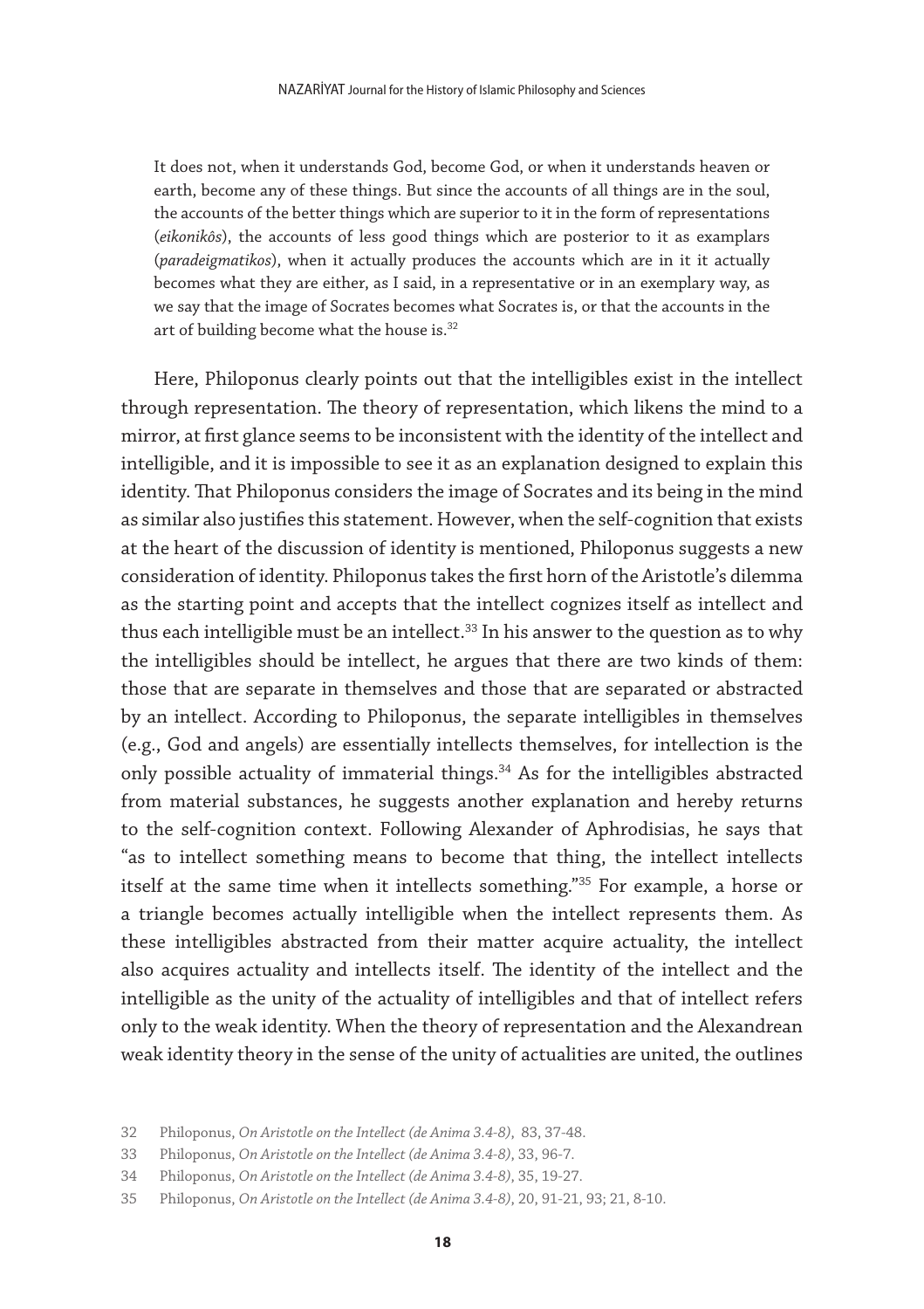of Philoponus' intellection theory become apparent. Accordingly, he thinks that although the immaterial representation of things in the intellect exclude the idea of identity, it may also be consistent with the idea of a weak identity.

\*

The manner in which the theory of identity was reflected on the philosophical literature in the Islamic world prior to Ibn Sīnā is of great importance. Al-Kindī, one of those who wrote on this issue, expounds upon it in his *Risāla fī al-ʿaql* by proclaiming that he will convey Aristotle's views in a descriptive way.<sup>36</sup> He states that when the potential intellect is united with the intelligible form, the distinction between them would disappear and the intellectual form and the intellect would become the same thing (*lam takun hiya wa al-ṣūra al-ʿaqliyya mutaghāyira*). The reason why this distinction disappears during the actual intellection is that the soul is a simple and unchangeable substance (*li-annahā laysat bi-munqasimatin fatataghāyar*) 37 – a reason that parallels that of *De Anima*. As the soul is simple and immaterial, it should not be affected by the things that it knows because it receives intelligible immaterially. Its reception of an intelligible form that conforms to its own immaterial structure eliminates the peril of change by being affected with its matter. During such an immaterial reception, the intellect and its intelligible become one vis-à-vis sharing the same structure (*fa idhā ittaḥadat bi-hā al-ṣūra al-ʿaqliyya fa-hiya wa al-ʿaqlu shayʾun wāḥidun, fa-hiya ʿāqilatun wa maʿqūlatun*).38 As a matter of fact, al-Kindī introduces an identity of the intellect and intelligible in line with *De Anima*. However, no sentence as to what the unification of the intellect with its intelligible means beyond a plain isomorphism appears in his treatise. Al-Kindī, who mentions such an identity concerning the human rational soul, avoids such an approach when it comes to the relation between the divine agent intellect and the human intellect. In order to avoid the problems that would be caused by the unification of the human rational soul and divine intellect, he says that the knower and the known in this relationship are separate.<sup>39</sup> As a result, he maintains his distance from the identity with the divine intellect and speaks of the human rational soul having some kind of unity with other intelligibles. On the other hand, he leaves any further explanations concerning the essence of the mentioned unity possible, because he considers them as a summary of the relevant section of *De Anima* and does not mention the same topic elsewhere in his works.

37 al-Kindī, "Risāla fī al-ʿaql," 356,10-12.

<sup>36</sup> al-Kindī, "Risāla fī al-ʿaql," ed. M. A. Abū Rīda, *Rasāʾil al-Kindī al-falsafiyya* (Cairo: Dār al-fikr al-Arabī, 1950), 353.

<sup>38</sup> al-Kindī, "Risāla fī al-ʿaql," 356,13-14.

<sup>39</sup> al-Kindī, "Risāla fī al-ʿaql," 356, 14-357, 2.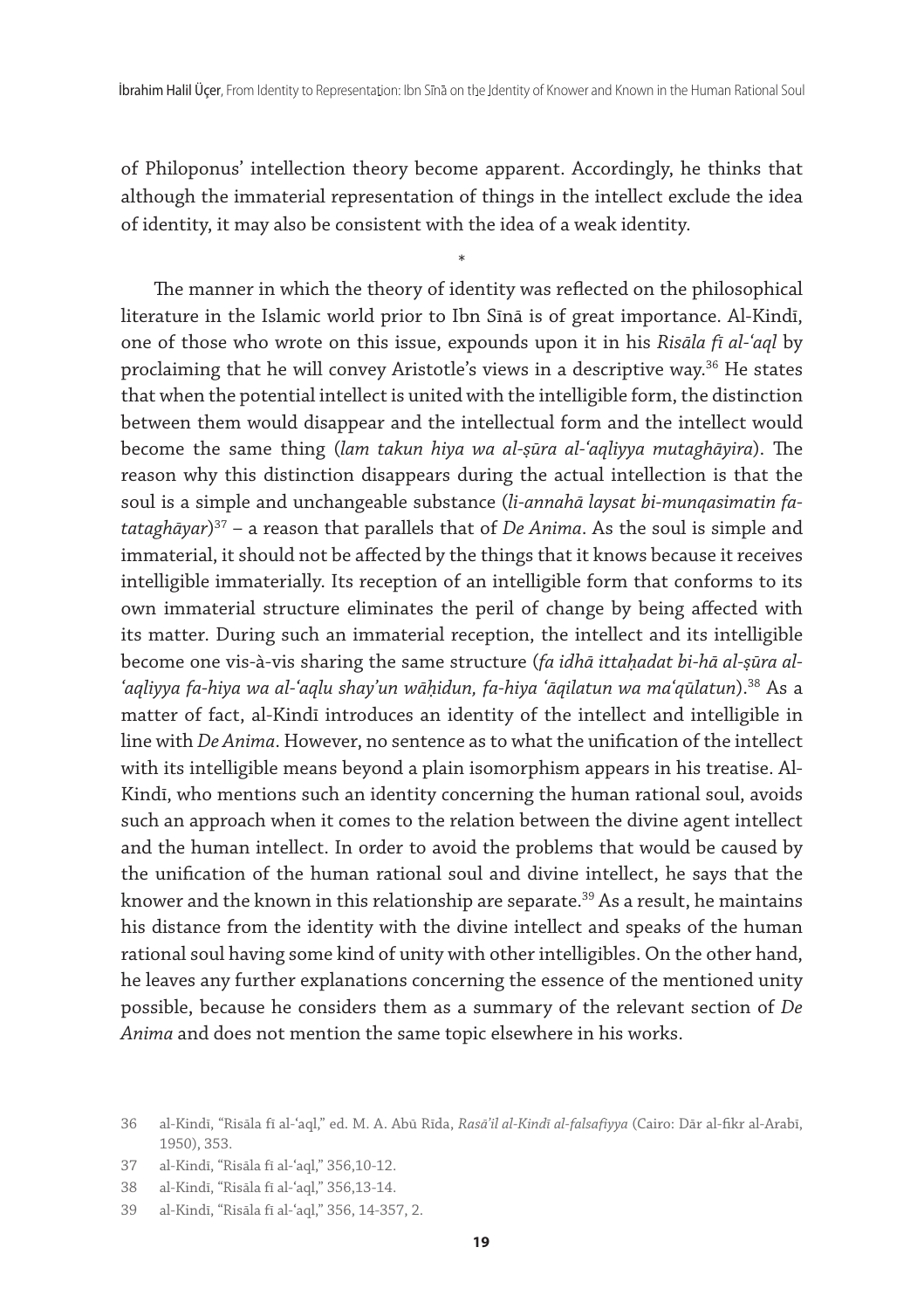The next philosopher who elaborates on this issue is al-Fārābī. The obvious distinction he made between the kind of self-intellection that belongs to separated and human intellects largely oriented his approach to this issue. In his *al-Madīna al-Fāḍila*, al-Fārābī links the property of intellection with immateriality and states that the separated intellects are entirely immaterial, meaning that intellection belongs them due to their essences. In this respect, the First and the separated intellects intellect themselves in terms of being an intellect or an immaterial substance. The thing whose existence or essence is the intellect does not need to intellect any intelligibles in the external world, for its essence suffices to intellect itself (*li anna alladhī huwiyyatuhū ʿaqlun laysa yaḥtāj fī an-yakūna maʿqūlan ilā dhātin ukhrā khārijatin ʿanhā taʿqiluhū, bal huwa bi-nafsihī yaʿqilu dhātahū*).40 That is why the intellect, that which intellects, and that which is intellected are identical in the separated intellects. However, as far as the human being concerned, al-Fārābī mentions neither such a type of self-intellection nor the identity during selfintellection. For him the essence of the human being is also intelligible; however, its intelligibility takes place with regard to another intellect's intellection of it. Hence the human is potentially intelligible at first in respect of its essence. But when an intellect intellects it afterwards, it becomes actually intelligible. Thus, as far as the human being is concerned, one cannot say that what is intellected is an intellect identical with the one who intellects it (*fa-laysa idhan al-maʿqūlu min al-insān huwa alladhī yaʿqilu*), for unlike the separate intellects, we cannot intellect ourselves as regards being an intellect (*wa lā ʿaqlunā naḥnu min jihati mā huwa ʿaqlun huwa maʿqūlun, wa naḥnu ʿāqilūn lā bi-anna jawharanā ʿaqlun*).41 In this way, al-Fārābī attributes the quality of being intelligible in itself to the separate intellects and accepts that the human being becomes intelligible either by being intellected by another intellect or intellecting itself by intellecting an external intelligible.

In his *Risāla fī al-ʿaql*, al-Fārābī answers what kind of relation the intellect possesses with its own objects of thought during the second type of intellection. Here, he overtly adopts the idea of unification and uses strong expressions to represent this view. At the level of actual intellect, the actuality of the intelligibles and that of the intellect is one and the same thing (*fa-innahā maʿqūlatun bi-l-fiʿl wa annahā ʿaqlun bi-l-fiʿl shayʾun wāḥidun bi-ʿaynihī*). It appears that there is no separation between the intellect and the intelligible form; on the contrary, the essence of the intellect itself becomes the intelligible forms (*bal hādhihī al-dhāt* 

<sup>40</sup> al-Fārābī, *Ārāʾ ahl al-madīna al-fāḍila*, ed. A. N. Nadir (Beirut: Dār al-mashriq), 2002, 46-47.

<sup>41</sup> al-Fārābī, *Ārāʾ ahl al-madīna al-fāḍila*, 47.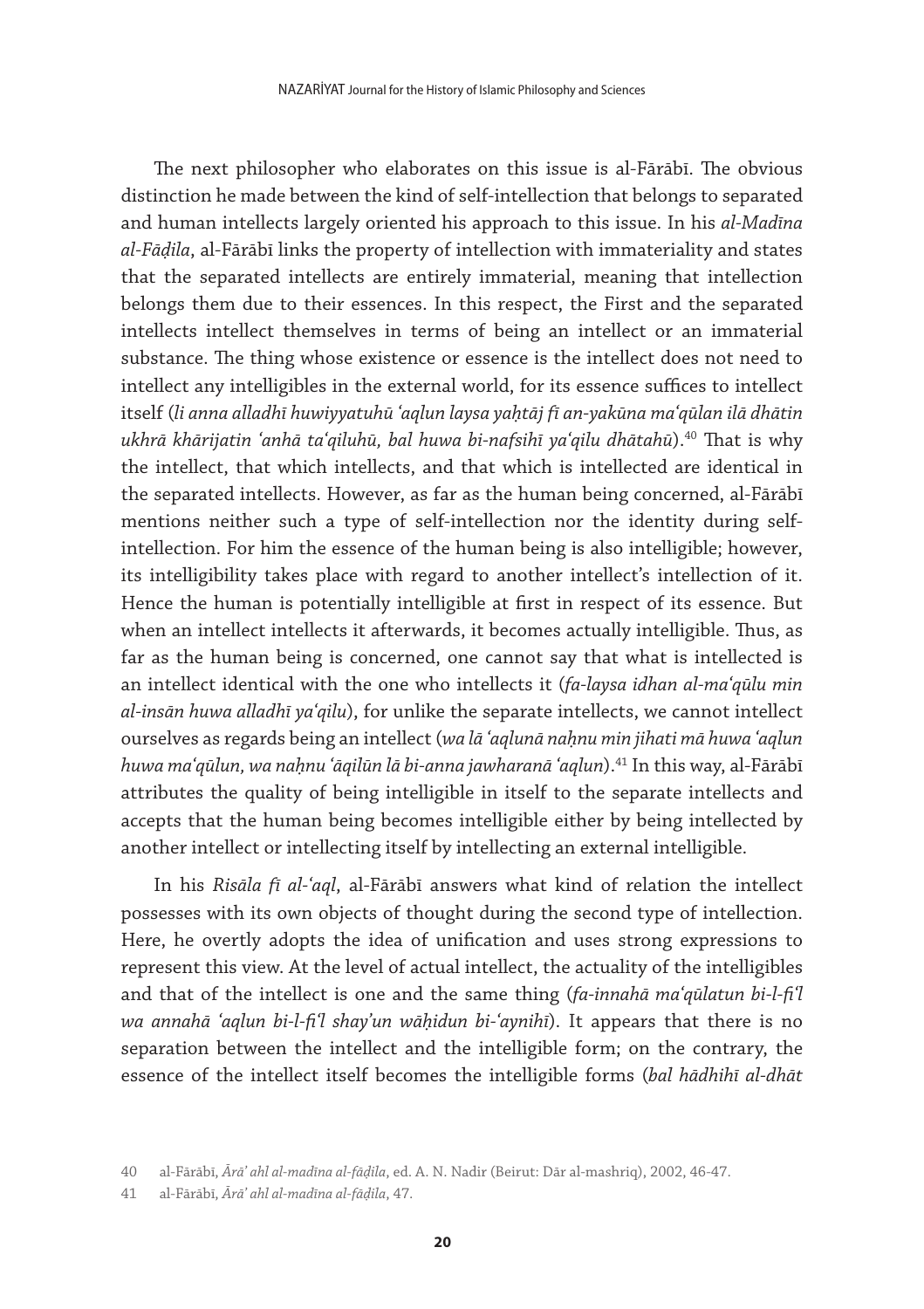*nafsuhā taṣīru tilka al-ṣuwar*).42 Al-Fārābī explains how this unification took place by the example of the wax quoted above from Aristotle's *De Anima*: Just as the wax receives the ring's form without taking the matter of gold or silver in such a manner that there would be no difference between its quiddity and that of the ring, the intellect also takes the intelligible and becomes one with it.<sup>43</sup> Although such expressions reflect the strong identity position in the sense that the intellect and the intelligible are one numerically at first glance, it is inappropriate to infer this outcome from the expressions such as "the intellect and the intelligible are one" or "the intellect is the intelligible itself during the intellection" without further explanation. Instead, al-Fārābī is possibly claiming that the actuality of the intellect and that of the intelligibles take place simultaneously and that the intellect and the actuality obtained by the intelligibles when they come to the intellect is one. According to this view, what is obtained by the intelligible is actual intellectuality, and the intellect becomes actual intellect by its actuality. Thus, we would say that both of their actualities are identical. As al-Fārābī does not allow the intellect to intellect itself independent from the intelligibles or to possess substantial independence that would bestow on them the possibility of becoming intelligible, the notion of intellection is construed as becoming actual by uniting with the intelligibles and thereby obtaining its own substance.

After al-Fārābī, his student Yaḥyā b. ʿAdī and the Christian Aristotelians of Baghdad tackled the same issue. Their views will be dealt with below, where we will seek to determine the interlocutors of Ibn Sīnā's critiques of the theory of identity.

# III. Ibn Sına

Ibn Sīnā's approach to the identification of the intellect and the intelligibles is formed around a rather sharp refutation at first sight. In his *al-Shifāʾ/al-Nafs* and *al-Ishārāt*, he severely criticizes Porphyry for defending and propagating that the intellect is identical with the intelligibles or with the agent intellect and claims that the human rational soul can never be identical with the intelligibles. However, this claim needs some explanation because it gives rise to certain questions. First of all, what does Ibn Sīnā understand by the identification of the intellect and the intelligible when he rejects it? Throughout this problem's history, Aristotle's statement in *De Anima* 4.3 that "the intellect becomes identical with

<sup>42</sup> al-Fārābī, *Risāla fī al-ʿaql*, ed. M. Bouyges (Beirut: 1938), 14.

<sup>43</sup> al-Fārābī, *Risāla fī al-ʿaql*, 14.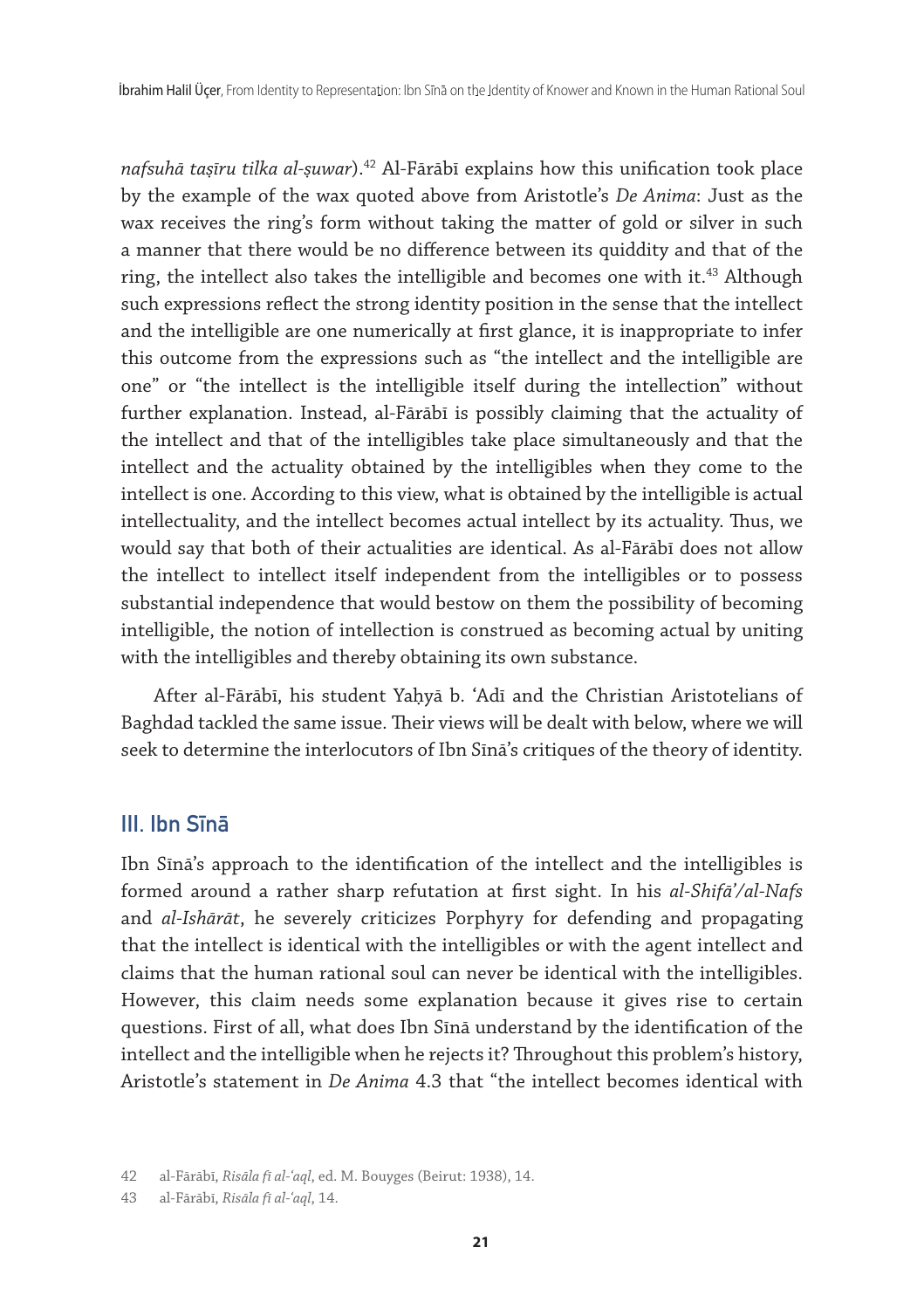its intelligibles during the actual intellection" is considered almost a given, and instead of refusing the unity of the intellect and the intelligible, it was preferred to interpret it in different ways. Furthermore, Ibn Sīnā mentions some conditions in which the human rational soul can be identical with its intelligible in such texts as *al-Mabdaʾ wa al-Maʿād*. 44 Given those two situations some questions become crucial, such as what kind of unity did Ibn Sīnā refute and why did he do so, how he understands identity, and if he is consistent in this refutation after taking the relevant passages into consideration *in toto*. Second, if he refutes the idea of identity, then how does he explains the notion of self-intellection, which is this idea's most basic constituent, and how he distinguishes himself from previous commentators concerning this explanation need to be explained as well. Third, if one refutes identity, how can the notion of intellection as a kind of representation of the intelligibles overcome being reduced to a simple similarity with the objects of intellection? In this respect, I will examine what sort of identity Ibn Sīnā refutes, particularly in his rebuttal on Porphyry, and then attempt to find out the real addressee of this refusal and see how he interprets the idea of unity he inherited from the *De Anima* tradition.

## **I. The Rebuttal of Porphyry: Difficulties of Strong Identity Position**

The first thing to be treated concerning the first issue is to clarify the position refuted by Ibn Sīnā. In *al-Shifāʾ/al-Nafs* V.6, Ibn Sīnā says that the soul's cognition of itself can make it both the intellect and the intelligible; however, during its cognition of other intelligible forms, one cannot speak of the unity of the intellect and the intelligible.<sup>45</sup> The most important fact that led Ibn Sīnā to this sharp rejection is the criteria of the plasticity of cognition, which means the intellect possesses the capability of cognizing all intelligibles. In this vein, Ibn Sīnā states although the soul is actual in some cases, it is always potential vis-à-vis its essence (*fa innahā fī jawharihā fī al-badan dāʾiman bi-l-quwwati ʿaqlun, wa in kharaja fī umūrin mā ilā-l-fiʿl*).46 Thus, the most crucial disadvantage brought about by the strong identity position attributed to Porphyry is that the intellect, which is identified with the structure of any intelligible, lost its capacity to receive the formal structure of other intelligibles. Retaining this criteria, Ibn Sīnā states that such a sentence

<sup>44</sup> Ibn Sīnā, *al-Mabdaʾ wa al-Maʿād*, ed. Abdullah Nūrānī (Tehran: 1984), 6-10. For an analysis of these passages, see Ö. Türker, *İbn Sînâ Felsefesinde Metafizik Bilginin İmkânı*, 51-55.

<sup>45</sup> Ibn Sīnā, *al-Shifāʾ/al-Nafs*, ed. Ḥasanzāda Āmulī (Qum: Bustān-i kitāb, 2008), 327, 8-9.

<sup>46</sup> Ibn Sīnā, *al-Shifāʾ/al-Nafs*, 327, 9-10.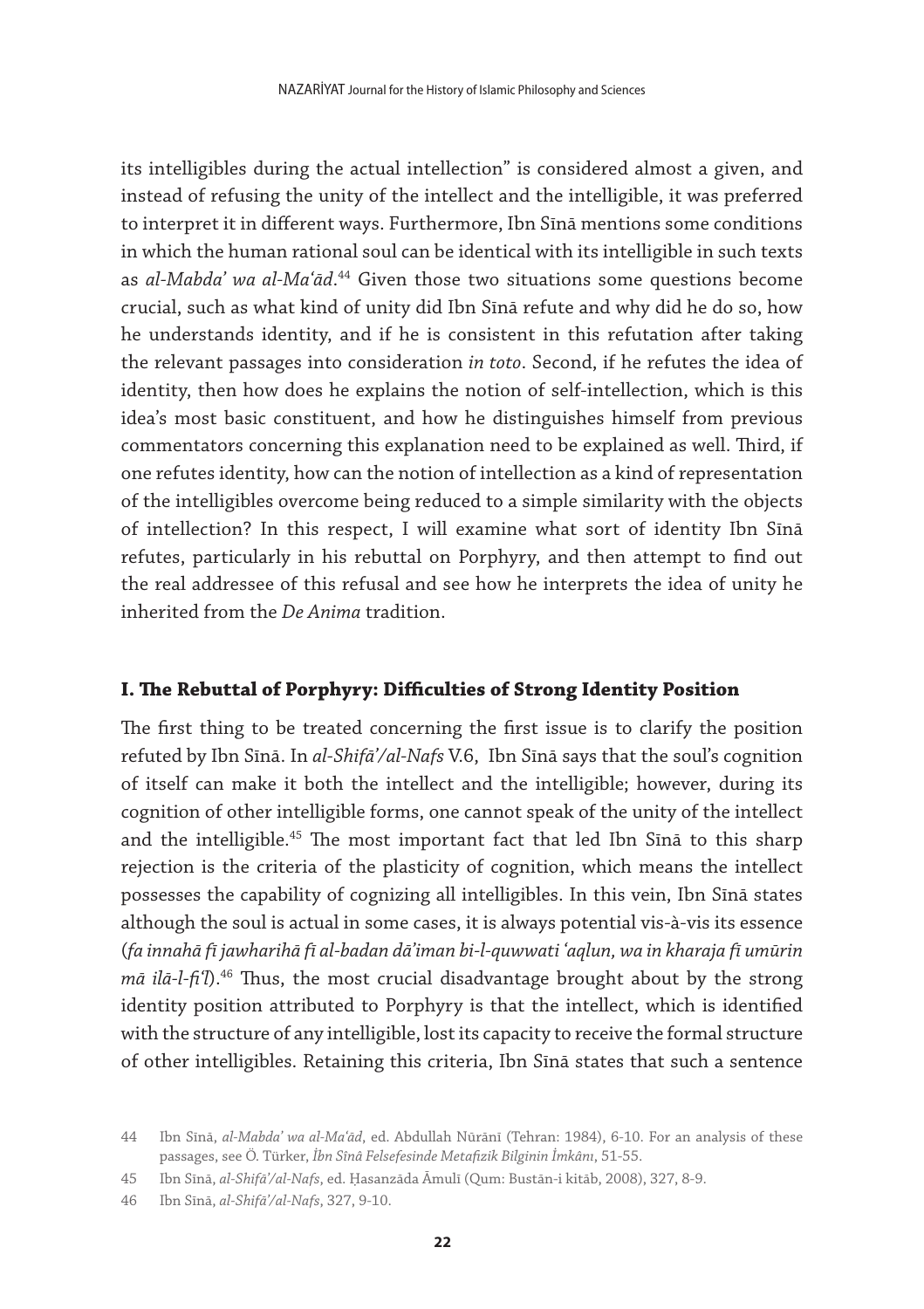as "The soul itself becomes the intelligibles themselves" (*wa mā yuqālu min anna dhāt al-nafs taṣīru hiya al-maʿqūlāt*) denotes a state of impossibility.47 He also says that there is no reasonable way to make this expression comprehensible, which he understands as the becoming of what intellects and what is intellected is one numerically. He develops two main arguments to refute this idea: the impossibility of something becoming another thing and another one based on the idea of the plasticity of cognition, along with two sub-arguments.

In the first argument, Ibn Sīnā investigates the meaning of a thing becoming another thing. So, if this expression is used in the sense of a thing losing its form and acquiring a new one, just as water, when boiled, loses its original form, then one could not say that a thing becomes another thing. Here, that thing disappears so as to denote a "generation" and that that thing was replaced by another thing. If we say that the intellect is intelligible in this sense (e.g., when we intellect the intelligible horse), then the intellect should have disappeared leaving behind only the intelligible horse. If this is not the case when one speaks of one thing becoming another thing, there are two possibilities: When a thing becomes another thing, either the previous thing retains its existence or it does not. In the first case, the second thing's existence becomes a problem. Does it retain its existence or not. If it exists, then there will be two existents instead of one, for the first thing still exists. This indicates that no union took place. If the second thing disappears, we cannot say that the new thing into which the first thing transformed exists. In other words, the first thing remained as it is and, again, no union took place. If the first but not the second thing disappears, then we cannot speak of an existent that united with the second thing. This situation refers to becoming in the sense that a form disappeared and another one took place, as was mentioned at the very beginning. As a matter of fact, if something loses its existence when it becomes another thing, we speak of a thing's disappearance and another thing's taking it place, not the union of the two things. If both things continue to exist, we will speak of some kind of composition as opposed to identity. If the second thing disappears, that which is claimed to be one with, we would speak of a thing that has already not existed. As a result, in all cases the unity of the two things becomes void.48 Taken with this analysis, Ibn Sīnā claims that the statement "The soul becomes the intelligible itself" is totally incomprehensible and adds:

48 Ibn Sīnā, *al-Shifāʾ/al-Nafs*, p. 329.

<sup>47</sup> Ibn Sīnā, *al-Shifāʾ/al-Nafs*, 327, 11-328, 1.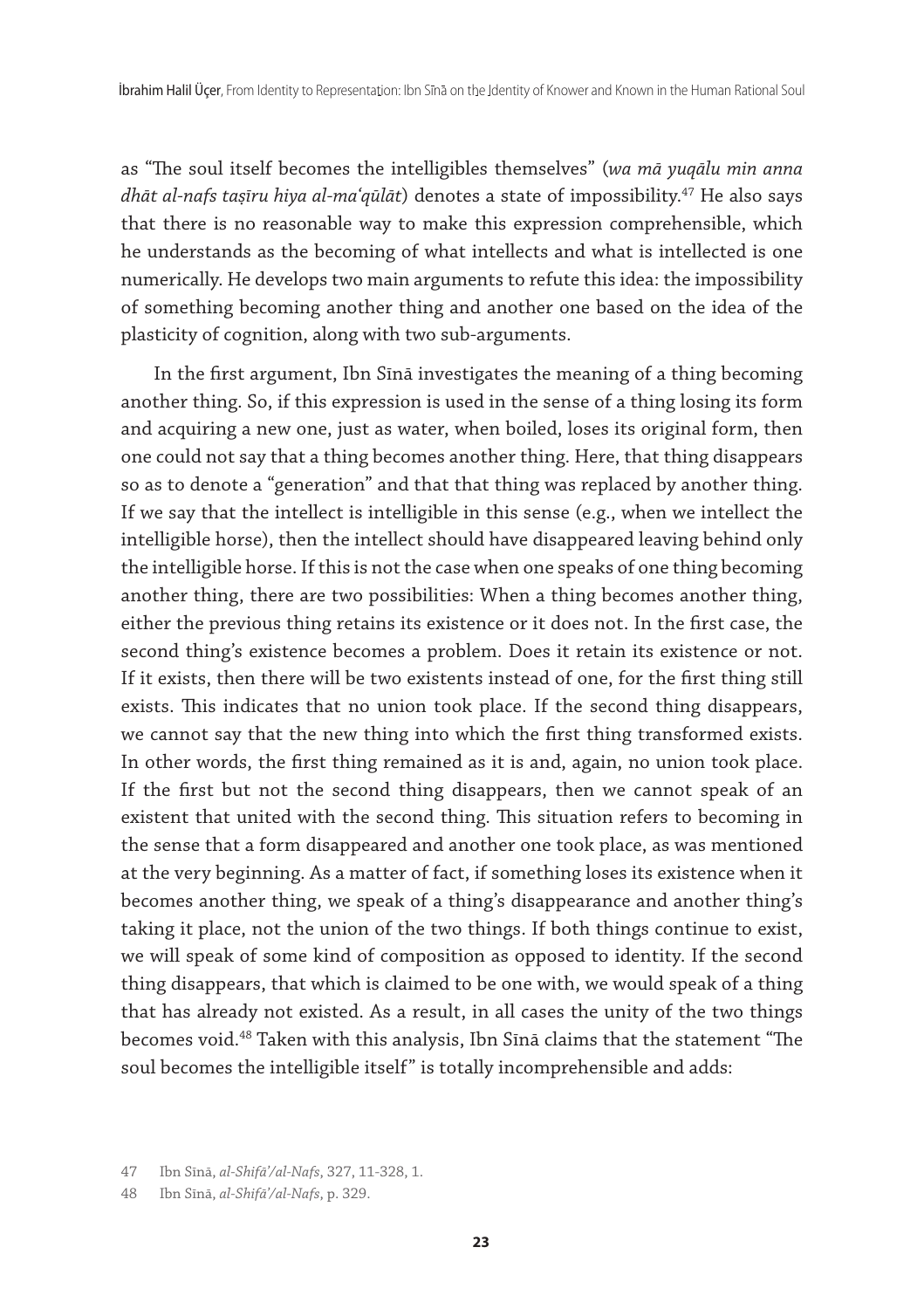The person who has deluded people the most in this matter is the person who has composed the Isagogy for them. He [i.e., Porphyry] was bent on speaking imaginary, poetic and mystical speeches in which he contented himself and others with imagination. For this, the people of discernment point to his books *On Intellect and the Intelligibles* and book *On the Soul*. 49

Ibn Sīnā defines the complication that appears when this "meaningless" view he attributed to Porphyry is accepted as the loss of "the plasticity of cognition." One of the arguments based on the criteria of plasticity is first established on the idea of the possibility of new knowledge and second on the relation of that knowledge to our previous knowledge. In the context of the first argument, Ibn Sīnā states that if the human soul is one of the forms it receives, then it will be identified with the actual nature of this form and bereft of the potentiality of receiving the form of any new knowledge at all since it becomes the actuality itself. For the soul to preserve its absolute potentiality in the sense of always receiving new forms, it needs not to be identified with any of the forms it has received. The second argument continues the first one and investigates the situation of the forms to be received after the first form with which we united. Accordingly, if we say that after we received another form, this new form is not different from the previous form in that it is identical with the intellect, then there will be no difference between receiving or not receiving that new form, because as the new form became one with the previous form, it would contain no newness and add nothing to our cognition. If we say that this received form differs from the previous one and claim that the soul is identified with this form in addition to the previous one, then the soul would lose its previous identity and acquire a new one. But that will lead to an impossibility, such as the soul's losing its own identity after receiving each new form.<sup>50</sup>

The claim for which Ibn Sīnā developed a counter-argument was that the intelligibles turn into what intellects when they come to the intellect and become identified with it. As far as Ibn Sīnā exposited, this position interprets the claim that when the intelligibles come to the mind they become one with it – which is presented as solution to the problem of self-cognition in *De Anima* 3.4 – as they become numerically one with the intellect and turn into something that intellects. His final assertion here gives the gist of his own theory of intellection: "No intelligible becomes intellect when it comes to the mind; what intellects is

<sup>49</sup> Ibn Sīnā, *al-Shifāʾ/al-Nafs*, 328, 13-329, 3.

<sup>50</sup> Ibn Sīnā, *al-Shifāʾ/al-Nafs*, p. 330.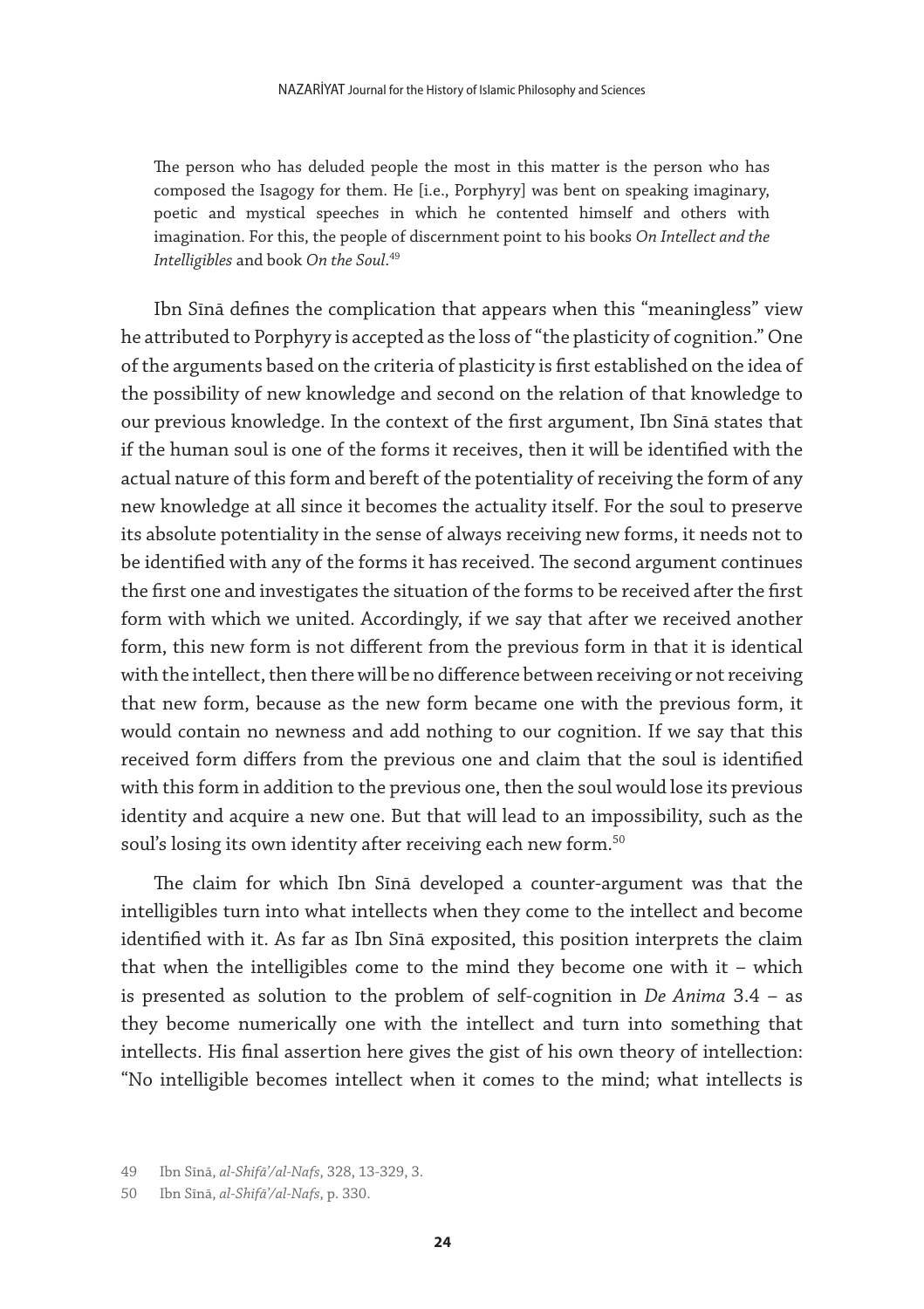the intellect itself."51 We will return the details of this sentence in our following investigation of what Ibn Sīnā understood from the unity of the intellect and the intelligible. Now, let's look at how the critique of Porphyry expresses itself in *al-Ishārāt*, where Ibn Sīnā centeres Porphyry again and says:

A group of predecessors (*qawman min al-mutaṣaddirīn*) believe that if any intellective substance knows an intelligible form it becomes the same as this form (*ṣāra huwa hiya*).52

To them belonged a man known as Poprhyry. He composed a book on the intellect and the intelligibles. This book is praised by the Peripatetics, yet it is full of bad ideas. They themselves know that they do not understand it, nor does Poprhyry himself (understand it either). A man of his time contradicted him, and he contradicted that contradictor with what is more inferior than [the arguments] of the former.

You must know that the statement of him who says "A thing becomes another thing not by of change from one state to another and not by way of composition with another thing so that a third would be produced from these two; rather inasmuch as it was one thing and then became another" is unintelligible poetic statement."<sup>53</sup>

According to him the Porphyrians' claims consist not only of unity with the external intelligibles but also, and at the same time, with the Active Intellect. In order to show the impossibility of the first situation, he suggests the following options as to what it means for a thing to become another thing. When the human rational soul knows A, i) either it remains without any difference or ii) its situation before intellecting A and the one that appears after intellection is different. In the first case, as the soul's intellecting and not intellecting is one, this would not be a valid choice. If a difference occurs in the soul and the previous situation disappears, then what disappears in the present case is i) either a state of the soul ii) or its substance. If what disappears is the soul's substance, it will be said that the soul disappeared and another thing took its place, akin to water evaporating and becoming another thing. As this transformation, which refers to a thing's losing its original form and obtaining a new one eliminates the first element, we would speak not of its union with something, as claimed by the Porphyrians, but only of its disappearing. According to Ibn Sīnā, the statement "a thing becomes another thing" denotes either a change of state or a substantial generation in the sense of

<sup>51</sup> Ibn Sīnā, *al-Shifāʾ/al-Nafs*, 329,14-17.

<sup>52</sup> Ibn Sīna, *Remarks Admonitions: Physics and Metaphysics*, transl. Shams Inati (New York: Columbia University Press, 2014), 169; cf. Ibn Sīnā, *al-Ishārāt*, ed. Mujtabā al-Zāri'ī (Qum: Maktabat al-i'lām al-islāmī, 1380), VII.7. 324,15.

<sup>53</sup> Ibn Sīna, *Remarks and Admonitions: Physics and Metaphysics*, p. 171; cf. Ibn Sīnā, *al-Ishārāt*, VII,10-11. 326,7-327,1.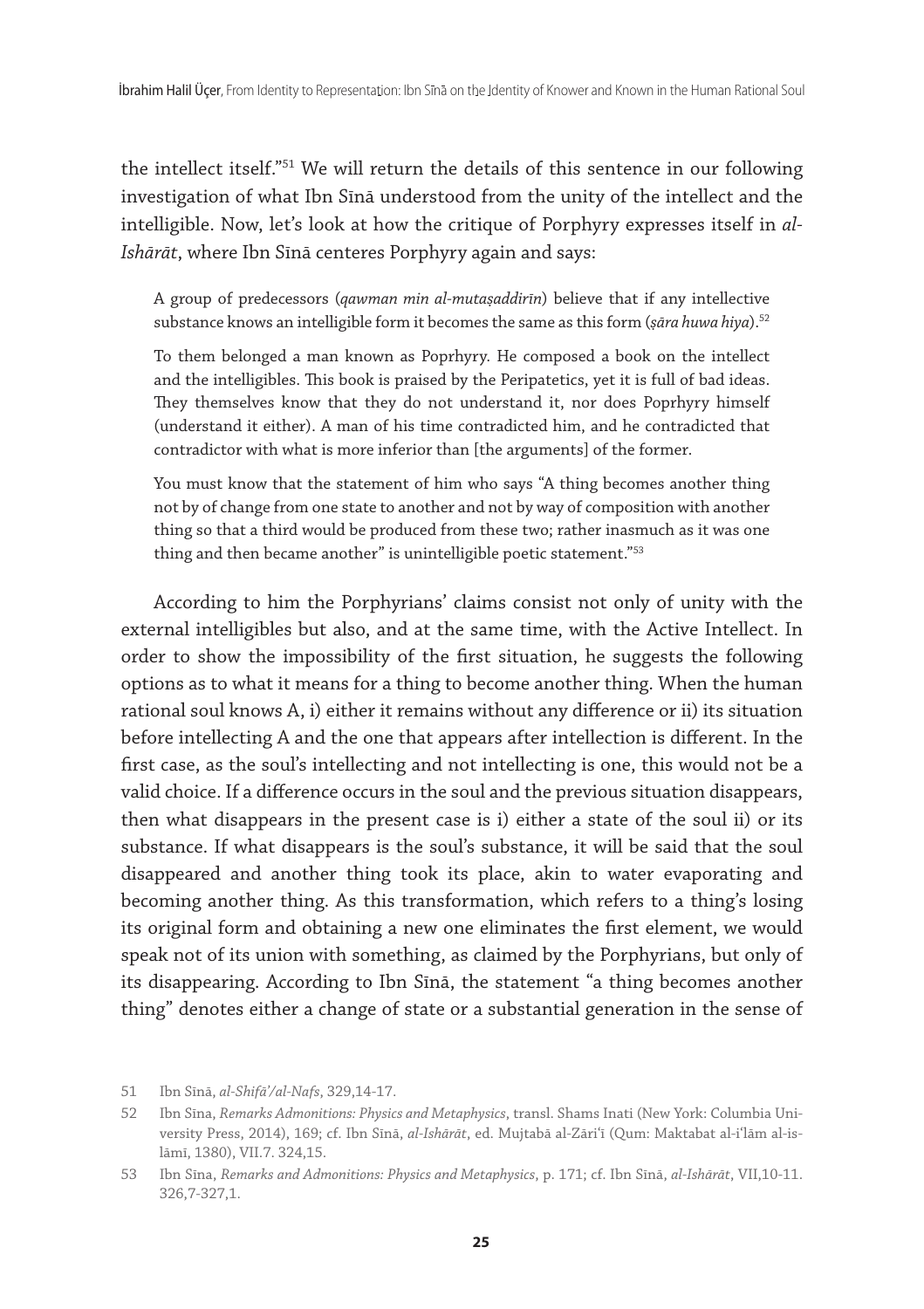losing one form and receiving another one. To say that a thing becomes another thing refers to a meaning apart from these two meanings amounts to nothing but going beyond the intellect's judgment and uttering something poetical. His second critique is against the theory of unity with the agent intellect. In this respect, the Porphyrians understand the conjunction (*ittiṣāl*) with the Active Intellect as becoming the Active Intellect itself and believe that when the rational soul ascends to the degree of the acquired intellect, the Active Intellect unites with it and becomes the acquired intellect. In other words, uniting with the Active Intellect is considered either as a total or a partial unity. He contends that the first option leads to a situation that would make it possible for us to possess the Active Intellect entirely when we intellect any intelligible once and obtain its entire content at one moment - a situation that obviously excludes the notion of intellection as a perfection of the human soul. Moreover, something as such means that an individual who unites with the Active Intellect would make it his/her own, which would cause an impossibility that would prevent other individuals from being identified with it. On the other hand, if individuals are only partially identified with the Active Intellect, this would mean that the Active Intellect is identified with different individuals simultaneously. However, because of its immaterial substance, the Active Intellect cannot accept fragmentation as such.<sup>54</sup>

## **2. Who is the Respondent of the Refutation: Porphyry or the Porphyrians?**

Whether the strong identity position actually belongs to Porphyry and whether he wrote a text carrying the title attributed to him is a crucial point at issue. If Porphyry has no such a view, then who are the Peripatetics who supposedly praised and disseminated this view? In an article published in 1956, J. Finnegan states that Porphyry could not have defended the view that Ibn Sīnā attributed to him and that this particular version is an extreme view propounded by some Muslim philosophers based on the works written Porphyry, Alexander of Aphrodisias, al-Fārābī, and other philosophers.<sup>55</sup> Finnegan further notes that the "Porphyreans" understood "the intellect and intelligible are identical during intellection" literally and claimed that there is an ontological identity between two things. When Ibn Sīnā considers this view as wrong and an extreme interpretation of Aristotle, he

<sup>54</sup> Ibn Sīnā, *al-Ishārāt*, 325,13-326,5.

<sup>55</sup> J. Finnegan, "Avicenna's Refutation of Porphyryius," *Avicenna Commemoration Volume*, Calcutta: 1956, pp. 187-88; 190-96.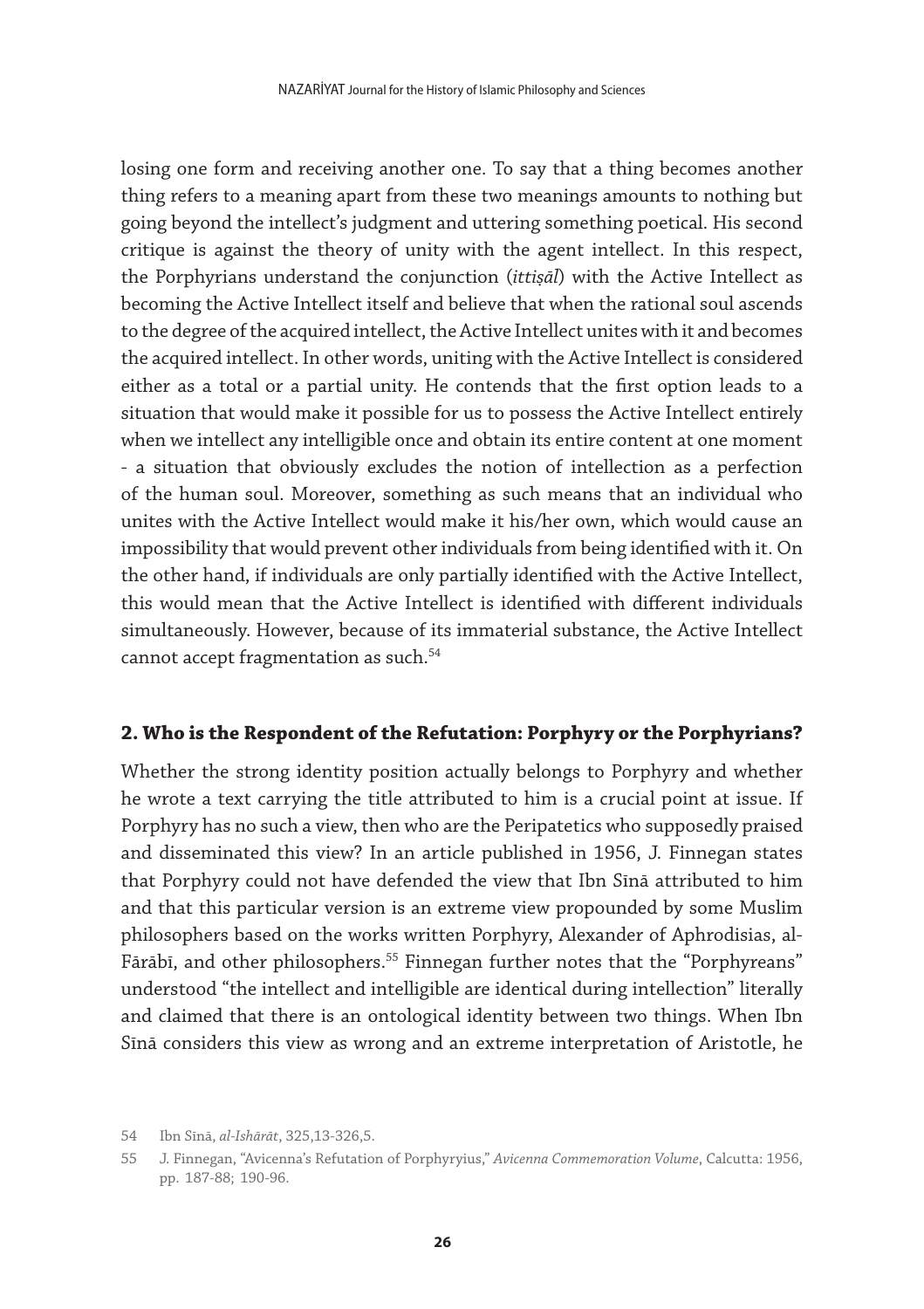addresses to them.56 In order to explain how the Porphyreans attained such an advanced opinion, Finnegan appeals to his possible sources such as Alexander, Plotinus, and al-Fārābī and how they also used these sources. Finally, he speaks about whether the Porphyreans correspond to the Aristotelian philosophers in Baghdad whom Ibn Sīnā often criticizes.57 In an article published in 2007, P. Adamson gives a satisfactory answer by the help of Carl Ehring-Eggert's 1990 study.58 Adamson points out that in his *al-Fihrist*, Ibn al-Nadīm mentions the two works attributed to Porphyry: *On The intellect and the Intelligible* and seven-chapter Syriac-language *The Refutation of Longinus on the Intellect and the Intelligible*. 59 He also states that both works are, in fact, the same, but that the first one corresponds to an older translation.<sup>60</sup> Adamson remarks this reference proves that this work of Porphyry had Arabic and Syriac translations and answers the question about the work's content through Porphyry's own words in his *Vita Plotini*. Here, Porphyry elaborates whether the Platonist ideas are outside the intellect selfsubsistently or in the intellect. He seeks to defend the second view, belonging to Plotinus' followers, against that of Longinus, who defends the first view. $61$  As a result, Adamson identifies the work that Ibn Sīnā attributed to Porphyry with the treatise mentioned in *Vita Plotini* depending on the name of the work listed in *al-Fihrist*. However, he rightly claims that Porphyry does not adhere to the identity of the intellect and the intelligible view of the same type that Ibn Sīnā attributed to him.<sup>62</sup> Porphyry claims that ideas exist in the divine intellect with his teacher Plotinus, but no idea of his has reached us about the human rational soul's identity with the intelligibles. If Porphyry had no such view, then who are the Peripatetic philosophers defending it and who were refuted by Ibn Sīnā? Adamson elaborated upon Finnegan's "Peripatetics of Baghdad." As quoted by Adamson, according to

- 56 Finnegan, "Avicenna's Refutation of Porphyryius," 188.
- 57 Finnegan, "Avicenna's Refutation of Porphyryius," 196.
- 58 P. Adamson, "Porphyryius Arabus on Nature and Art: 463F Smith in Cotext," ed. G. Karamanolis, A. D. R. Sheppard, *Studies on Porphyry* (London: University of London, Institute of Classical Studies, 2007), 141-63 (Appendix 1: Avicenna, Yahyā ibn ʿAdī, and Porphyry's theory of intellect, 155-60); Carl Ehrig-Eggert, *Die Abhandlung über den Nachweis der Natur des Möglichen von Yahyâ ibn ʿAdī (gest. 974 A.D.)*  (Frankfurt a.M.: Institut für Geschichte der arabisch-islamischen Wissenschaften, 1990), 85-86.
- 59 For these works, see Ibn al-Nadīm, *al-Fihrist*, ed. Rizā Tajaddud (Tehran: 1971), 313.
- 60 P. Adamson, "Porphyryius Arabus on Nature and Art: 463F Smith in Context," 155.
- 61 Porphyry, "On the Life of Plotinus and the Arrangements of His Words, translated into English by Mark Edwards, *Neoplatonic Saints: The Lives of Plotinus and Proclus by Their Students* (Liverpool: Liverpool University Press, 2000), 35-39. On this subject, see also İ. H. Üçer, "Antik-Helenistik Birikimin İslam dünyasına intikali: Aristotelesçi Felsefenin Üç Büyük Dönüşüm Evresi," ed. M. Cüneyt Kaya, *İslam Felsefesi, Tarih ve Problemler* (İstanbul: İsam Yayınları, 2013), 53-56.
- 62 P. Adamson, "Porphyryius Arabus on Nature and Art: 463F Smith in Cotext," 156.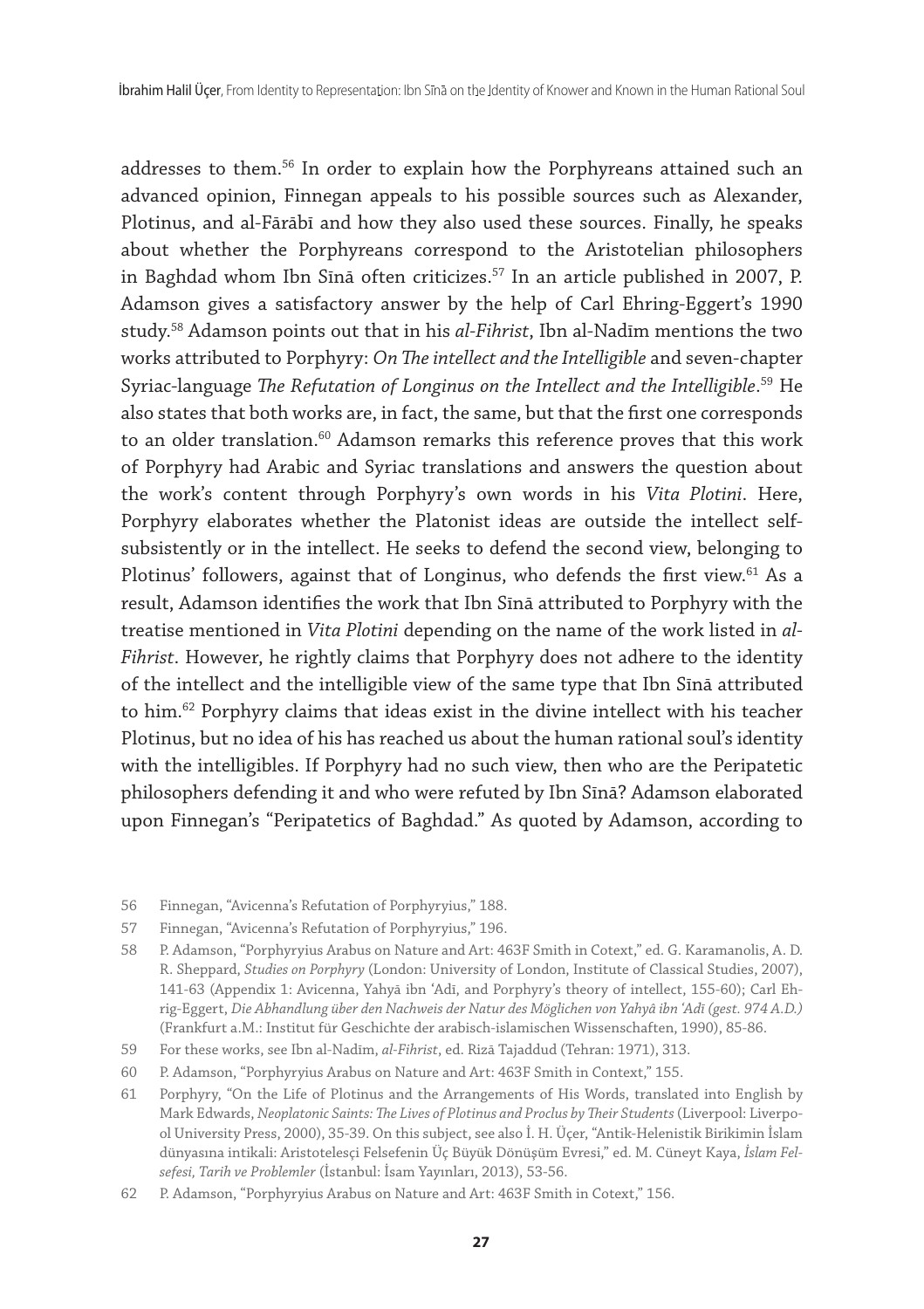Carl Ehrig- Eggret the respondent of Ibn Sīnā's critique might be Yaḥyā b. 'Adī and his school.63 The passages quoted by the authors belong to Ibn ʿAdī's *Risāla fī al-taʾannus*, which seeks to prove the incarnation of God in Jesus. In this work, Yaḥyā b. ʿAdī tries to prove that He may unite with a human being against those who reject His incarnation in the form of a human being via Aristotle's theory on the unity of the intellect and the intelligible. The essence of this work's arguments is to demonstrate the idea that "a thing becomes another thing" is not impossible by reason in general, so as to base the possibility of the "incarnation of God in the form of a human being." In this respect, Yaḥyā b. ʿAdī interprets God's incarnation through the unity of the intellect and the intelligible and states that when we know God we receive His form (*ʿuqūlunā ʿinda ʿilminā bi al-Bāriʾ jalla ismuhū mutaṣawwaratan bi-ṣūratihī*), considering the fact that when we cognize something we will acquire its form. He explains the interrelation of the formation and identifications as follows: "As Aristotle elucidated… actual intellect and actual intelligible are the same in subject (*li-anna al-ʿaqla bi-l-fiʿl wa al-maʿqūl bi-l-fiʿl shayʾun wāḥidun fī al-mawḍūʿ*). In this case, when we intellect God, our intellect should unite with it"<sup>64</sup> And so the intellection of God occurs by human intellect's receiving its form and becoming that form itself.<sup>65</sup> Thus the human being's unification with God by means of intellect is beyond being impossible, but is necessary in terms of the nature of intellection (*fa-wājibun idhan an yakūna al-insānu idhā ʿaqala bāriʾahū jalla thanāuhū muttaḥidan bi-bāriʾihā ʿazza wa jalla bi-tawaṣṣuṭi ʿaqlihī*).66 Consequently, Yaḥyā b. ʿAdī adopts an idea of identity in the sense that to receive a form of something refers to the realization of that form's definition as well as the qualities required by this definition within us. According to him, God's form is realized on the body of Jesus based on this very principle. Thus, Yaḥyā b. ʿAdī includes two things becoming one thing among the meanings of a thing becoming another thing (*al-ittiḥādu innamā huwa an yaṣīra al-muttaḥidāni shayʾan wāḥidan*).

This conception of unity is among those that Ibn Sīnā refuted and claimed that it is beyond the intellect's judgment. However, no textual proof indicates Ibn

<sup>63</sup> Adamson, "Porphyryius Arabus on Nature and Art: 463F Smith in Cotext," 159; C. Ehrig-Eggert, *Die Abhandlung über den Nachweis der Natur des Möglichen von Yahyâ ibn 'Adı (gest. 974 A.D.)*, 85-6.

<sup>64</sup> Yahyā b. ʿAdī, "Risāla fī al-taʾannus," ed. A. Périer, *Petits traités apologétiques de Yahyā ben 'Adi* (Paris: 1920), 74, 2-75, 4.

<sup>65</sup> Yahyā b. ʿAdī, "Risāla fī al-taʾannus," 81, 5-82.5.

<sup>66</sup> Yahyā b. ʿAdī, "Risāla fī al-taʾannus," 83, 5-7. In response to the question "If the union with God takes place depending on intellecting Him, why is this unity made peculiar to Jesus, not for everyone who intellect Him actually?" Yahyā b. 'Adī states that the complete union took place on him due to the miiraculous characteristics peculiar to him. See p. 84-85.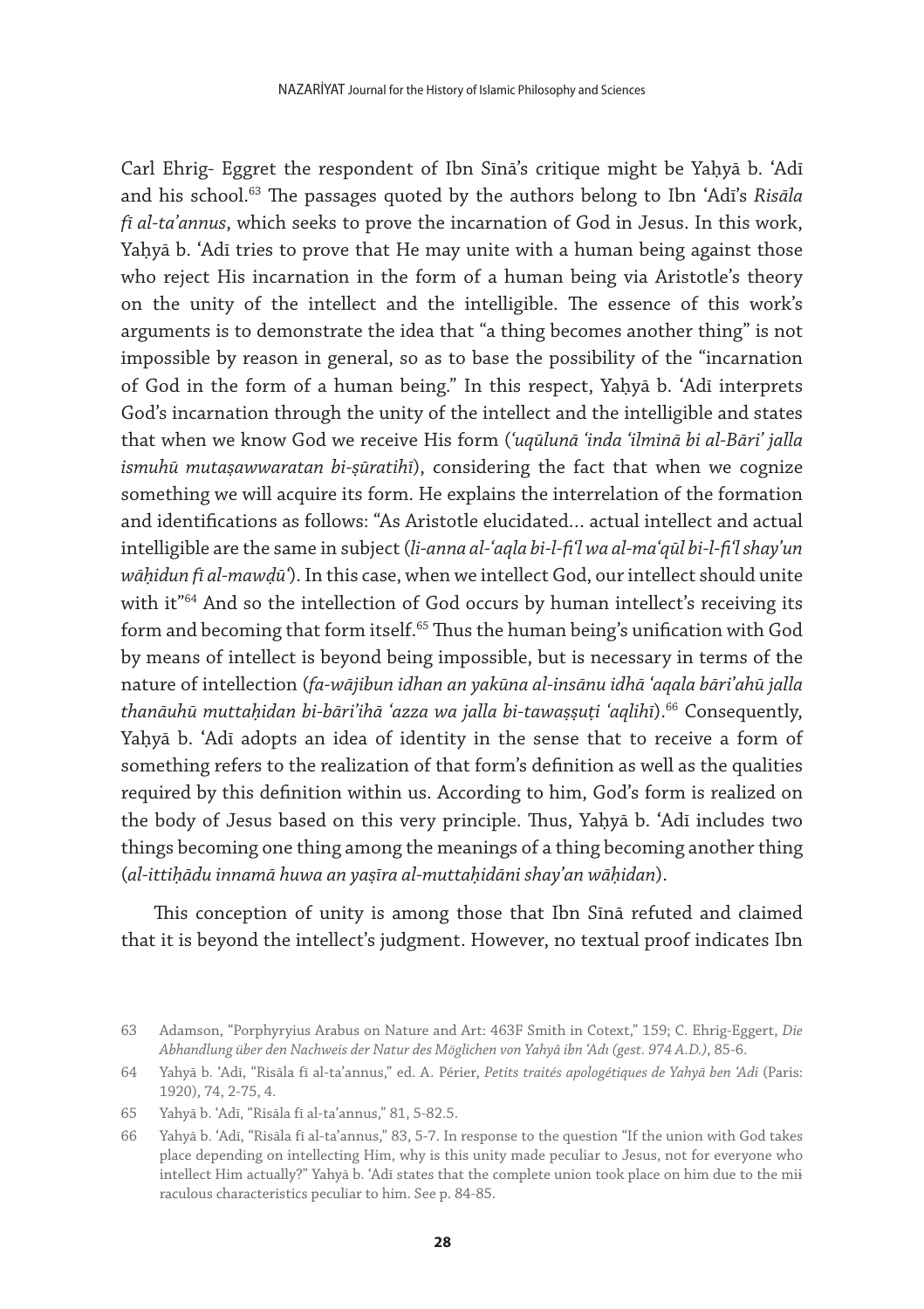Sīnā's direct interlocutor in this treatise. Furthermore, it makes no reference to Porphyry concerning the unity of the intellect and the intelligible. It cannot be said to be beyond doubt that Yaḥyā b. 'Adī was Ibn Sīnā's actual Porphyrean target. However, the conception of unity mentioned in *al-Shifāʾ/al-Nafs* and in *al-Ishārāt*, as well as the meaning criticized concerning a thing becoming another thing, can be found in Yaḥā b. ʿAdī's text. Moreover, although Porphyry has no such view, the Christian Aristotelians around Yaḥyā b. ʿAdī might possibly have summarized and interpreted Porphyry's treatise on the unity of the intellect and the intelligible – just as Ibn ʿAdī did for Aristotle – to make it the basis for their own views. If this strong probability is combined with the passages of *al-Shifāʾ/al-Nafs* and *al-Ishārāt* as well as with Porphyry's original view, one could say that Ibn Sīnā did not depend directly on the Porphyry's treatise, but on a form of it that had been reproduced within the circles around Ibn ʿAdī or on some independent treatises written by Baghdad's Christian Aristotelians to use Porphyry's views as sources for their own attitudes, as in the case of *al-Risāla fī al-taʾannus*. 67

## **3. How did Ibn Sīnā Understand Aristotle? Toward the Idea of Representation**

The language Ibn Sīnā used to explain the counter-claim concerning the identity of the intellect and the intelligible implies that his position excludes all kinds of interpretation concerning the identity at first glance. For example, the expressions criticized in *al-Shifāʾ/al-Nafs* (i.e., "the essence of the soul becomes the intelligible itself") and *al-Ishārāt* (i.e., "when an intellectual substance intellects an intelligible form becomes one with it") can be viewed as reflections of Aristotle's expressions in *De Anima* 431b17 (i.e., "the intellect in activity is its objects"), 431b20 ("the soul is in a way all existing things"), and in 430a4 (i.e., "in the case of those things which have no matter, that which thinks and that which is thought are the same"). When considered as such, one can accept that Ibn Sīnā criticizes Aristotle's position of identity in the person of Porphyry. Therefore, how Ibn Sīnā actually understood Aristotle is of great importance. In the part of *Ḥawāshī ʿalā Kitāb al-Nafs* where he comments on *De Anima* 429b22-430a8, Ibn Sīnā interprets the problem of self-cognition and theory of identity, which are developed as a solution for this problem, in such a fashion to present the basis of his own theory of representation:

<sup>67</sup> Adamson prefers the first possibility. See P. Adamson, "Porphyryius Arabus on Nature and Art: 463F Smith in Context," 160.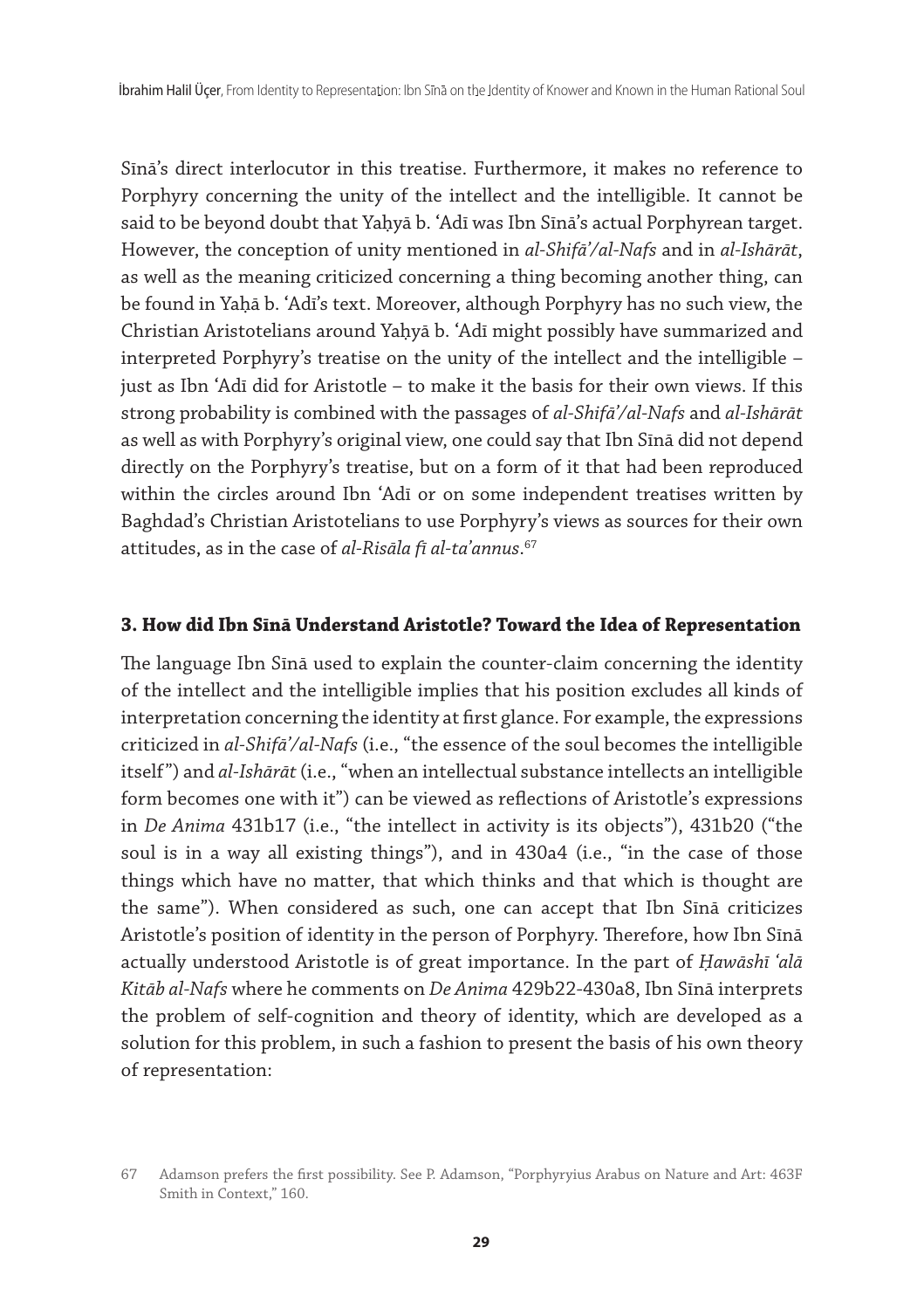The second question is as follows: is the intellect an intelligible? The intellect becomes intelligible either for its being (*li-huwiyyatihī*), which is impossible. For, in this case, everything which have a being should be intelligible thereof (*li-annahū yalzamu anyakūna kullu shayʾin maʿqūlan li-anna lahū huwiyyatun*). If it is intelligible [not for this but] for another thing, then what is this thing? The answer is as follows: there is difference between the intelligible in matter and the simple being without matter**. The cognition of the simple intelligible [i.e. intellect] and what is intellected is one and the same thing (fa taṣawwur al-maʿqūl al-basīṭ wa al-maʿqūl shayʾun wāḥidun). Thus, the intellect does not need anything for cognizing its being other than its own being;** for, its cognition of its being and its being is one. That's why it always intellects its own self. However, the thing that exists in matter intellects it potentially. As to Aristotle's statement "In this case, the intellect does not belong to it [ie. the matter]," this is because the intellect belongs only to the immaterial things and its being intelligible is as such.<sup>68</sup>

Their statements such as the intellect, that which intellects and that which is intellected are one is true only for the [separate] intellect. For the things other than this; the intellect, that which intellects, that which is intellected and the intellect's intellection of the intelligible are all different. Aristotle's statement "the knowledge and what is known are one" here and elsewhere means the form of the known impressed on the knower is like the impression (*ințibā*<sup>'</sup>) of the sensible form on the sense.<sup>69</sup>

The first passage begins by summarizing the dilemma that stems from the problem of self-cognition. This short summary also includes a sort of reinterpretation. Ibn Sīnā has this to say about the old dilemma: If we say the intellect is intelligible due to its being, then we will have to accept that everything that has being is intelligible for its own being. If we say the intellect becomes intelligible not for its own being but by means of another thing, then a question arises as to what this thing is if it is other than the intellect. If the answer to this question is other than the intellect, then the intellect would lose its simplicity. Expounding the dilemma as such, Ibn Sīnā affirms the impossibility of the second horn and begins working on the first horn. His goal is to remove the impossibility that will cause "everything that has being is intelligible" and to show how the intellect becomes intelligible as a requirement of its being. In this context, he distinguishes between two kinds of intelligibles: the intelligibles existing in matter such as horse, stone, apple, and so on, and the intelligibles that are independent of matter. As far as the intelligibles of the second kind – including the human rational soul – are concerned, that which intellects and that which is intellected

<sup>68</sup> Ibn Sīnā, "Ḥawāshī ʿalā Kitāb al-Nafs," 104, 10-16.

<sup>69</sup> Ibn Sīnā, "Ḥawāshī ʿalā Kitāb al-Nafs," 105,15-20.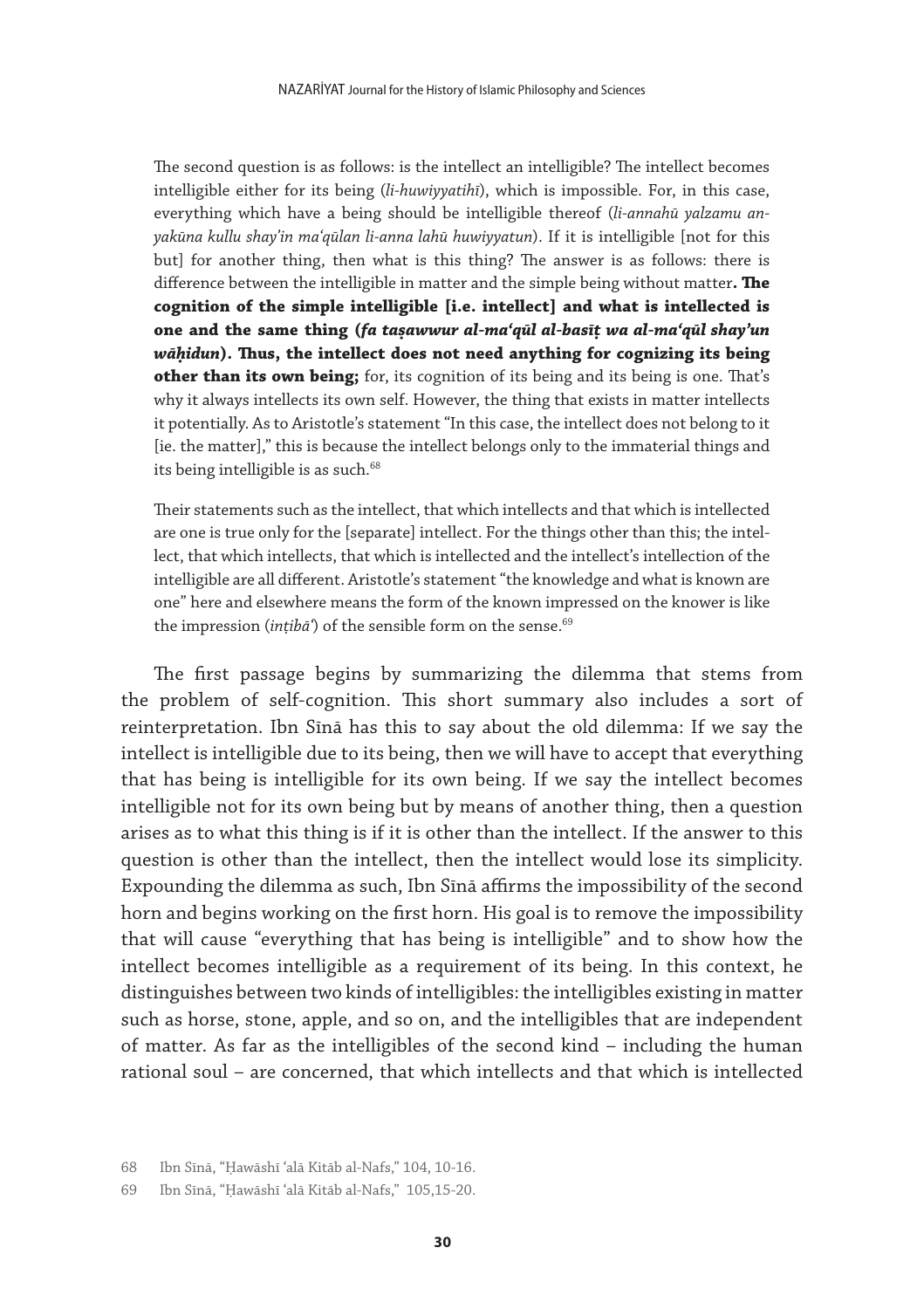are the same. In other words, what intellects in this case is an intelligible. Hence, the rational soul's cognition of itself takes place through its own essential being (*huwiyyah*) instead of some other thing. However, one cannot infer from here that everything that has an essential being is intelligible in terms of its own essence, because Ibn Sīnā accepts that the identity of the intellect and the intelligible is a quality valid only for immaterial intelligibles.

There are a few remarkable points in this exposition and solution of the dilemma. One is the emphasis that the intellect does not need any other thing for its self-cognition. Along with this emphasis, Ibn Sīnā distances himself from the Alexandrian contention that self-cognition is mediated by the intellect's cognition of other intelligibles. Excluding this option enables one to infer that the intellect attains a kind of identification of the intellect and the intelligible only during its cognition of itself. In fact, this conclusion and the reasoning that generates it lead to further questions: If the identity of the intellect and the intelligible is applicable to immaterial intelligibles, can one also attribute this quality to the intelligibles that become immaterial in the intellect by being abstracted from matter? What is the essential characteristic of self-cognition, the one to which the identity of the intellect and the intelligible is uniquely devoted? Does not the primary self-cognition, which takes place without the intermediacy of any other intelligible and which identifies the intellect with the intelligible corresponding to its own essence, impair the criteria of the plasticity of cognition that will enable the intellect to cognize all intelligibles? We will discuss these questions below, but only after continuing to have look at how Ibn Sīnā understood Aristotle's text.

The second passage quoted above from *Ḥawāshī* points to the fact that all sorts of expressions concerning the identity of the intellect and the intelligible are valid principally for the intellection of the separate intellects. Ibn Sīnā adds to this category the human rational soul's primary self-cognition as a weaker example of the same state that exists in the sub-lunar world. Apart from this, during all sorts of human cognition the intellect, that which intellects, that which is intellected, and the intellect's cognition of the intelligible are different things. Therefore, Ibn Sīnā argues that what Aristotle stated in *De Anima* 3.4 and elsewhere concerning the identity of knower and the known refers to a situation similar to the relation of the senses with the forms they received from the material sensible objects, and not the numerical identification of the intellect with the intelligibles. The essential character of sense-cognition is the cognition of the sense objects as abstracted from their matters, not as being with their matters. For example, when we perceive the color red our eyes do not turn into red; rather, we cognize redness as abstracted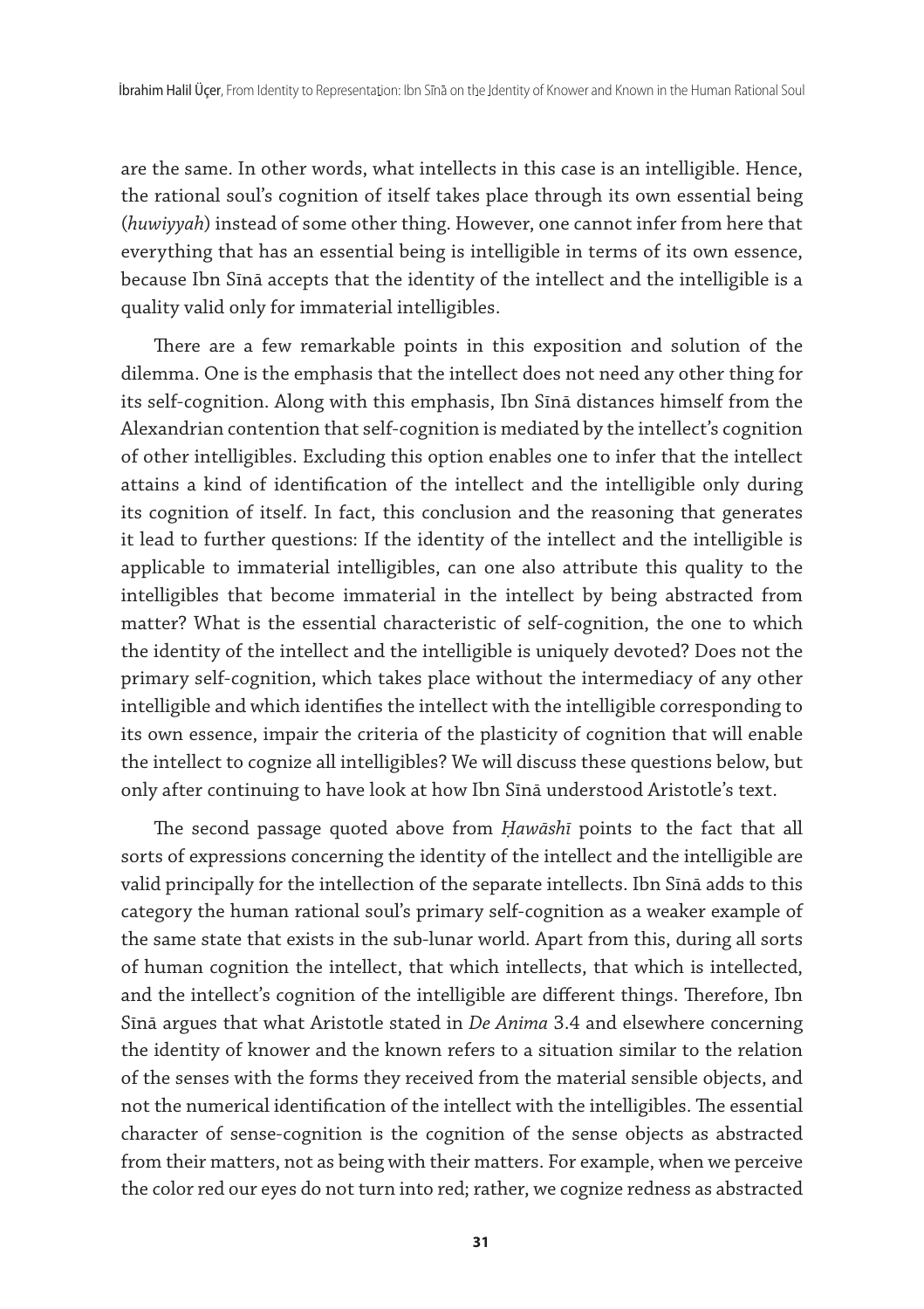from its material accidents. Ibn Sīnā's definition of the sense-cognition clarifies this situation explicitly: "The sense-cognition is the reception of the form of the thing abstracted from its matter so that to cognize the sensible by it (*al-iḥsāsu huwa qabūlu ṣūrat al-shayʾi mujarradatan ʿan māddatihī fe-yataṣawwara bi-hā al-maḥsūs*)."70 This point, which he emphasizes to explain the relation between the intellect and the intelligible, is the immaterial way that impressed the sensible form on the sense. In this regard, one can say that Ibn Sīnā understands Aristotle's statements on the unity of the intellect and the intelligible as the immaterial reception that allows room for the position of weak identity. Immediately after the above definition of the sense-cognition, Ibn Sīnā explain this sensation with a representationalist theory that excludes the position of strong identity:

"To say I sensed an external thing means I sensed it in the soul. In this case, to say I sensed an external thing means that its form is represented in my sense. Again, to say I sensed in the soul, means form itself is represented (*tamaththul*) in the sense."71

This means that the impression (*inṭibāʿ*) of the sensible form on the sense is understood as the presence of an immaterial similar of the material sensible form in the sense. Ibn Sīnā restates the same aspect when he tries to explain what kind of passion (*infiʿāl*) is the sense-cognition: During the actual sensing, by turning into a similar of the perceived thing a similar of the sensible form takes place in the sense (*li-annahū qabūlun minhā li-ṣūrat al-maḥsūs wa istiḥālatun ilā mushākalat al-maḥsūs bi-l-fiʿl fa-yakūnu al-ḥāssu bi-l-fiʿl mithla al-maḥsūs bi-l-fiʿl*).72 The terms "turning into the similar" (*mushākala*) and "having an immaterial similar of the external thing (*mithl/tamaththul*)" used here to reflect the terminology of representation are applied by Ibn Sīnā to rational cognition as well – a situation that would take the "representation" (*tamaththul*) to a level that reveals the essence of the Avicennean theory rational-cognition.

As a result, Ibn Sīnā states in *Ḥawāshī* that all statements concerning the identity of the intellect and the intelligible during the actual intellection of external intelligibles must be understood as an immaterial reception and as the representation of what is cognized, just as in the case of sense-cognition. Once explained as such, one can be deduce that Ibn Sīnā accepts that the term identity (*ittiḥād*) should be understood as "the representation that takes place through immaterial reception" everywhere he uses it when speaking of the relation

<sup>70</sup> Ibn Sīnā, *al-Shifāʾ/al-Nafs*, II/2, 85, 3.

<sup>71</sup> Ibn Sīnā, *al-Shifāʾ/al-Nafs*, 85, 6-9.

<sup>72</sup> Ibn Sīnā, *al-Shifāʾ/al-Nafs*, II/2, 91, 5-7.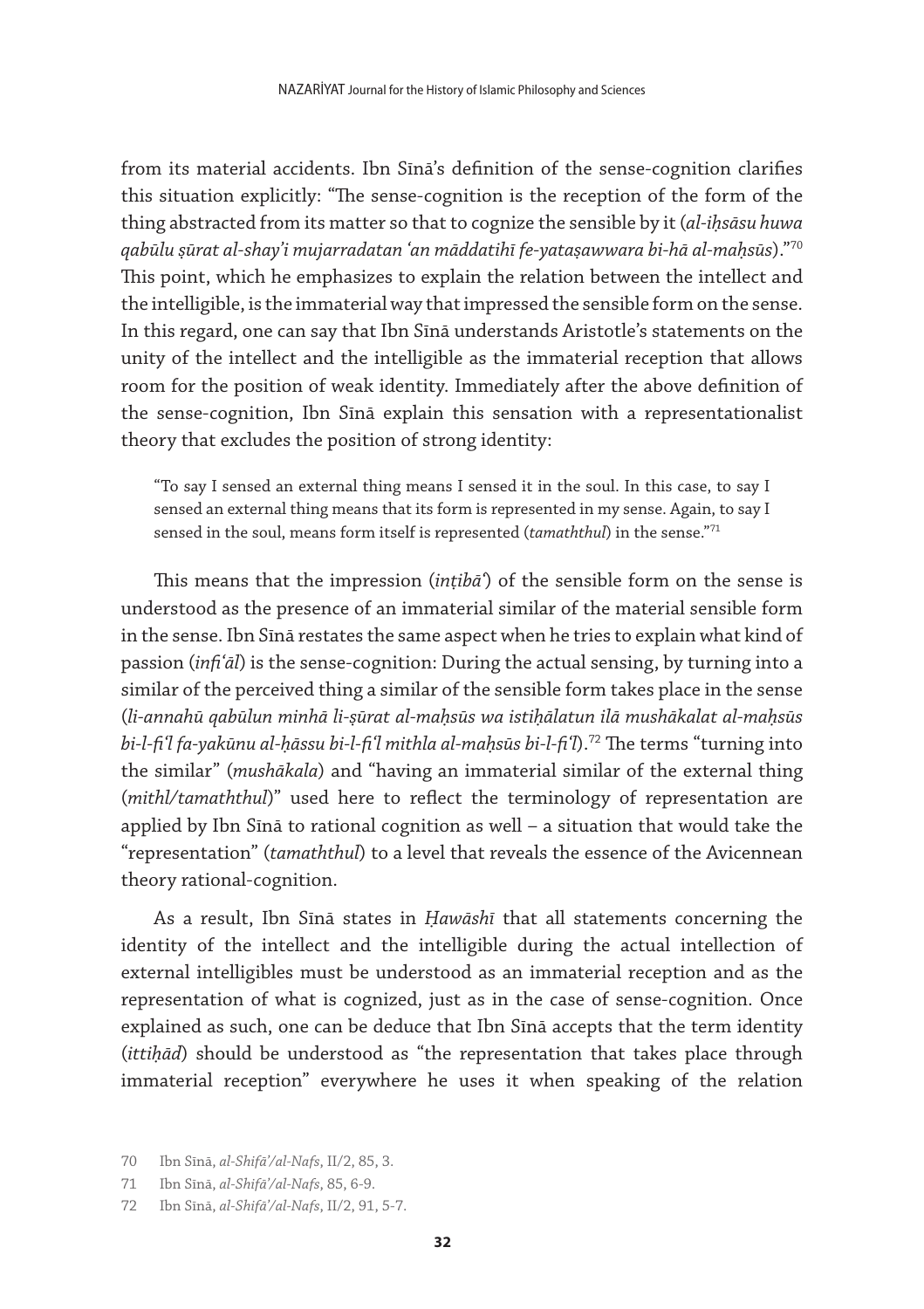of human soul with the external intelligibles. In the context of his critique of Porphyry, the passage in *Ḥawāshī* and the lines quoted from *al-Shifāʾ/al-Nafs* to clarify the relations mentioned in *Ḥawāshī* point to this: Ibn Sīnā distinguishes between the idea that "the intellect becomes intelligible itself during intellection," which is attributed to Porphyry, and Aristotle's view in *De Anima* that "the intellect and what is intellected are one during the intellection." Hence, he legitimizes the second view by narrowing it down to direct and primary self-cognition of the human rational soul or self-awareness. On the other hand, he labelled the first view (i.e., the intellect identifies with itself and with the intelligibles it abstracted externally) as irrational. In short, Ibn Sīnā upholds both the position of strong identity in the direct and primary self-cognition and the position of weak identity in the sense of having an immaterial representation in the intellection of external intelligibles. But how did he reach this position and did he pursue it consistently throughout his works?

## **4. Narrowing the Strong Identity Position by Self-Awareness**

We have said that the conception of unity mentioned in the passages quoted from *Ḥawāshī* brought about some further questions. First, if the identity of the intellect with the intelligible during self-cognition is to be attributed to immaterial intelligibles, then can one not attribute the same quality to the intelligibles that became immaterial in the intellect by being abstracted from matter? For example, can we say that a form of a horse taken into the intellect by being abstracted from its matter has the quality of self-cognition now that it has received an immateriality? The second question, in fact, was about a subject to which both Ibn Sīnā and Alexander of Aphrodisas were sensitive: the intellect's plasticity of cognition. If Ibn Sīnā says the intellect becomes identified with its intelligible, which corresponds to its essence not through its cognition of other abstracted intelligibles but through its cognition of itself directly, then does not the intellect lose its capacity to cognize other intelligibles by being identified with the structure of its essence actually? If so, Ibn Sīnā would make the same mistake that he attributed to Porphyry.

 An answer for the first question can be found in *al-Shifāʾ/al-Nafs*, one that is advanced within the same problematic context with *De Anima* 3.4. Having given critiques of Porphyry, Ibn Sīnā specifies the essence of the approach intended for these critiques as "when the intelligibles those which exist potentially in the external world come to the intellect, they are identified with the intellect and become an actual intelligent" and continues as follows: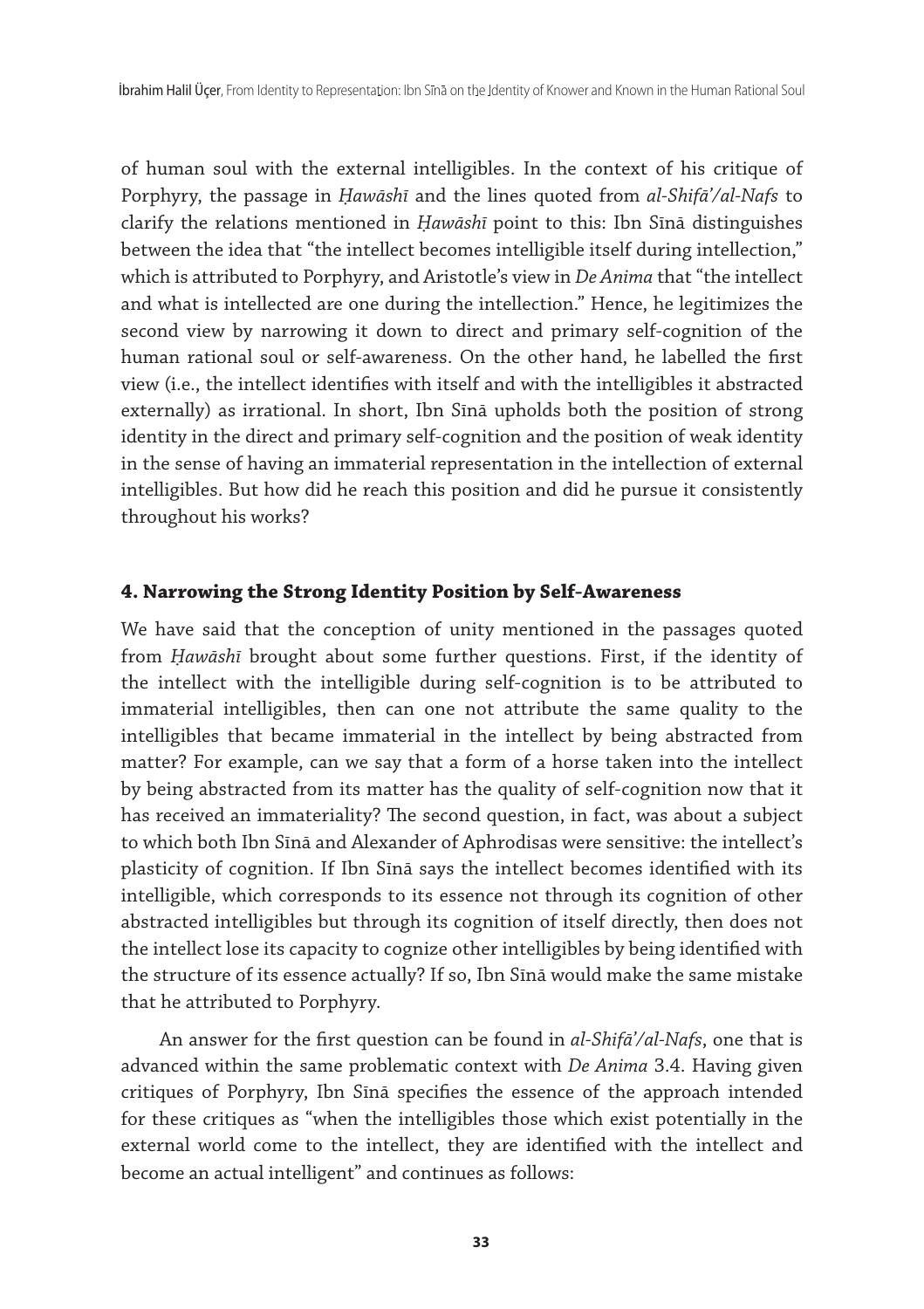In contrast to them, what intellects is the soul itself. For, by the intellect either the faculty through which the soul intellects or the forms of the intelligibles in itself is meant. As the intelligibles [are not intelligible in itself] but become intelligible in the soul, what intellects and what is intellected cannot be a single thing in our soul. Yes, even if this is possible for another thing as we pointed out in the relevant place...<sup>73</sup>

The passage's first sentence can be read as 'when intelligibles are abstracted, they do not become an intelligent by being identified with the intellect; it's the soul itself that intellects.' The following sentences are meant to justify this idea. Ibn Sīnā suggests an option against the claim that being intelligible and being an intelligent is always identical: Is the intellect a faculty by means of which we acquire the capacity of cognition or the forms of the intelligible in itself? According to him, the second option is unacceptable because the material intelligibles are not actually intelligible in themselves but become intelligible when an intelligent soul intellects them. Since the rational faculty transforms these intelligibles into actual intelligibles, only this faculty deserves to be named "the intelligent." Thus, any intelligible cannot be transformed into an intelligent by being identified with our intellect. In this passage, Ibn Sīnā's strategy is to suggest an additional condition to the immateriality necessary for self-cognition. In this respect, he says that the intelligibles are not actual in themselves and that because what makes them actual is the rational soul, they cannot be called "intelligent" at all. This also includes a view that states if something realizes its essence by means of any other thing, then it cannot possess that very essence. In other words, if something is intelligible itself it is intelligence at the same time; however, we cannot say that it is intelligent at the same time if it is intellected through another. Therefore, Ibn Sīnā adds the condition of self-subsistence to immateriality for the realization of self-cognition.

The relevant passages for this condition and problem are detailed in *al-Ishārāt*. In the third topic (*namaṭ*) of *al-Ishārāt*, Ibn Sīnā deals with the essence of being intelligence and states the following principle accordingly: "Each intelligent is its [own] intelligible at the same time (*=fa-kullu mā yaʿqilu shayʾan fa-lahū an yaʿqila dhatahū*)."74 If each intelligent is intelligible at the same time, then it can be inferred that each intelligible's being intelligence is possible. He identifies the first condition that would restrict this outcome: immateriality.<sup>75</sup> The objection brought about by the condition of immateriality and Ibn Sīnā's answer for it is presented below:

<sup>73</sup> Ibn Sīnā, *al-Shifāʾ/al-Nafs*, 329, 14-17.

<sup>74</sup> Ibn Sīnā, *al-Ishārāt*, III/19, p. 250, 3.

<sup>75</sup> Ibn Sīnā, *al-Ishārāt*, 8-9.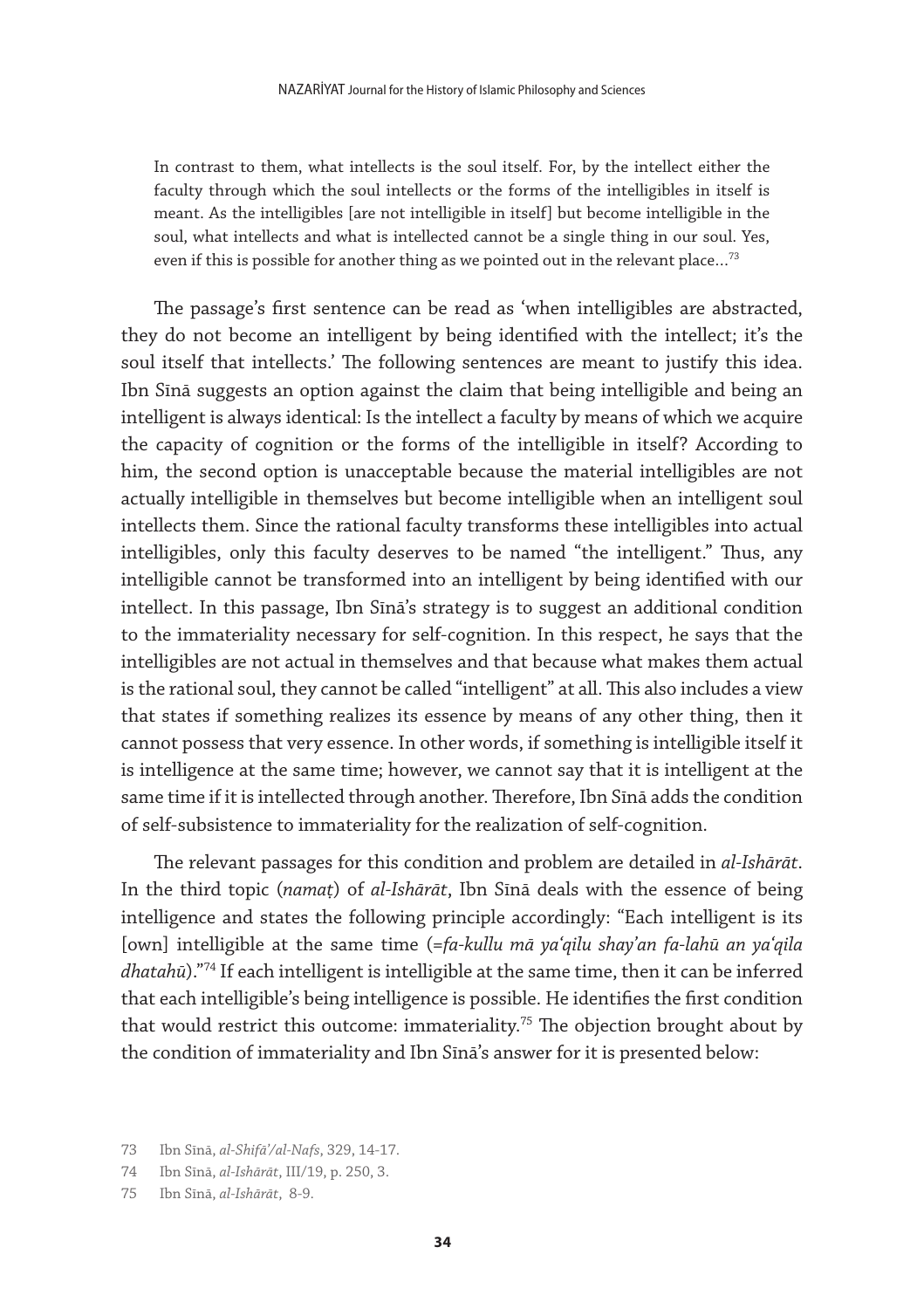Perhaps you will say that in constitution the material form is free from an obstructing concept when abstracted in the intellect. Why then is intellection not attributed to it?

The answer to your [question] is that it is because it is not independent in its constitution and receptive to the intelligible concepts that reside in it. Rather, what resembles it is joined only to intelligible concepts that are imprinted not [in intelligible concepts] but in that which is receptive to both of them. Neither of them is more deserving of being imprinted in the other than the other. Their conjunction is other than the conjunction of the form with that which apprehends the form.

As for its external existence, it is material. But, according to our supposition, the concept under consideration is a substance independent in its constitution. If this substance is joined to an intelligible concept, it has the possibility of applying conception to it.<sup>76</sup>

Here Ibn Sīnā adds the condition of self-subsistence to immateriality. The former's importance stems from the fact that such a substance possesses the possibility of receiving other things. As intellection means the reception of intelligibles and receiving something is the quality of self-subsistent substances, the intelligibles that subsist with matter externally and with the intellect internally cannot accept other intelligibles, that is to say, the quality of intellection. As a result, they cannot be an intelligence by being identified with the intellect when they come to the intellect.

The answer to the second question, whether the identity of the intellect and the intelligible during self-awareness would harm the criteria of the plasticity of cognition, is found in the most authentic steps that Ibn Sīnā takes with regards to the history of classical psychology: the notion of the intellect's self-cognition without a need for any bodily means in such a manner that precedes any other kind of cognition and that is best defined in Ibn Sīnā's "flying man" argument.<sup>77</sup> Ibn Sīnā divides the prevalent one dimensional self-cognition theory into 1) the primary selfawareness (*al-shu'ūr bi al-dhāt*)<sup>78</sup> that does not take place by the intermediacy of any intelligible and 2) the secondary and accidental cognition in the sense that when we intellect the external intelligibles, we also intellect that we are an intelligent at the same time (*al-shuʿūr bi al-shuʿūr*). This division was systematized in *al-Taʿlīqāt*, although its source is found in the "flying man argument" presented in *al-Shifāʾ/ al-Nafs* and *al-Ishārāt*. 79 What is new in this distinction is that it distinguishes

<sup>76</sup> Ibn Sīnā, *Remarks and Admonitions: Physics and Metaphysics*, p. 109; cf. *al-Ishārāt*, III/20, pp. 25-51.

<sup>77</sup> See Ibn Sīnā, *al-Shifāʾ/al-Nafs*, I/1 26-27, V/7 348-9; *al-Ishārāt*, III/1-7, p. 233-36.

<sup>78</sup> Ibn Sīnā, *al-Taʿlīqāt*, ed. Ḥasan Majīd al-Ubaydī, Baghdad: Bayt al-Ḥikmah, 2002, #71, #72, p. 125.

<sup>79</sup> Ibn Sīnā, *al-Taʿlīqāt*, #36, 112,7. Concerning the two dimensions of this self-intellection according to Ibn Sīnā, see M. Marmura, "Avicenna's Flying Man in Context," Monist 69 (1986): 383-95; Deborah L. Black,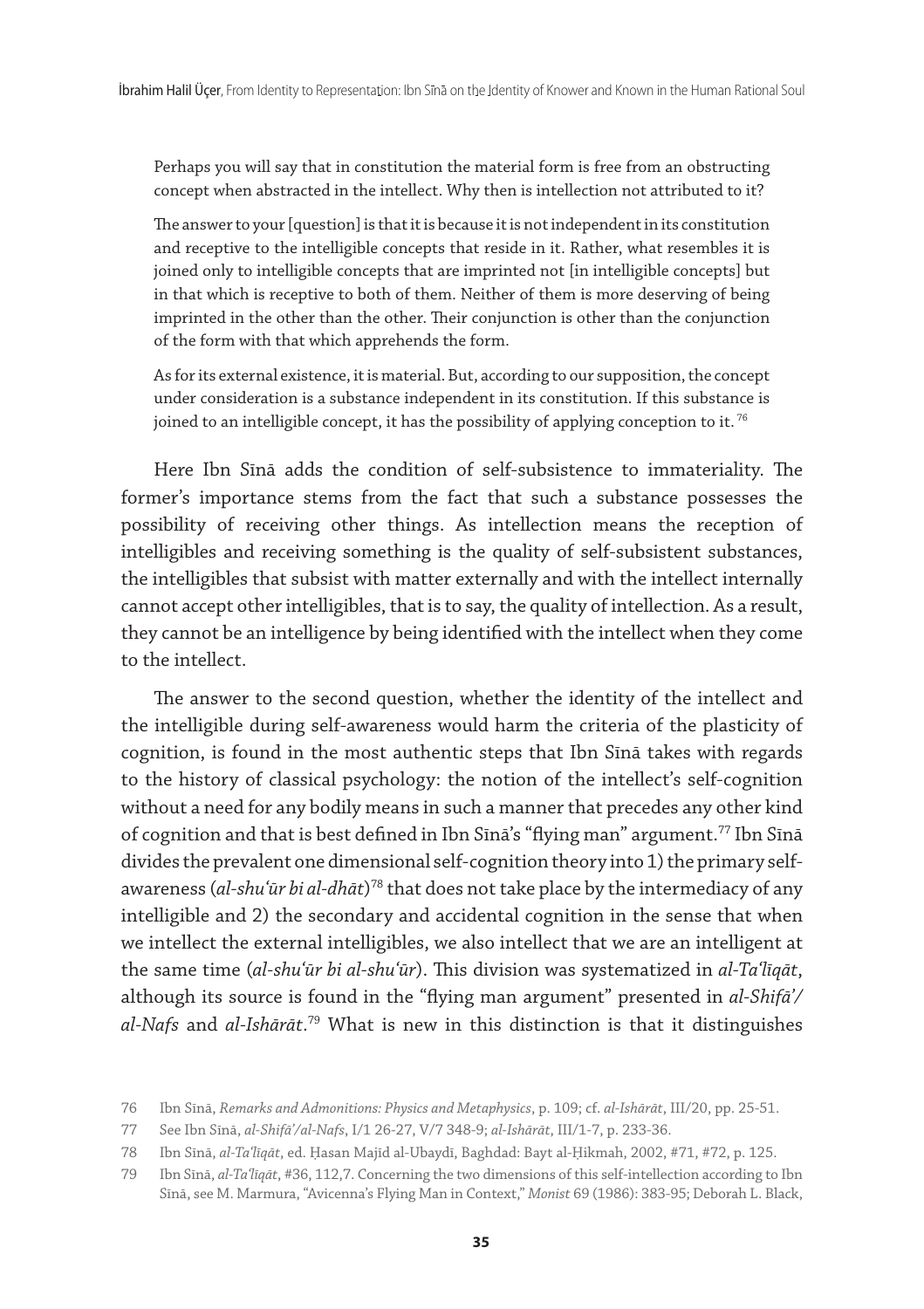between self-awareness and self-intellection. The first kind of self-cognition refers to the human being's direct self-cognition or, to be more precise, claims that one could be aware of oneself without the mediation of an external intelligible. Ibn Sīnā states that when this first kind of cognition exists, there is an identity (*huwiyya*) between the subject and the object (*al-shāʿir wa al-mashʿūr*) of this cognition.80 Here, the self that cognizes its self and the self that is cognized are one and the same thing and thus possess an exact identity (=*wa ammā al-shuʿūr bi al-dhāt fa-inna al-shāʿir bi-hā huwa nafs al-dhāt, fa-hunāka huwiyyatun wa lā ghayriyyatun bi-wujūhin min al-wujūh*).81 The direct self-awareness of a soul without establishing a relation with any other intelligible corresponds, in fact, to the soul's essential actuality. Its existence means that it has awareness, and its having awareness means that it exists. No distinction is made between these two situations. In this sense, direct self-cognition implies a state of self-awareness and realization rather than a contentful cognition. Here we can see the primary, essential, and numerical unity in the sense of the subject's and the object's complete and strong identity. Unlike this direct self-awareness, the second and indirect kind occurs through intellecting other intelligibles. According to Ibn Sīnā:

"You know that everything that intellects something intellects what it intellects [it] by a power proximate to actuality. This is its intellection of itself. Thus it belongs to anything which intellects something else that it intellects its own self (*fā-kullu mā yaʿqilu shayʾan fa-lahū an yaʿqila dhātahū*).82

As stated in this passage, when the intellect intellects any intelligible, it intellects that it intellected it as well. This is another expression of the reflexivity

"Avicenna on Self-Awareness and Knowing That One Knows," ed. S. Rahman, T. Street, and H. Tahiri, *The Unity of Science in the Arabic Tradition* (Dordrecht: Springer, 2008), 63-87; J. Kaukua, *Self-Awareness in Islamic Philosophy: Avicenna and Beyond* (Cambridge: Cambridge University Press, 2015); Ahmed Alwishah, "Avicenna on self-cognition and self-awareness," ed. A. Alwishah and J. Hayes, *Aristotle and The Arabic Tradition* (Cambridge: Cambridge University Press, 2015), 143-63. It is worth noting the relation of Ibn Sīnā's self-awareness, which does not take place in view of any external intelligible, with the position of especially some Mutazilite theologians that includes our knowledge concerning our own self into the category of "necessary knowledge." M. Marmura formerly emphasised this relation and stated that Ibn Sīnā was in agreement with some theologians such as Muʿammar (d. 835) ve al-Naẓẓām (d. 845) and his disagreement with them was related to the quiddity of the cognition faculty in us. See Marmura, "Avicenna's Flying Man in Context," 383-84.

- 81 Ibn Sīnā, *al-Taʿlīqāt*, 121,7-8. For a passage in which the same matter is explained within the context of the knowledge-known, see Ibn Sīnā, *al-Risāla al-ʿarshiyya*, *fī tawḥīdihī taʿālā wa ṣifātihī*, ed. S. Z. Abidin el-Mūsāwī (Hayderabad: Dār al-maʿārif al-ʿUthsmaniyya, 1353), 8.
- 82 Ibn Sīnā, *Remarks and Admonitions: Physics and Metaphysics*, 108; cf. *al-Ishārāt*, III/19, 250, 2-3.

<sup>80</sup> Ibn Sīnā, *al-Taʿlīqāt*, 121.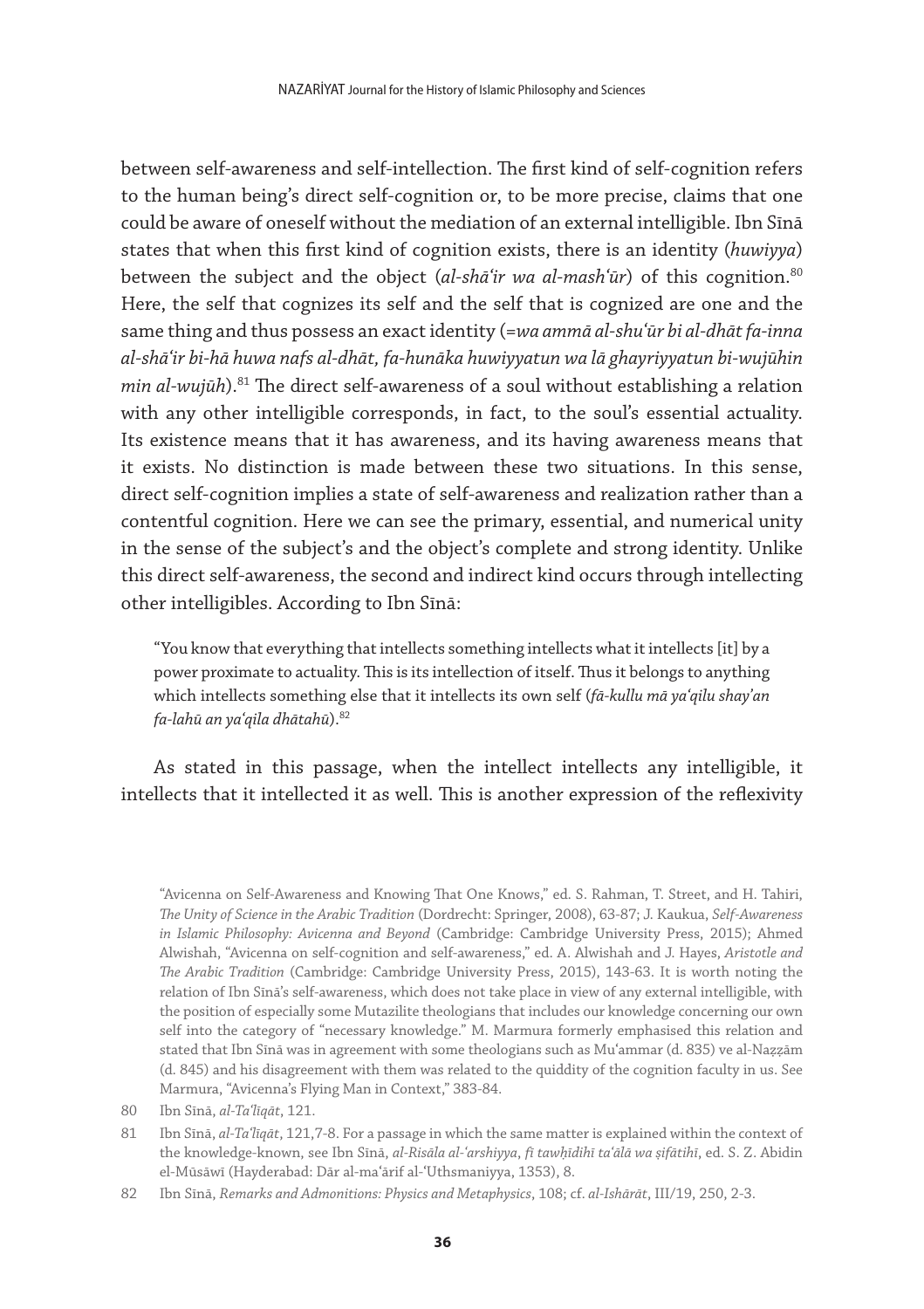of consciousness concomitant to the human rational soul's act of intellection. This second cognition toward one's own self is not primary, direct, and essential, but secondary, indirect, and accidental in the sense that it occurs depending upon our cognition of other intelligibles.

When we look at the problem of self-cognition and the identity of the intellect and the intelligible in the context of this distinction, we can possibly say that Ibn Sīnā attributed the identity of the knower and the known to the first type of selfcognition in the strict sense. In other words, when he refutes the identity position between the intellect and the intelligibles abstracted from outside and stated that the identity belonging to the type he refuted might take place only when the intellect turned toward its own essence indirectly, he is referring to the primary self-awareness. Furthermore, Ibn Sīnā's words in *Ḥawashī* that such an identity can be valid primarily for the separate intellects' cognition of themselves proves that such an identity is not of the identity type that takes place by means of a cognition that takes place on an intelligible received from outside, for the separate intellects do not intellect themselves through an intelligible distinct from their essences. What corresponds to such cognition *vis-à-vis* the human rational soul is our primary self-awareness, which does not take place due to the mediation of any intelligible. In fact, investigating the details of this meaning reveals that our human essence shows itself in this inner awareness or consciousness state and that the most basic situation in which we draw closer to the divine beings is this inner awareness that needs no physical organ and is independent of external objects of any kind. Another indication that this mentioned identity is valid for this primary awareness is again the *Ḥawashi*'s emphasis that such an awareness is "constant" (*dāʾiman*). As Ibn Sīnā states, our intellect does not constantly intellect itself during the indirect self-intellection case; however, our soul is constantly aware of its existence in the case of self-awareness (*=wa laysa ʿaqlunā yaʿqilu dhātahū dāʾiman bal nafsunā dāʾimat al-shuʿūri bi-wujūdihā*).83 As the distinction is not seen in Aristotle as obviously as it is Ibn Sīnā, Aristotle feels the need to ask in *De Anima* 430a5 that if the intellect is identical with itself, then why does it not constantly think of itself? Later commentators gave different answers to this question, whose answer remains obscure in *De Anima* itself.84 Some of the answers include that the soul has a deficiency that emerges from its falling into the physical

<sup>83</sup> Ibn Sīnā, *al-Mubāḥathāt*, ed. Muḥsin Bīdārfar (Qum: Intishārāt-i Bīdār, 1423), #550, 185,17.

<sup>84</sup> Aristotle, *De Anima Books II-III*, transl. into English and annotated by D. W. Hamlyn, Oxford: Clarendon Press, 2002, p. 139.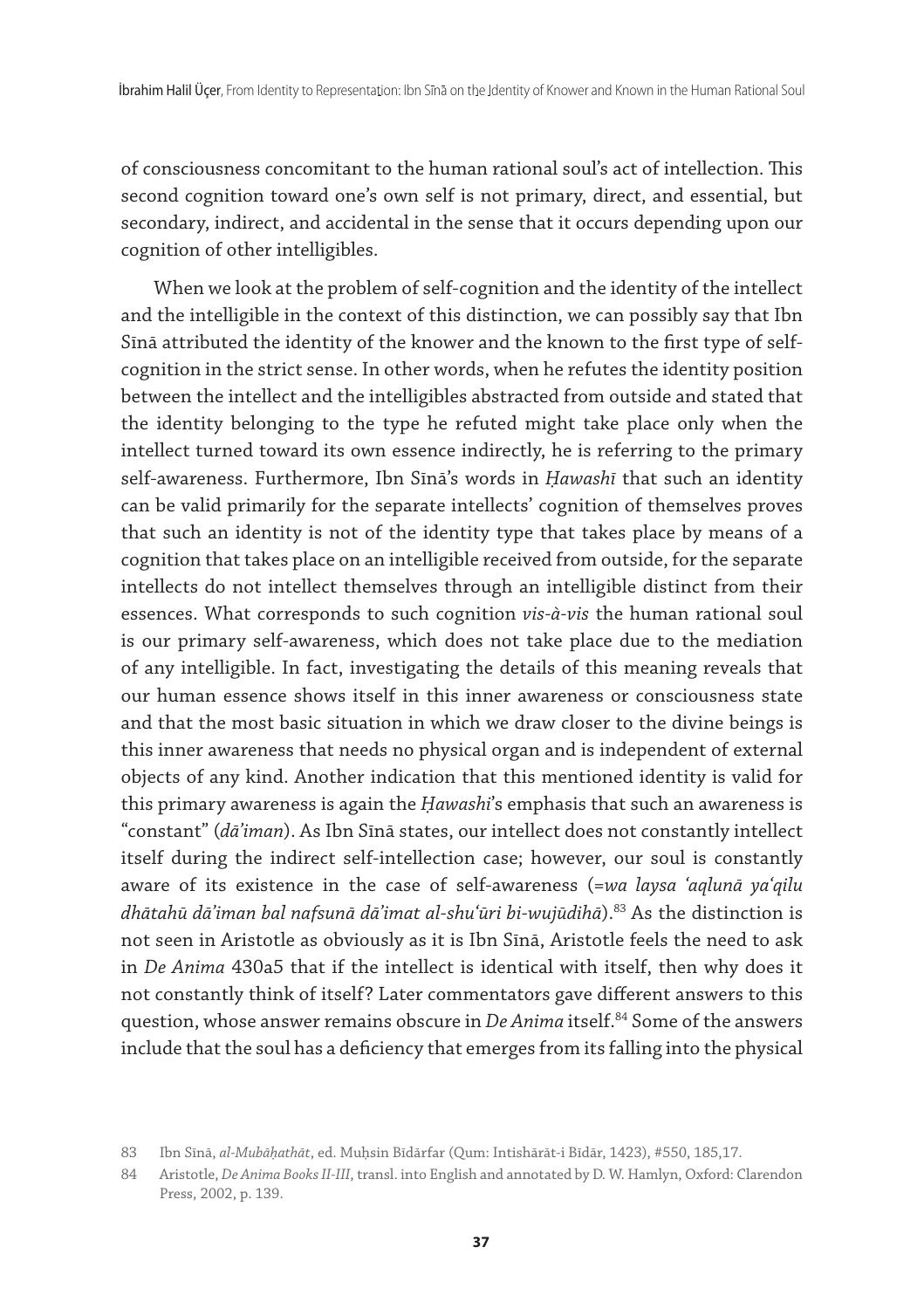universe<sup>85</sup> and thus not thinking of itself continuously.<sup>86</sup> As Ibn Sīnā argues, the state of cognition that he attributed to the identity of the subject and the object is not a kind of cognition that makes our self an intelligible, like cognizing a tree, but is rather a constant awareness of our existence. Thus he sees such an awareness as something retained *constantly* because this awareness is identical with our human essence.<sup>87</sup> The fact that it is being interrupted refers to our human essence being interrupted.

What solution does this distinction suggest concerning the plasticity of cognition? In fact, the solution it suggests is hidden in the heart of selfawareness. This awareness does not mean an identification with the formal structure of a certain intelligible, but implies an awareness pertaining to our own existence and is far from being identified with the structure of an intelligible. Moreover, it refers to being as what it is for the intellect. As the intellect is a faculty through which the soul acquires the capacity to cognize the intelligibles, its being itself through such an awareness means that it preserves this faculty. Thus, what such an identity gives to intellect is not the loss of its plasticity to cognize other intelligibles, but the preservation of the faculty through which the intellect intellects all intelligibles.

# **5. Weak Identity Position or the Rational Cognition as the Immaterial Representation of the Intelligibles**

After attributing the strong identity position to self-awareness, Ibn Sīnā explains the intellect's relation with the intelligibles that it abstracted by the idea of immaterial representation, which can be called the weak identity position. In response to a student who could not understand that rational cognition refers to the presence (*ḥuṣūl*) of intelligible forms in the intellect in *al-Mubāḥathāt*, Ibn Sīnā says that rational cognition refers to the presence of an immaterial representation of something in our mind:

<sup>85</sup> Simplicius (?), *On Aristotle's On the Soul 3.1-5*, 238, 1-239, 1.

<sup>86</sup> Philoponus (?), *On Aristotle's On the Soul* 3.1-8, 528,11-25.

<sup>87</sup> Ibn Sīnā says for the creatures other than the human beings, there is no self-awareness as such. For, their perceptual faculties are part of their object of perceptions. In other words, since there is not any immaterial soul in them, the faculty of perception is a part of their self. This prevents them having a reflexivity which would allow them perceive themselves apart from their perception of the external things. See *al-Mubāḥathāt*, #504 - #508, s. 186-7.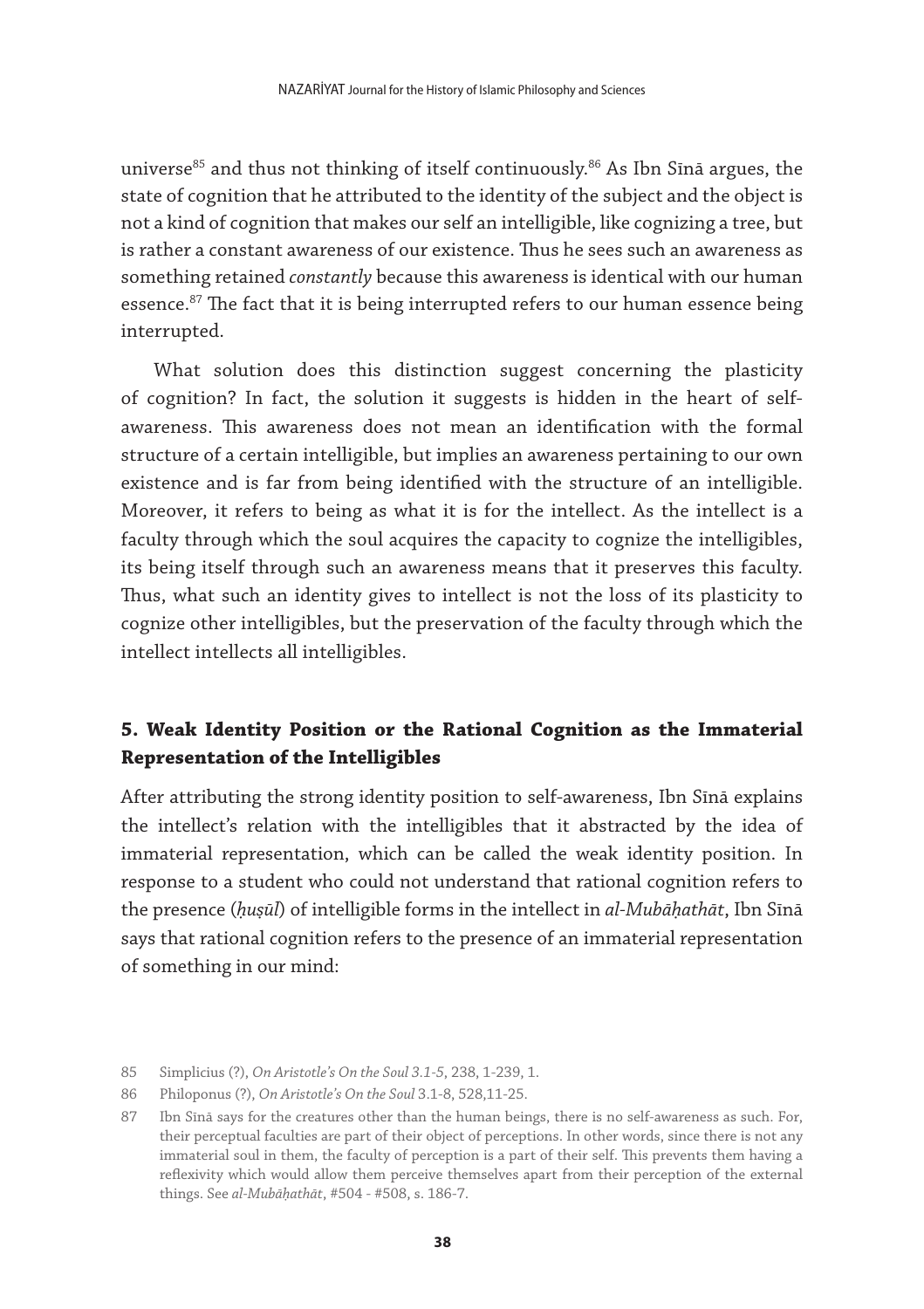[Question] I cannot understand the fact that cognition is the presence of the form of what is cognized in the cognizer (*ḥuṣūlu sūrat al-mudrak fī al-mudrik*). Due to my lack of understanding, I cannot imagine this axiomatically. (…)

[Answer] I cannot cognize anything whose reality is not represented in me as a meaning (*kullu mā lam yatamaththal lī maʿnan ḥaqīqatuhū fa-lastu udrikuhū*). That which is represented exists either in itself or in me (*al-mumaththilu immā fī al-wujūd immā fiyya ana*). If it is in existence itself, all existents become representable for me (*la-kāna kullu mawjūdin qad tamaththaltuhū*) and I cannot cognize or imagine those that do not exist any way. Both consequences of this (conditional) proposition are impossible. Hence, both the thing whose meaning is represented and the thing whose reality is represented are in me.<sup>88</sup>

Ibn Sīnā informs this student that we cannot cognize something unless its reality is represented in our mind in an immaterial way. Likewise, another passage in *al-Mubāḥathāt* indicates that this fact is the condition *sine qua non* of rational cognition: "The reality of the thing you cognize is represented necessarily in the mind *vis-à-vis* your cognition of them in the mind (*=kullu mā tudrikuhū fa-innahū ḥaythu tudrikuhā fī al-dhihni fa-ḥaqīqatuhū mutamaththilatun fī dhihnika ḍarūratan*)."89 Then, what is the exact place of this representation or immaterial example? To be more precise, does this immaterial examplar present immediately in existence and our intellect content itself only with acquiring (*yalḥiẓuhā*) it, or does this exemplar take place in our mind?<sup>90</sup> Ibn Sīnā regards the latter as true, for when this meaning belongs to existence we face two impossible consequences: all existents become representable for us and all non-existents move away from being representable. But unlike both consequences, we do not possess the representation of something although it exists, even though we may possess something although it does not exist. This shows that the representation of the realities and meanings we cognized belongs to our mind. On the one hand, this passage points out that rational cognition is an immaterial representation and, on the other hand, emphasizes that this representation that takes place only by mental abstraction and thus should not be thought to have an external existence.

The *locus classicus* that identifies rational cognition as a representation is found in *al-Ishārāt*:

<sup>88</sup> Ibn Sīnā, *al-Mubāḥathāt*, #545, s. 184.

<sup>89</sup> Ibn Sīnā, *al-Mubāḥathāt*, #743, pp. 246-7.

<sup>90</sup> For the explanation of the issue in this manner, see Ibn Sīnā, *al-Mubāḥathāt*, #743, s. 246-7.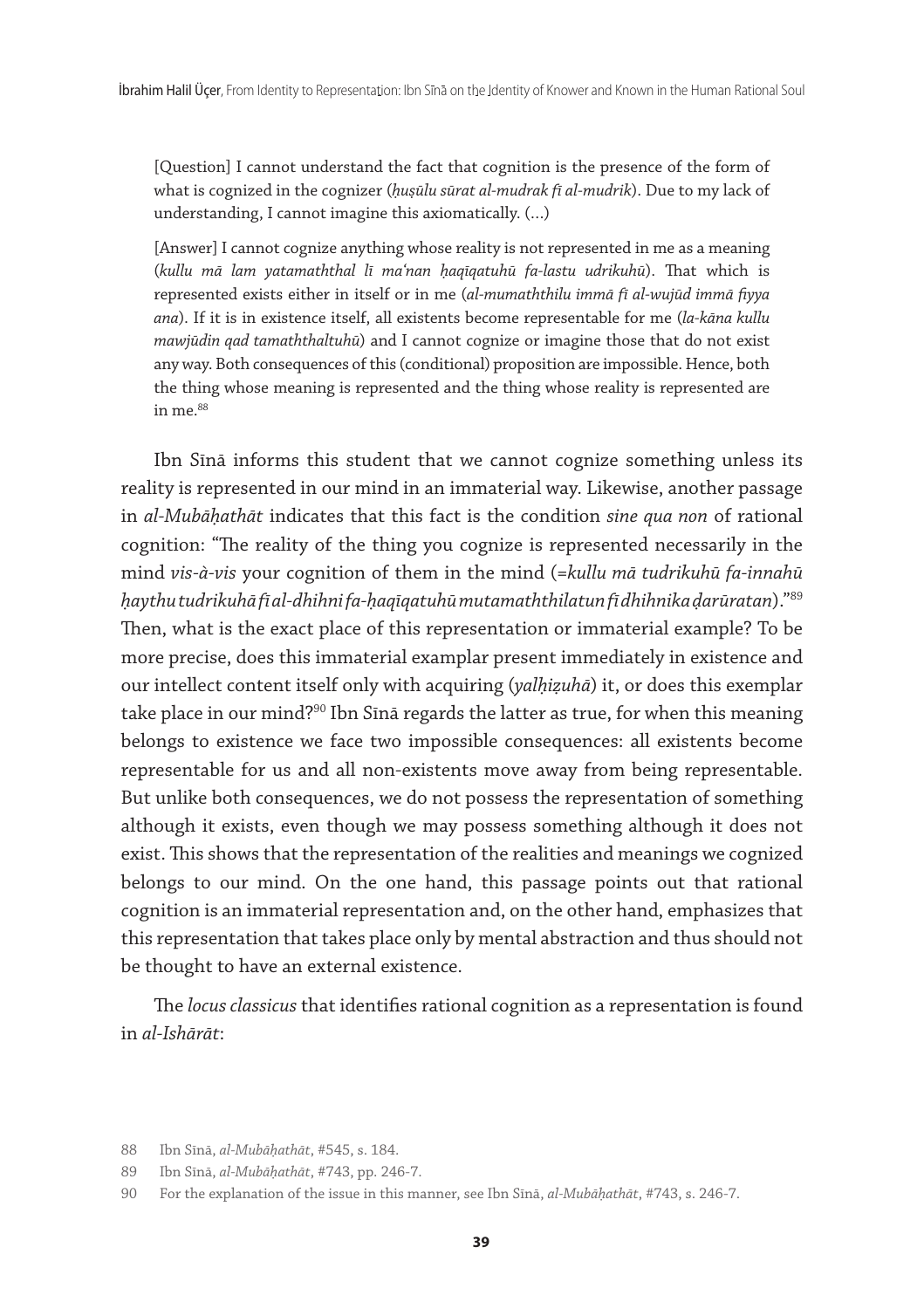To apprehend a thing is to have its reality represented to him who apprehends (*mutamaththilatan ʿinda al-mudrik*) such that it is observed by that with which he apprehends. It is either that this reality is the same as the reality of the thing that is external to that which apprehends, when it apprehends–[in which case] , it is the reality of that which does not have an actual existence in external, concrete things. This is exemplified in many geometrical figures or by many of the supposed things that are not possible –if supposed in geometry– and that are basically unrealizable. Or the image of the reality of that thing is inscribed in that which apprehends and is not separate from it (*aw takūnu mithālu ḥaqīqatihī murtasiman fī dhāt al-mudrik ghayra mubāʾinin lahū*). This is the remaining [truth]. <sup>91</sup>

The term "inscription" (*al-irtisām*) used to explain the representation at the end of the passage is also used independently to define the rational cognition:

The First's realization of things by his essence and his essence is the best manner in which a thing can realize and in which a thing can be realized. This is followed by the necessary intellectual substances' realization of the First owing to his illumination and of what is posterior to him and produced by his essence. After this two come the realizations of the souls –these [realizations] being impressions and sketches from intellectual natures with different principles and relations (*al-idrākāt al-nafsāniyyā allatī hiya naqshun wa rasmun ʿan ṭābiʿin ʿaqliyyin mutabaddid al-mabādī wa al-manāsib*). <sup>92</sup>

The exemplar or sketch of the intelligible that comes about in the intelligent would, in fact, only be possible by our intellect's conjunction (*iqtirān*) with this intelligible:

Further, it belongs to the quiddity of anything that is intellected to be joined to another intellegible. That is why such a thing is also intellected simultaneously with another [intelligible]. No doubt, the rational power intellects this thing only in conjunction [with another intelligible] (*wa innamā taʿqiluhū al-quwwat al-ʿāqilatu bi al-muqāranati lā maḥāla*).93

As a matter of fact, this passage in *al-Ishārāt* seeks to prove the basic principle that each intelligent is intelligible at the same time. The important thing for us here is that Ibn Sīnā uses *iqtirān* (conjunction) to explain the essential feature of intellection. In this respect, he says that something intellected would be *conjuncted* to another intelligible, meaning an intelligible's conjoining to another intelligible and cognizing it. In other words, when something is intellected it can intellect

<sup>91</sup> Ibn Sīnā, *Remarks and Admonitions: Physics and Metaphysics*, 98; cf. *al-Ishārāt*, III/7, 237,8-14.

<sup>92</sup> Ibn Sīnā, *Remarks and Admonitions: Physics and Metaphysics*, 173; cf. *al-Ishārāt*, VII/16, 328,13-329,2.

<sup>93</sup> Ibn Sīnā, *Remarks and Admonitions: Physics and Metaphysics*, 108; cf. *al-Ishārāt*, III/XIX, 250,4-5.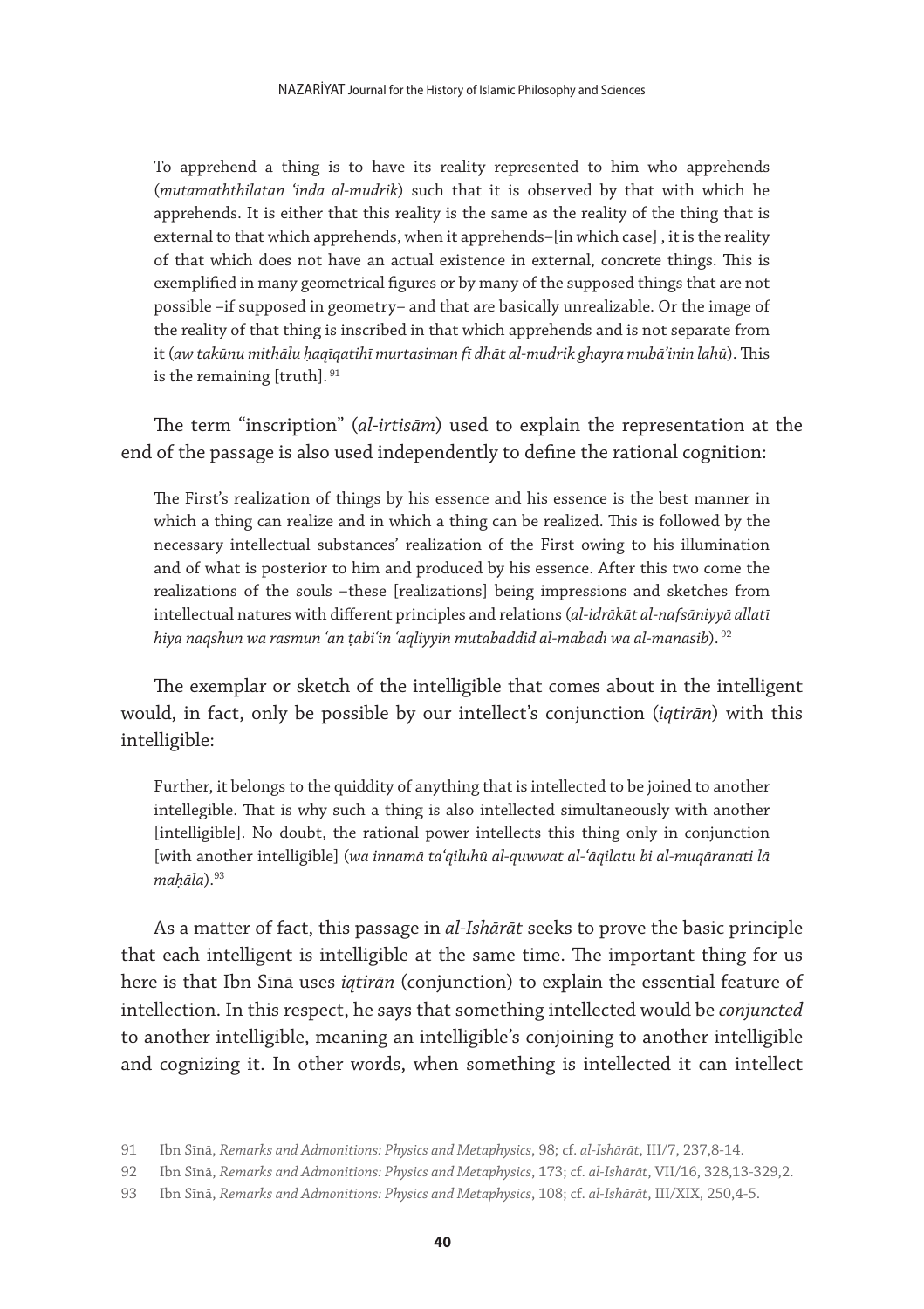another intelligible. Ibn Sīnā places much emphasis on the fact that the intellective faculty can intellect something only through conjunction (*muqārana*).

As can be seen by the examples presented here, Ibn Sīnā uses such terms as *iqtirān*, *tamaththul*, *irtisām*, and *ḥuṣūl* almost synonymously to describe rational cognition. These terms denote that when the external intelligibles are cognized, the external material forms are abstracted (*tajrīd*) from their matters and received (*qabūl*) by the intellect. This reception enables a conjunction (*iqtirān*) of our intellect with the mentioned intelligibles, as well as an immaterial example or sketch of the external forms (*mithāl*, *rasm*) to come about (*ḥuṣūl*) in our intellect. Thus, these terms are only different names given in accordance with various stages of the same fact. In *Ḥawashī*, Ibn Sīnā identified the unity (*ittiḥād*) in respect to the external intelligibles with the immaterial reception that he described in *al-Ishārāt*. Hence, we can understand the occurrence of the intelligible's immaterial representation in the intellect as a kind of unity, as explained in *Ḥawashī*. If we are to understand this as unity or "becoming one," then what is the essence of the intellect's unity with its intelligible and the unity between the immaterial exemplar and the external thing? The first question asks how the intelligible gained unity in relation to the intellect, and the second asks how it did so in relation to its external source.

Ibn Sīnā juxtaposed the meanings that might be understood by "thing's becoming another thing" in *al-Shifāʾ/al-Nafs* and *in al-Ishārāt* and stated that the soul's unity with the intelligibles resembles neither becoming in the sense that a form unites with matter and brings about a third thing, nor the fact that neither of them loses its essence during this unity and thus becomes the other. On the contrary, the soul retains its substance and undergoes a change in its state by means of the thing with which it united.<sup>94</sup> A wider explanation of this is found in *al-Shifāʾ/Ilahiyyāt* V.7, where Ibn Sīnā lists and discusses the kinds of unity (*ittiḥād*). The first kind of unity is the coming-to-be of a substance in the sense that one thing unites with another thing and brings about a third thing that does not resemble to the other two. The second one is that two things, neither of which needs another thing to exist, unite and bring about a single thing either through composition or a change of state. Physical mixtures that occur with the mixture of qualities are as an example of this kind of unity. The third one is the unity of accidents with their actual subjects, in which they present and gain their actuality with this presence,

<sup>94</sup> Ibn Sīnā's explanations in *al-Ḥikmah al-Mashriqiyyah* concerning the matter in question are in the same direction. See İbn Sînâ, *el-Hikmetü'l-maşrıkiyye*, ed. Ahmet Özcan, *İbn Sînâ'nın el-Hikmetü'l-Maşrıkiyye Adlı Eseri ve Tabiat Felsefesi*, (MA Dissertation, Marmara University, Institute of Social Sciences, 1993, 200-01).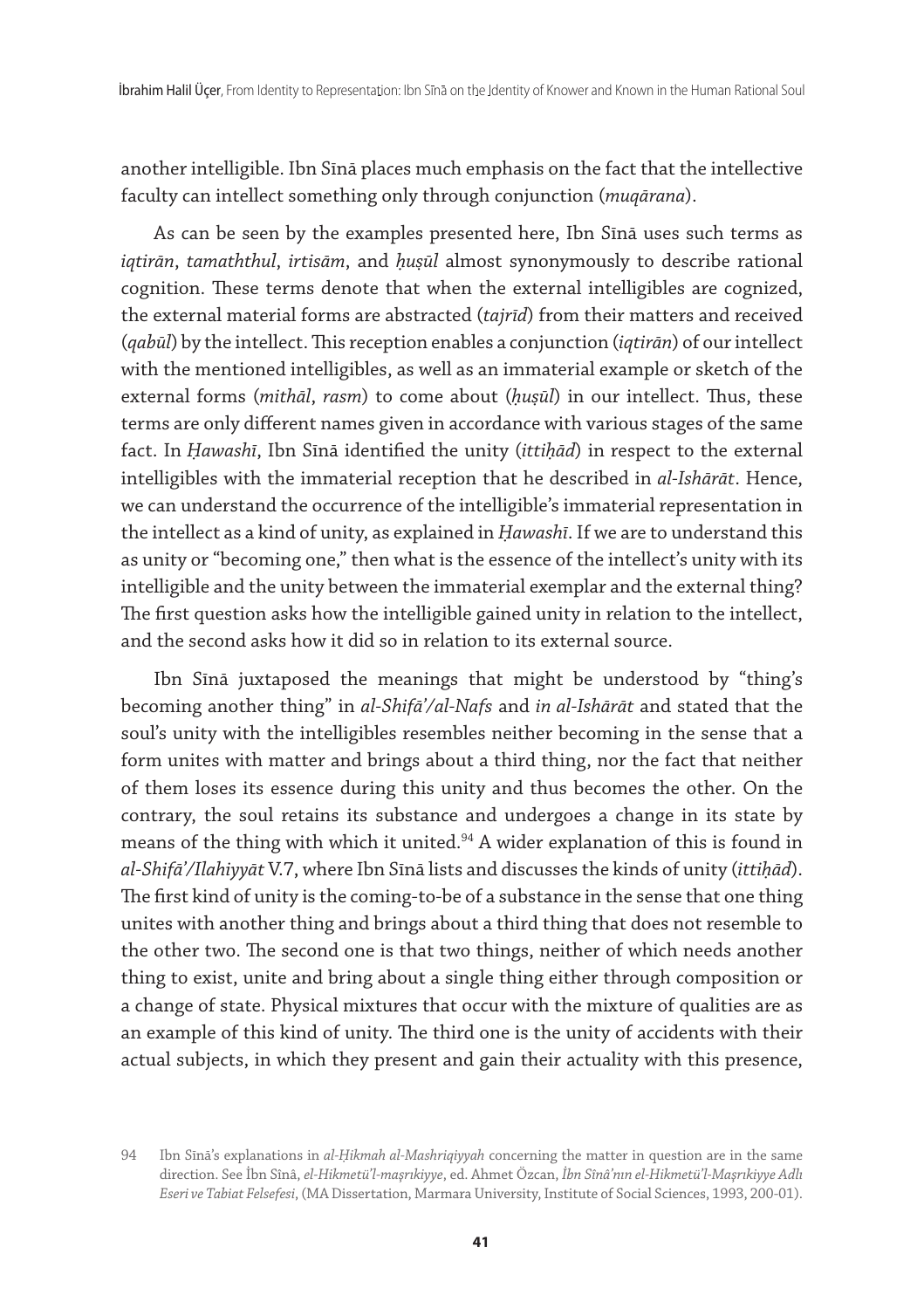like the unity of the color white with any body.<sup>95</sup> The relation of the intellect with the intelligibles does not resemble the first and the second types of unity. This unity most resembles the third type of unity. The elements that enable the resemblance here are as follows: The rational soul, thanks to its direct and constant self-awareness, exists in its own actuality and is independent of any external intelligibles. The intelligibles come to it externally and gain their actuality by uniting with it; however, they do not lead to any change in the intellect's substance. This type of unity exemplifies accidental unity as it is. And so Ibn Sīnā contends that the intelligibles exist in the intellect accidently and concludes that knowledge is an accident.<sup>96</sup> Although this unity exemplifies accidental unity with respect to the accident-substratum relation, the dimension of the intellect's relation with the thing in which it is present is not a change in the sense of gaining and losing a quality, but rather a perfection (*istikmāl*), in the sense of gaining a new one without losing any quality.<sup>97</sup> As a result, Ibn Sīnā holds that an accidental unity results in a perfection between the intellect and intelligible. While this is interpreted as unity, this fact reflects a weak identity or isomorphism in respect to a numerical and strong identity that the intellect acquired during its self-awareness.

What kind of unity does the intelligible, which acquired an accidental and weak unity in relation to the intellect, have in relation to its external source? We obtain a representation from the external world, but to what extent does this representation represent the external thing? These questions can be answered at three levels. First, Ibn Sīnā says the thing in our mind is the same essential reality (*ḥaqīqah*) that exists in the external world, as he clearly stated in the passages quoted from *al-Mubāḥathāt* and *al-Ishārāt*. The only difference between them is the one in their mode of being. The main idea behind this essential isomorphism is Ibn Sīnā's theory of absolute essence, which depends on his distinction between essence and existence. Despite the difference that an essence has in respect to its external and mental existence, which is the result of its indifference to any kind of existence, it nevertheless has an essential unity in both of them. This indicates that Ibn Sīnā does not have an exact idea of intentional cognition concerning the cognition of external intelligibles. According to him, we do not cognize an essence that exists in the external world potentially but is made actual by our intellect; rather, what we do cognize is the essence that actually exists in the external world directly. In the

<sup>95</sup> Ibn Sīnā, *al-Shifāʾ/Ilahiyyāt*, ed. G. Qanawātī and S. Zāyed (Cairo: 1960), 238-39.

<sup>96</sup> Ibn Sīnā, *al-Shifāʾ/Ilahiyyāt*, 140-45.

<sup>97</sup> Ibn Sīnā, "Ḥawāshī ʿalā Kitāb al-Nafs,"104,7-9; for Ibn Sīnā's definition of perfection as such, see *al-Shifāʾ/al-Samā*ʿ *al-tabī*ʿ*ī*, ed. S. Zâyed, Cairo: 1983, 17,4-12.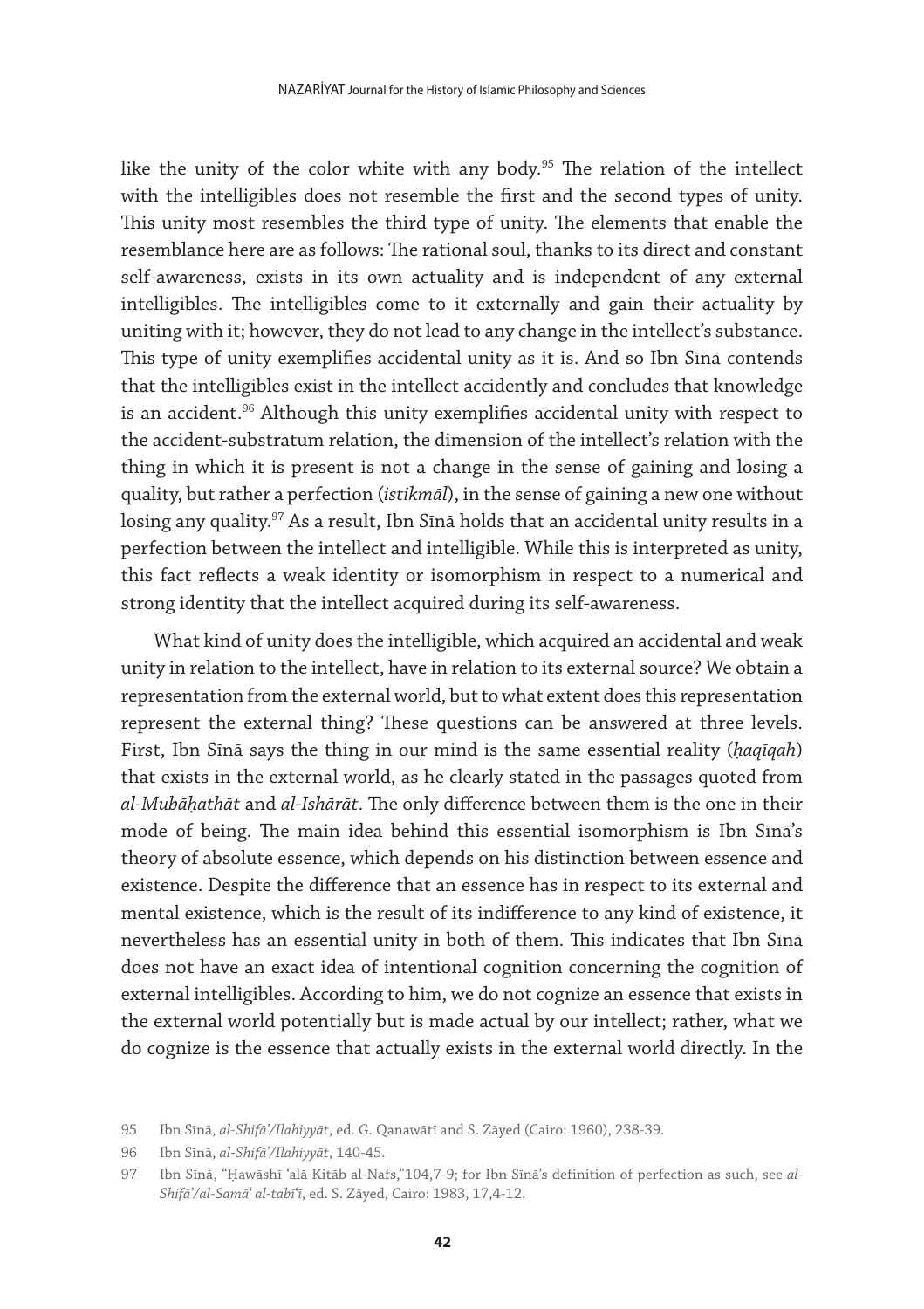first case, the actual material form in the external world and the actual intelligible form in our mind are separated. What becomes the subject for our cognition is not the external material form that exists actually, but the external immaterial form that exists potentially but becomes actual in our mind, for the intellect cognizes the abstracted meaning and not the external form itself. On the contrary, according to Ibn Sīnā, what we cognize is not something other than the actual form realized in matter. Thus, rational cognition is not intentional in relation to the material beings in the external world, but is based directly on the representation of the same reality, just in a different way of existence. Second, this reality represented in us is "inscribed in that which apprehends it as not being different from it (*ghayra mubāʾinin lahū*)," as rational cognition was defined in *al-Ishārāt*. 98 In this case, it is the external reality itself whose immaterial exemplar takes place in our mind. If this example exists in the external world, it becomes its very external reality itself. In other words, there is an exact epistemological unity between the mental representations and their equivalents outside.<sup>99</sup> Furthermore, the representations have an accidental relation with the intellect but an essential relation with their external equivalents. However, one cannot say that every intelligible that exists in our mind possesses such a relation with the thing to which it is attributed; because the existents to which the intelligibles correspond are not exactly of the same type and the things that we know are not only existents. In accordance with this principle, Ibn Sīnā divides intelligibles into those that become intelligible after being abstracted by the intellect (i.e., the material intelligibles) and those that become intelligible through and in themselves (i.e., the separate intelligibles). The intellect abstracts the material intelligibles from their matters and possesses an immaterial representation of them, which protects us from an impossibility in the sense of receiving the essence of the external object as it is. However, the separate intellects do not have a matter from which they can be abstracted. Thus, if we say that their reality is represented in us and that this representation is identified with their reality, we will have to accept that these already abstract beings exist in our intellect as they are. According to Ibn Sīnā, this is impossible:

If, howewer, we said that that which is intellectually apprehended of them is in every respect identical or similar to them, or that what is intellectually apprehended of them requires only that their essence exist in [the human] soul, we would [have uttered] impossible. For the essence [of such celestial entities] is separate, and it itself does not become a form for the soul of a human. If it were to become a form, then the form of all

<sup>98</sup> Ibn Sīnā, *al-Ishārāt*, III/7, 237,8-14.

<sup>99</sup> Ibn Sīnā, *al-Shifāʾ/Ilahiyyāt*, 239,2-240,17.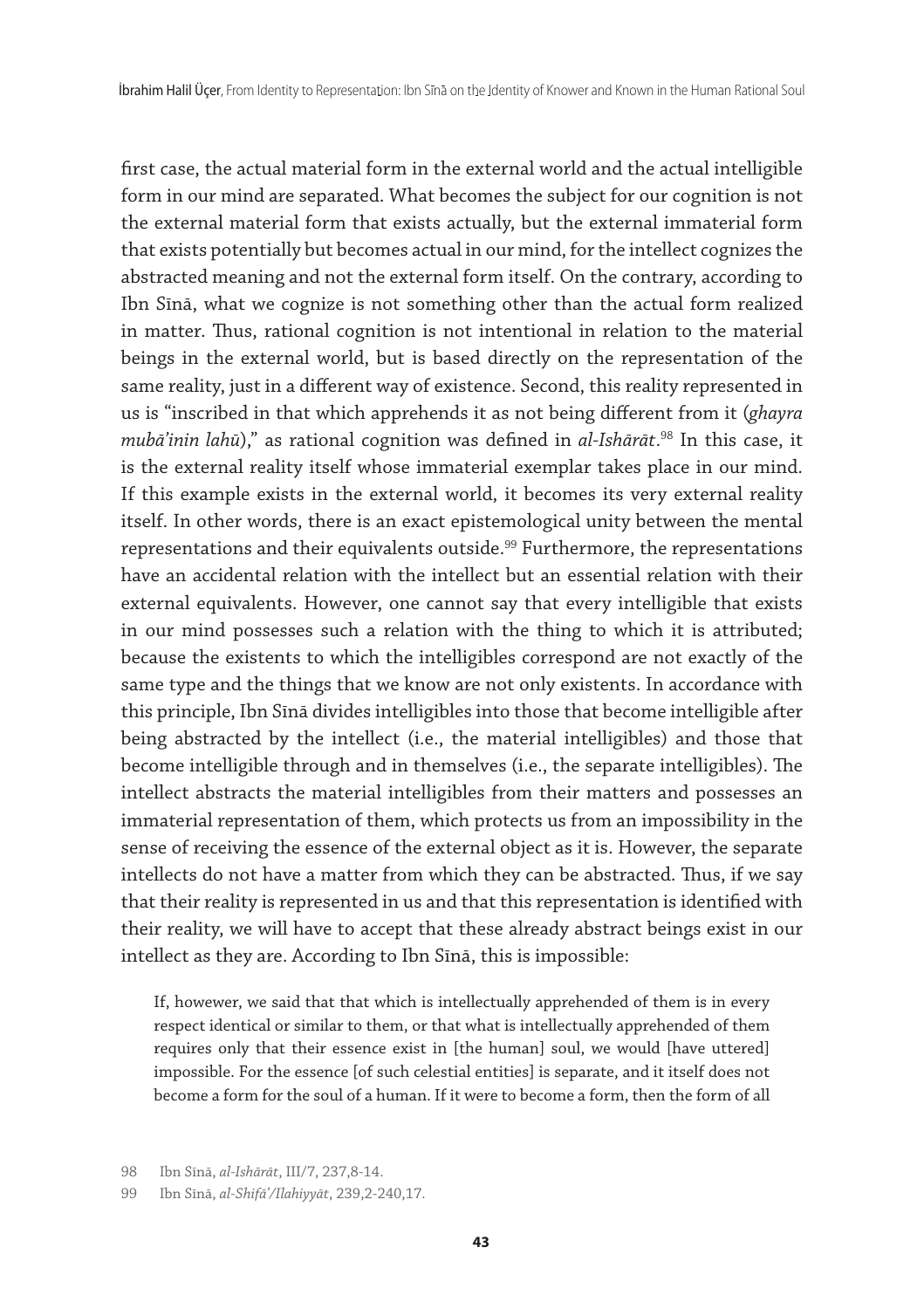things would have been realized fort hat soul, and it would know all things in act. This, then, would become the case for only one soul, the other souls remaining without that thing which they intellectually apprehend, since some one soul would have taken sole possesion of [the celestial essence].  $(...)$ <sup>100</sup>

Hence [in the case of] these things, it is only the *intentions* of their quiddities, not [these things] themselves. (*fā-idhan tilka al-ashyāʾ innamā taḥṣulu fī al-ʿuqūl al-bashariyya maʿānī māhiyyātihā lā dhawātihā*)." <sup>101</sup>

Clearly, Ibn Sīnā argues that there exists a representation not of the realities but of the meanings of the separate intellects in our mind. In this respect, he divides representation into two, as he emphasized at the end of the passage quoted from *al-Mubāḥathāt* above: the representation of the realities and meanings or, in other words, of that which is intentional and non-intentional. When the realities of the separate intellects are represented in us, as is the case with the material intelligibles, some impossibilities of the same sort caused by the strong identity with the intelligibles will arise. For this reason, an immaterial effect exists in our intellect by their influence, and this effect enables us to cognize them representationally (*tamaththul*).102

#### **6. Is Ibn Sīnā Consistent in His Theory of Representation?**

Ibn Sīnā defended his view of representation, which he substituted for the view of identity that he criticized, in a largely consistent manner throughout his works. However, his early works such as *Maqāla fī al-Nafs ʿalā Sunnat al-ikhtiṣār* and *al-Mabdaʾ wa al-Maʿād* are considered exceptions.103 In *Maqāla fī al-Nafs*, viewed as his first work, he states that the actual intellect is nothing other than the forms of intelligibles (= *al-ʿaqlu bi-l-fiʿl laysa illā ṣuwar al-maʿqūlāt*) 104 and argues in *al-Mabdaʾ wa al-Maʿād* that the actuality of the intellect is the unity of the potential intellect and the intelligible in such a way that no separation exists between them.<sup>105</sup> As

102 Ibn Sīnā, *al-Shifāʾ/Ilahiyyāt*, 143,9-144,6.

<sup>100</sup> Avicenna, *The Metaphysics of The Healing*, trs. Michael E. Marmura (Provo: Brigham Young University Press, 2005), 109,23-33; cf. Ibn Sīnā, *al-Shifāʾ/Ilahiyyāt*, 142,12-17

<sup>101</sup> Avicenna, *The Metaphysics of The Healing*, 110,4-6 (with some revisions); cf. *al-Shifāʾ/Ilahiyyāt*,143,5.

<sup>103</sup> For the place of these works, one of which belongs to an early period until 399/999 and the other belongs to a transition period until 418/1027, within chronology of Ibn Sīnā's corpus, see D. Gutas, *Avicenna and Aristotelian Tradition* (Leiden: Brill, 2014), 165.

<sup>104</sup> Ibn Sīnā, *Maqāla fi al-Nafs ʿalā Sunnat al-ikhtiṣār (mabḥath ʿan al-quwā al-nafsāniyya)*, ed. A. Fuād al-Ahwānī, *Aḥwāl al-nafs*, (Cairo: Dār Iḥyā Kutub al-Arabiyya, 1953), 170.

<sup>105</sup> Ibn Sīnā, *al-Mabdaʾ wa al-Maʿād*, 6-8.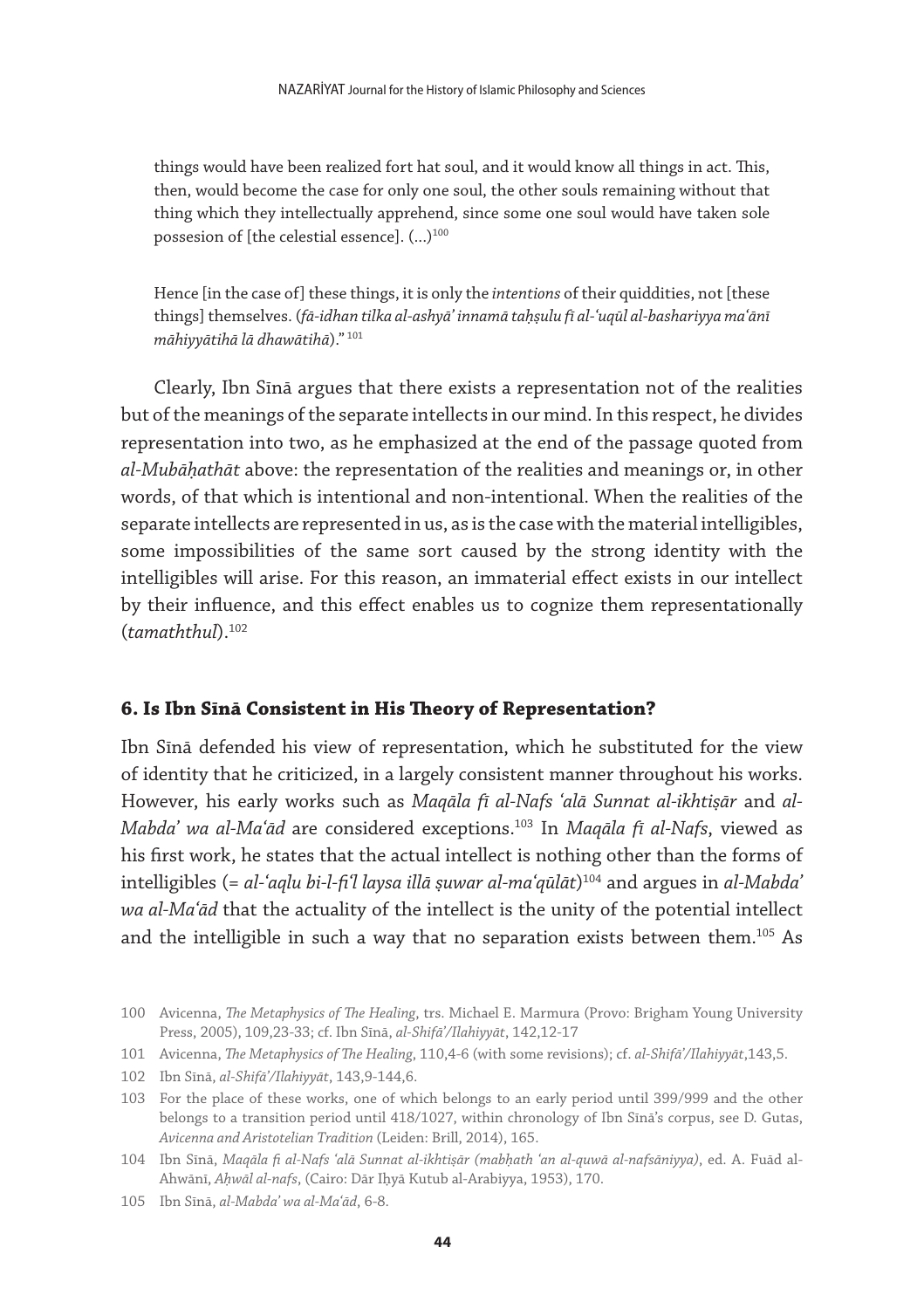Fakhr al-Dīn al-Rāzī remarks<sup>106</sup> and Nașīr al-Dīn al-Țūsī accepts,<sup>107</sup> the identity approach suggested in *al-Mabdaʾ* is absent found in Ibn Sīnā's later works. Here, in *al-Mabdaʾ wa al-Maʿād*, Ibn Sīnā examines the relation of the intellect and the intelligible within the context of the hylomorphic theory of substance and suggests such an *aporia*:

i. The matter is separate (*munfaṣil*) from the substantial form *vis-à-vis* its essence (*dhāt*); when the form combines with it, it generates a new and third thing different from the previous matter and form.

ii. If the potential intellect remains separate from the intelligible form *vis-à-vis* its essence, then a new third thing occurs due to the conjunction of the intelligible form with it, as is the case with the matter.

iii. However, the intelligible making the intellect actual by conjuncting with it does not take place in such a manner that the bodies' matters are separated from its forms and then make it actual by combining with it (*lā bi-anna al-ʿaqla bi-l-quwwa yakūnu munfaṣilan ʿanhā infiṣāla māddat al-ajsām ʿan ṣūratihā*).

iv. If the potential intellect and the intelligible form become separated *visà-vis* essence, as is the case with the relation between matter and form, and if a new intelligible form occurs out of this relation (=*fa-in kāna munfaṣilan bi al-dhāt ʿanhā wa yaʿqiluhā kāna yanālu minhā ṣūratan ukhrā maʿqūlatan*), when we ask what relation does this new form have with the essence of the potential intellect, we will have to say that when it conjunct with the potential intellect as the first form, it constitutes a new form other than itself. This will be asked for each form that occurs, and the new forms will cause an infinite regressions in a manner that will prevent us from explaining the relation of the first form and the matter.<sup>108</sup>

Ibn Sīnā suggests three alternatives to avoid this infinite regression: the actual intellect is the intelligible form itself, the occurrence of a new form for the potential intellect, or the sum of the potential intellect and the form. He rejects all of these options and suggests a fourth option, which specifies the real nature of the relation of the intellect and the intelligible:

<sup>106</sup> Fakhr al-Dīn al-Rāzī, *Sharḥ al-Ishārāt 2*, ed. Ali Riza Najafzāda, Tehran: 1383, 530.

<sup>107</sup> Nasīr al-Dīn al-Ṭūsī, *Sharḥ al-Ishārāt wa al-tanbīhāt 3*, ed. Sulaymān Dunyā (Cairo: Dār al-maʿārif, 1960), 268.

<sup>108</sup> Ibn Sīnā, *al-Mabdaʾ wa al-Maʿād*, 7,15-19.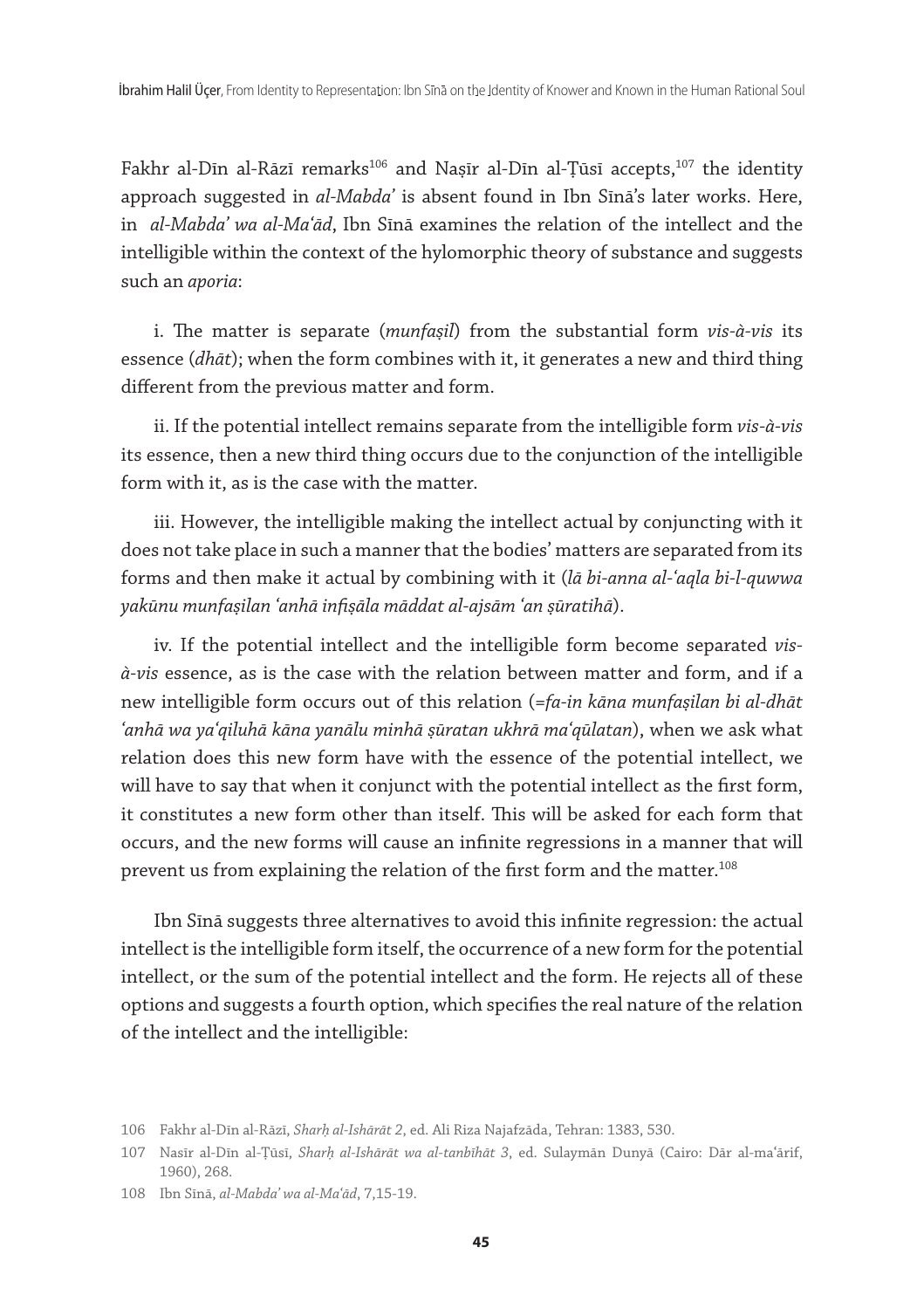The relation of the intellectual form with the potential intellect is not like the relation of the natural form to the *hyle*. On the contrary, when the intellectual form is present in the potential intellect, both of their essences unite and they become a single thing. At that time, there does not exist a receiver an a received separate from each other *visà-vis* essence, and thus in reality the actual intellect becomes the abstract intelligible form itself (=*bal hiya idhā ḥallat al-ʿaqla bi-l-quwwa ittaḥadā dhātāhumā shayʾan wāḥidan, fa-lam yakun qābilun wa maqbūlun mutamayyizay al-dhāti fa-yakūnu al-ʿaqlu bi-l-fiʿl bi alḥaqīqati hiya al-ṣūra al-mujarrada al-maʿqūla*).109

His own option is that the intellect and the intelligible become one thing in such a way there is "no separation *vis-à-vis* essence" between the two. Now, let's examine why he provides this *aporia* and reaches such a conclusion.

Ibn Sīnā seeks to avoid the following difficulty: The relation between the intellect and the intelligible should not be like the relation between the matter and the form, for being as such transforms the relation between the two into a substantial composition and leads to the constitution of a third thing out of their unity. This not only violates the fact, but also causes a kind of infinite regression when it comes to explaining the intellect and the intelligible relation. Then, what is the nature of the matter-form relation that constitutes a third thing in a way that we cannot accept with regard to the intellect-intelligible relation? In the passage, Ibn Sīnā determines the situation that brings forth this unacceptable situation: The two things that enter into relation are separate *vis-à-vis* their essence. Thus, when we say that two things are separate *vis-à-vis* their essence and the received form turns the subject into actuality, the paradigmatic example of this fact appears as the substantial composition of the matter and form. If two things are separate *vis-à-vis* their essence and a received form does not make the subject actual, this relation is an accidental unity.<sup>110</sup> Given that there is a relation between the intellect and the intelligible in which the intelligible transforms the potential intellect into the actual one, the second situation is inapplicable to this relation. Hence, this relation resembles the substantial composition, not the accidental one, with respect to "the subject's becoming actual by the form it received." On the other hand, if we accept that the relation of the intellect and the intelligible is akin to the first dimension of substantial composition, in which "the subject and the form are separate *vis-à-vis* their essence" as well, then we encounter the unacceptable result found in *al-Mabdaʾ*. In this case, we can ask what essential separation (*al-infiṣāl bi* 

<sup>109</sup> Ibn Sīnā, *al-Mabdaʾ wa al-Maʿād*, 9, 21-10, 1.

<sup>110</sup> For the substantial and accidental dimensions of the relation between the subject and the form accordd ing to Ibn Sīnā, see Üçer, *Suret, Cevher ve Varlık*, 162-82.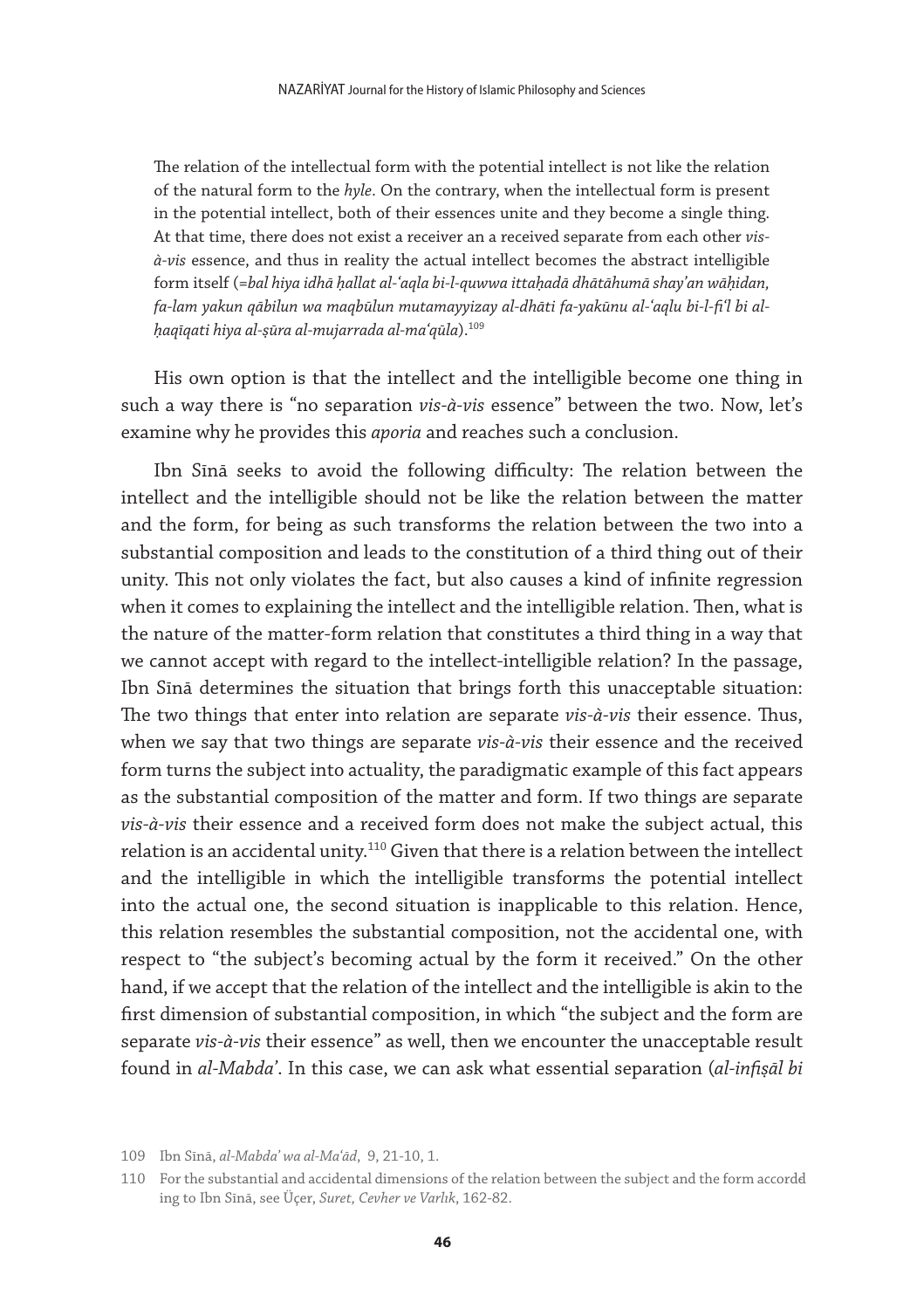*al-dhāt*) between the matter and the form would let one transform the other into the actual and constitute a third thing? Ibn Sīnā argues that the real problem arises when the intellect has such an essential separation as regards the intelligible.

First, we must clarify that the essential separation Ibn Sīnā attributes to the matter-form relationship does not mean that the matter would have an independent existence that we could point to as "this" independent from the form. If it had such a determined existence or "thisness," everything predicated upon it would become an accident and it would be impossible to say that it became actual by something joined to it. For this reason, the separation of the matter from the form means that "the form comes to it externally and turns it into the actual without becoming a part of it," rather than its having existence independent of it. As the matter possesses a separation that would allow the form to come from outside, it cannot take over the role of a neutral element during the substantial composition, in which matter plays an important role – it is not only transformed by the substantial form, but also transforms it. Thus the matter-form relationship is not a unity in which the matter becomes the form itself. On the contrary, it is a composition in which a third thing that is different from both the matter and the form comes into existence: the composite substance.<sup>111</sup> The separation of the matter in this sense has a vital importance with regard to this theory of substantial composition, and thus Ibn Sinā counts the matter that precedes the composition as an external cause.<sup>112</sup> He accepts that in the case of the intellect's having a substantial separation and its participation in rational cognition with such a quality, the relation of the intellect and the intelligible could possibly turn into a substantial relation. Within this framework, the essential feature of intellection is constituted by the intellect's acquiring its substance only by uniting with the intelligible that comes to it. During this unity, the separation between the receiver and the received disappears, for the intellect becomes the intelligible itself and unites with it. As a result, the essential feature of a substantial composition is constituted by the fact that a natural form comes from outside and unites with a subject that has the capacity to *transform* into everything and constitutes a third thing due to those two's transformation, and that the essential feature of the intellect's actuality is constituted by the fact that an intelligible form unites with something that has the capacity to *become* everything.

This analysis shows that Ibn Sīnā can avoid the danger of substantial composition only by accepting that the intellect has no essential separation (*al-infiṣāl bi al-dhāt*)

<sup>111</sup> Üçer, *Suret, Cevher ve Varlık*, 174-82, 420-27.

<sup>112</sup> Üçer, *Suret, Cevher ve Varlık*, 310-16.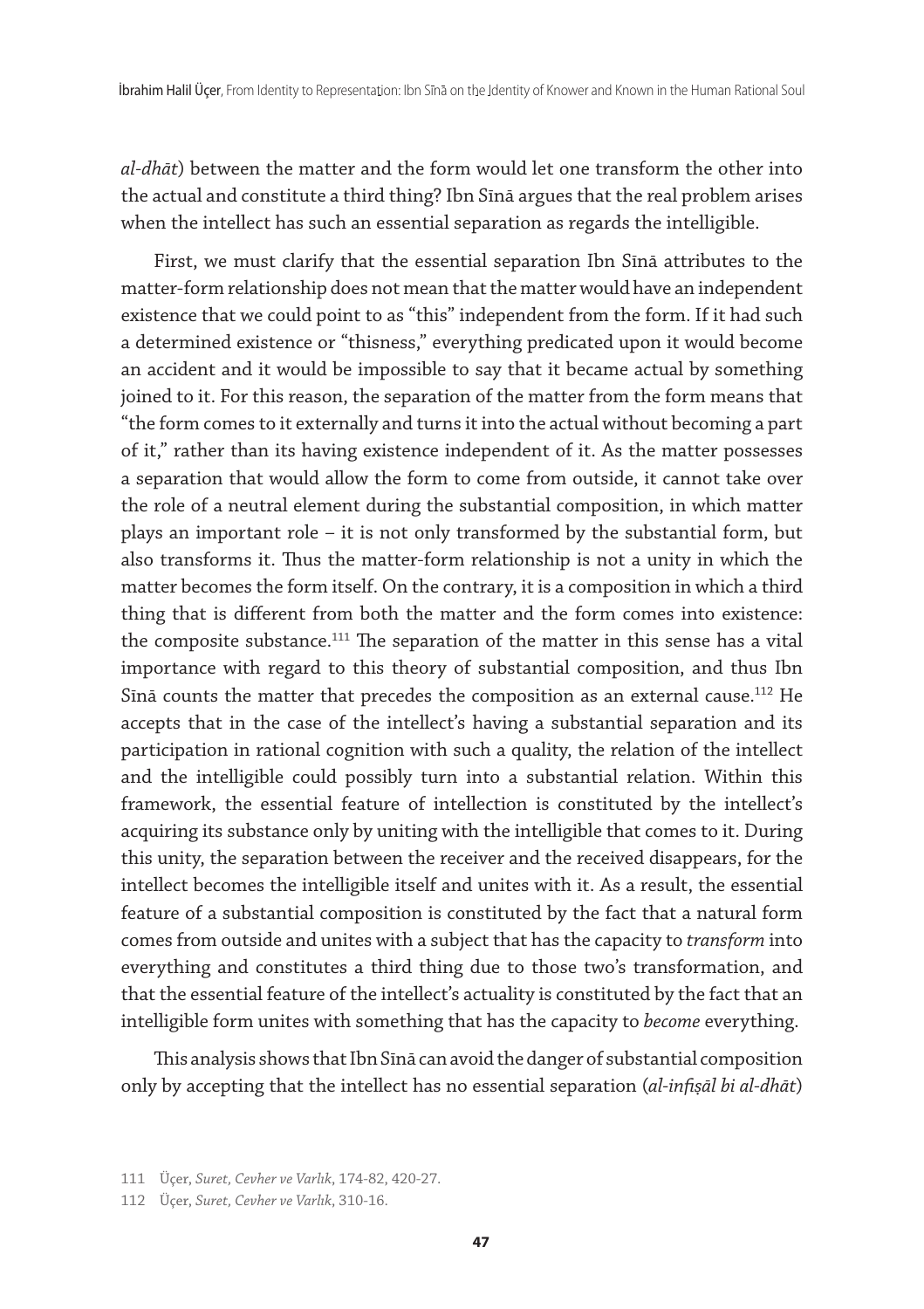from the intelligible. If we read him systematically and see him as a philosopher who recapitulates its solution throughout all his works, we will tend to see any other kind of solution as a contradiction. But reading him in an *aporetic* way would enable us to follow his corpus through all of these questions and answers and cause him to appear to be a philosopher who seeks and improves solutions for a certain question in his mind through his texts. For instance, approaching *al-Mabdaʾ wa al-Maʿād* through an *aporetic* reading and comparing its solutions with those in his other works, we may see that another solution is given for the same problem through the new distinctions developed in his other texts. Ibn Sīnā devised the position of identity in *al-Mabdaʾ* because the potential intellect cannot have a separate identity that is independent from the intelligible form. In fact, this kind of separation was the main feature of the substantial composition that he was trying to avoid. Ibn Sīnā does not return to this subject in *al-Hidāya* (written after *al-Mabdaʾ wa al-Maʿād*), but reexamines the same issue in his later *al-Shifāʾ/al-Nafs*. This work, however, possesses a distinction that does not exist in *al-Mabdaʾ wa al-Maʿad*: "the selfawareness (*al-shuʿūr bi al-nafs*)" that the soul possesses before its intellection of any intelligible, and its "self-intellection" that appears when it intellects itself through intelligibles. The first part of this distinction (discussed above) is very important in terms of maintaining the soul's essential unity and independence. This direct and primary self-awareness, which was pointed out by the "flying man" example in *al-Shifāʾ/al-Nafs* and then in *al-Ishārāt*, 113 was systematized in a way designed to constitute a basis for all kinds of cognitive acts in *al-Taʿliqāt* and *al-Mubāḥathāt*. 114 Ibn Sīnā uses this primary and essential self-awareness to prove that the potential intellect possesses an essential independence before receiving any intelligible, and thereby preserves this independency along with all the processes of cognition. Once the potential intellect is expounded as a subject that has an essential independency, intelligibles became meanings coming from the outside and were present in it accidentally. And so Ibn Sīnā conceptualizes the relation of intellect and intelligible not as "coming from outside and uniting with something that has the capacity of becoming potentially everything and became one with it," but as "coming from outside and conjoining with something that has the capacity of representing potentially everything and present in it." The natural consequence of this conceptualization is the transformation of knowledge into accident with regard to the independent subject, where knowledge is present. Ibn Sīnā embarks on this idea consistently after *al-Shifāʾ* and never returns to the view found in *al-Mabdaʾ*. One of

<sup>113</sup> Ibn Sīnā, *al-Shifāʾ/al-Nafs*, 26-27; *al-Ishārāt,* III/1-7, 233-36.

<sup>114</sup> See D. Black, "Avicenna on Self-Awareness and Self-Knowledge," 65.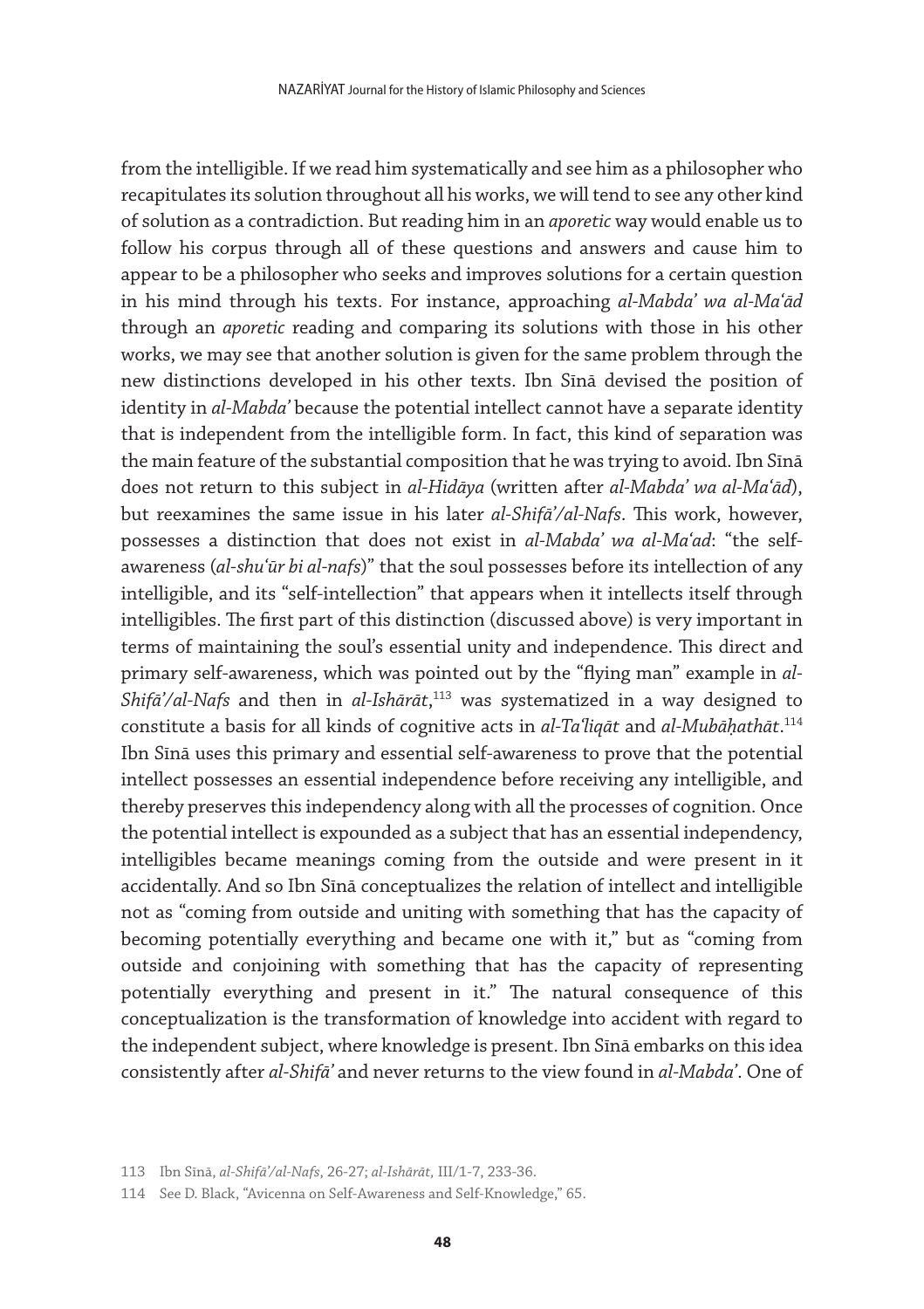the most obvious indications of this is that the idea of identity in regard to human intellect, which is used as a proof of the identity of the intellect, that which intellects, and that which is intellected in the Necessary Being in *al-Mabdaʾ*, is abandoned in the section bearing the same title in *al-Shifāʾ/Ilāhiyyāt*, where the idea of perfection (*istikmāl*) is adopted.115 Even more important, in the works written after *al-Mabdaʾ* (e.g., *al-Risāla al-ʿArshiyya* and *al-Najāt*), he replaces his former example with that of the human's identity not with the intelligibles it abstracted externally, but being identified with its own essence during self-cognition.<sup>116</sup> However, at first glance some passages seem to impair this consistency in the post-*al-Mabdaʾ* texts. The expressions concerning the human soul's final perfection in the section on eschatology (*maʿād*) in *al-Shifāʾ/Ilahiyyāt* IX/7, which is reiterated in *Aḥwāl al-Nafs* later on, can be referred to within this framework.<sup>117</sup> Here, Ibn Sīnā uses the following expressions to describe the human rational soul's perfection: i) its becoming an intellectual world in which there is inscribed the form of the whole, the order in the whole that is intellectually apprehended, and the good that emanates from the whole (*an taṣīra ʿālaman ʿaqliyyan murtasaman fī-hā ṣūrat al-kull...*), ii) the structure of existence being completed in its entirety within the soul (*ḥattā tastawfiya fī nafsihā hayʾat al-wujūd kullihī*), iii) its transforming into an intelligible world that parallels the existing world in its entirety (*fa-tanqaliba ʿālaman ma'ʿqūlan muwāziyan li al-ʿālam kullihī*), iv) its becoming united with it (*muttaḥidatan bi-hī*), v) its becoming imprinted with its example and structure (*muntaqishatan bi-mithālihī ve hayʾatihī*), and vi) its affiliation with it and becoming of its substance (*wa munkhariṭatan fī silkihī wa sāʾiratan min jawharihī*).118 The expressions with regard to the soul's becoming an intellectual world or its transforming into an intelligible world, which is equal to the intelligible world, imply that rational cognition can perceive all intelligibles and that when this cognition is completed, the intelligibles that emerge in our intellect will bring about a world of intelligible forms that is equal to the external material forms. This way of expression is similar to Aristotle's statements in *De Anima* 3.8, 431b20-24, that the soul is all things that exist due to the fact that both sensible and rational cognition are parallel with sensible and intelligible things. According to Ibn Sīnā, this takes place because the world's form is inscribed (*irtasama*) in the intellect, and thus emphasizing the inscription excludes the identity position right from the outset. The later term unity (*ittiḥād*) is explained by emphasizing the inscription of an intelligible example of the realities in a way that

<sup>115</sup> See Ibn Sīnā, *al-Shifāʾ/Ilahiyyāt*, 356, 16-357, 2.

<sup>116</sup> Ibn Sīnā, *al-Najāt*, ed. M. Fahri, Beirut: 1982, s. 280-81; Ibn Sīnā, *al-Risāla al-ʿarshiyya*, 8.

<sup>117</sup> Ibn Sīnā, *al-Shifāʾ/Ilahiyyāt*, 425,15-426,10; cf. *Aḥwāl al-nafs*, 130,9-131,3.

<sup>118</sup> Avicenna, *The Metaphysics of The Healing*, 350,15-28; cf. *al-Shifāʾ/Ilahiyyāt,*425,15-426,10.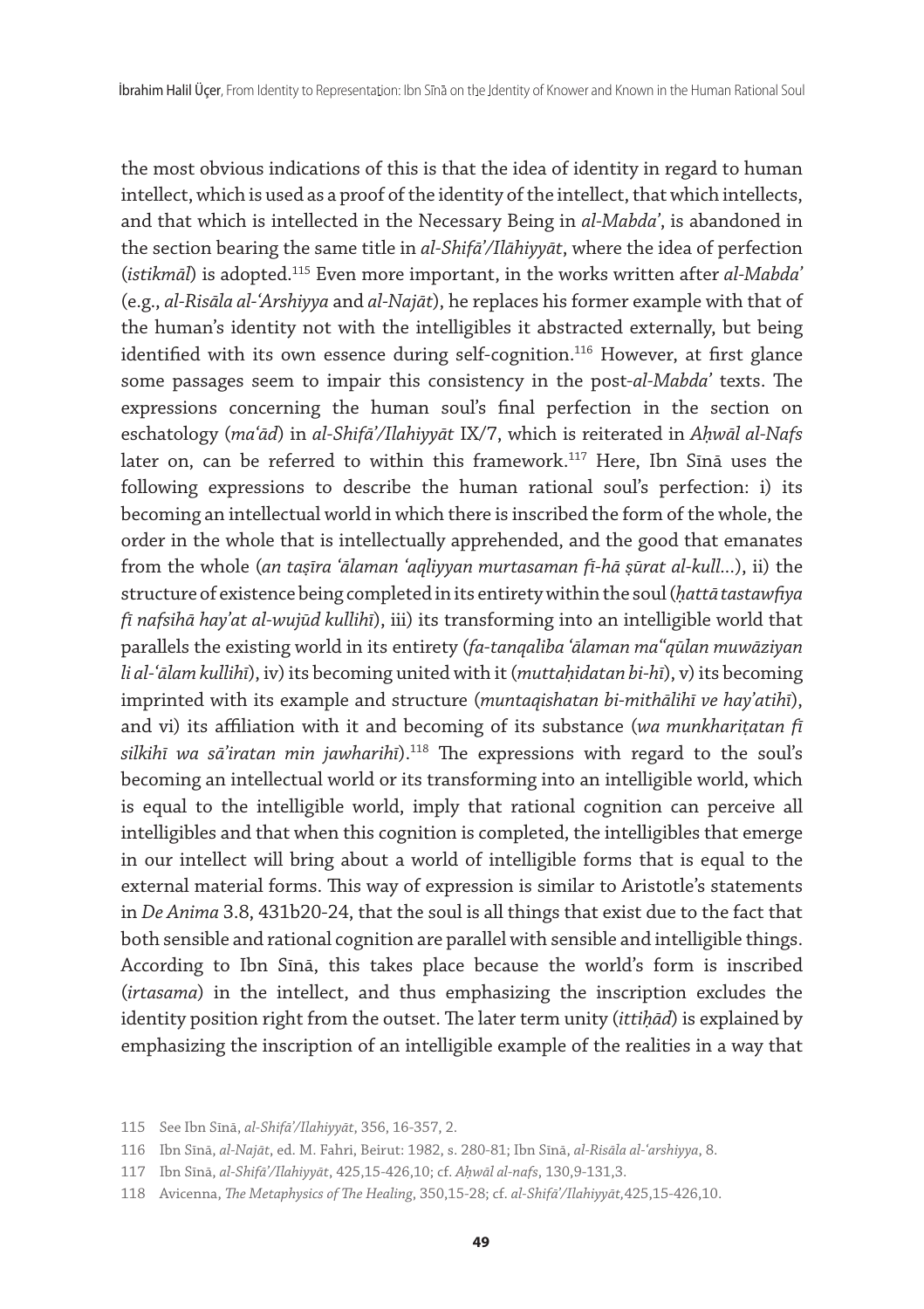accentuates that this refers to the weak identity. The intellect's participation with the intelligible forms and being formed with their substance implies that the intellect, which is intelligible, has the same ontological structure as do the intelligibles *vis-à-vis* existence, and that its increasing cognitions concerning the intelligibles brings forth the ever-increasing actuality of its own intelligible existence. This causes Ibn Sīnā to state that during the actuality of the same sort above, the intellect, that which intellects, and that which is intellected are one or become almost one (*aw qarībun min al-wāḥid*) and thereby seeks to accentuate that the conjoining (*al-wuṣūl*) of the immaterial intellect with the intelligibles that became immaterial means that it would acquire the same mode of existence in a way that cannot be compared to the conjoining of material surfaces. However, to eliminate the implication that they may become numerically one, he adds "almost one," the same attitude that can be found in the seventh section of *al-Shifāʾ/Ilahiyyāt*'s eighth chapter. Here, Ibn Sīnā compares the sense and rational cognition in respect to their power of abstraction and, following the traditional emphasis that rational cognition is so strong that cannot be compared with sense cognition, states that the intellect conjuncts with the intelligibles "and becomes identical with it **in a way** and comprehends its essence, not its temporal aspect." $^{119}$  Throughout the course from *De Anima* and its interpretations to Ibn Sīnā, the comparison seeks to emphasize the fact that although sense cognition, for example, can perceive an apple by abstracting it from its material accidents, it still cognizes the apple as an individual apple in a way that continues its relation with the external apple, whereas the intelligible apple in the intellect is abstracted from this individuality and attains universality. Contrary to the senses' cognition of the temporal aspects, the intellect has the capacity to cognize that thing's permanent essence. To prevent anyone from confusing this emphasis of strong abstraction with the idea of numerical identity, Ibn Sīnā adds "in a way" (*ʿalā wajhin mā*). Apart from this, the passage's most important point is that although rational cognition has a higher pleasure of abstraction in comparison with sense cognition, it will not attain the pleasure of absolute abstraction to the extent that it would become one with the intelligibles as long as it remains in the sensible world. Ibn Sīnā claims that the only way to attain this level of absolute abstraction only when our soul separates from the body and thereby gains independence (*law infaradnā ʿan al-badan*). Only this enables us to attain such a higher level of identity. As a result, let alone the fact that they contradict the theory of representation, both passages contain an aspect that confirms this view. In this respect, the post-*al-Shifāʾ* texts continue to defend the theory of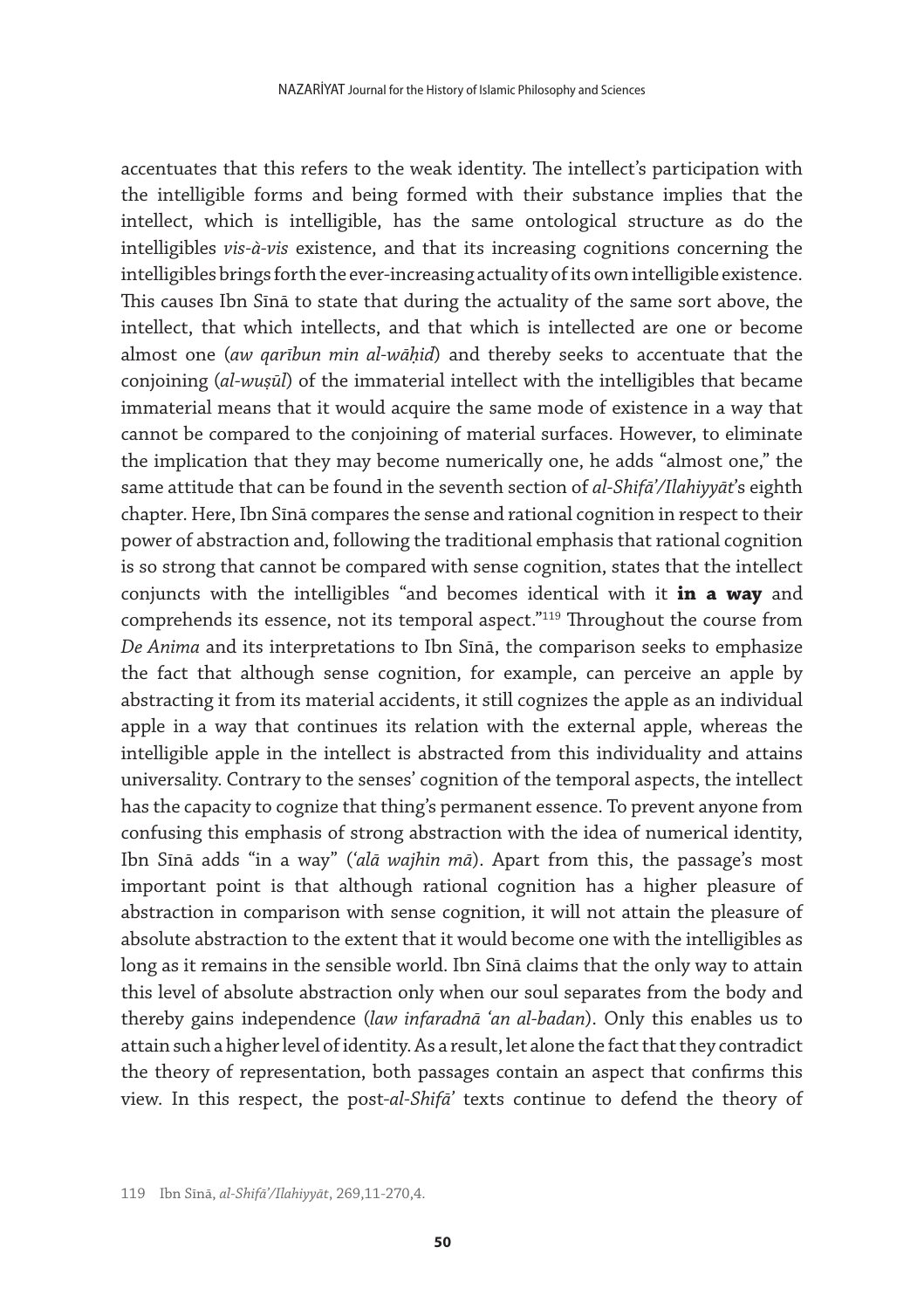representation clearly and refute the opposite view just as clearly. Within this framework, those expressions that emphasize identity in the post-*al-Shifāʾ*  Avicennean corpus should be interpreted with the weak identity and the intelligibles' immaterial representation.

# **Conclusion**

At the beginning of the article, we asked some questions concerning Ibn Sīnā's position on the identity of the intellect and the intelligible. The first question, whether the position in which the intelligibles may exist in the human intellect only through representation, was presented consistently in Ibn Sīnā's corpus. This problem of consistency brought about by his statements in *al-Mabdaʾ wa al-Maʿād* could be solved through an *aporetic* reading of his texts. Accordingly, we see that because Ibn Sīnā does not have the view that the intellect has its own essential independence apart from its intellecting of any other intelligible in *al-Mabdaʾ wa al-Maʿād*, here he accepts that the intellect is identical with the intelligibles during its actual intellection of them, just as his predecessors al-Fārābī and Alexander did. However, beginning with *al-Shifāʾ/al-Nafs*, he defends his view of the immaterial representation of intelligibles consistently. His interpretations in *Ḥawāshī* suggests that the term unity (*ittiḥād*) should be understood as the representation that takes place through immaterial reception when he is talking about the human soul's relation with the external intelligibles. This attitude also shows that there is a difference between the identity position he targeted during his critique of Porphyry and the identity position he seems to accept when interpreting Aristotle. In this case, Ibn Sīnā criticized the Porphyrian approach's "strong identity" position, according to which the intellect and the intelligible are numerically identical. This position, which did not belong to Porphyry but was developed by Christian philosophers in Baghdad who used it as a basis for their own theological approach, was attributed to Porphyry by Ibn Sīnā due to the relevant texts' usage of him. Ibn Sīnā argues that this position jeopardizes the plasticity of cognition and violates some self-evident rational principles. And so he narrows down the identity of the intellect and the intelligible via the intellection of divine intellects and the direct self-awareness of the human intellect. As for the relation of the intellect with the external intelligibles, he considers this to be due to the presence (*ḥuṣūl*) of an immaterial exemplar (*mithāl*) in the mind, which exemplifies the "weak-identity" position. Ibn Sīnā's attainment of such a position was made possible by the idea of a potential intellect that gained a quality of being a separate and independent substratum for the mentioned exemplars. Here is the point that gives his approach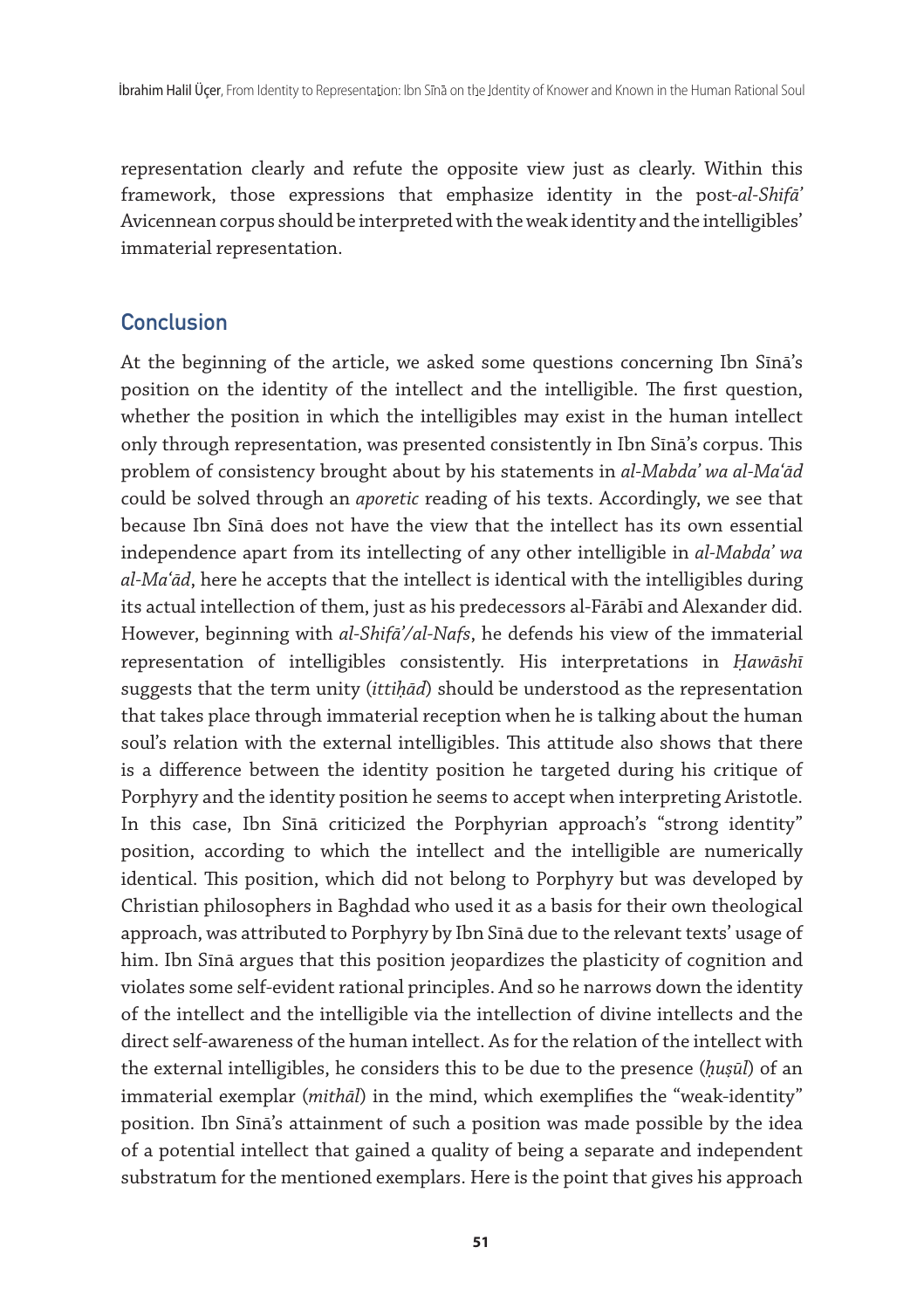on an authentic place throughout the history of Peripatetic and Neo-Platonic theories of intellect. Bearing in mind Alexander's interpretation of identity as the unity of the actualities of intellect and intelligibles, Ibn Sīnā considers it to be reasonable in respect to the indirect and secondary self-cognition that comes after direct self-awareness. But unlike Alexander, he posits a level of cognition in which the intellect realizes itself as an intellect without the mediation of any external intelligibles. For this reason, he prefers to interpret all kinds of secondary intellection as immaterial representation (*tamaththul*) instead of unity (*ittiḥād*). Although Ibn Sīnā's narrowing the identity of the knower and the known with self-awareness was a step in the same direction with that of Stephanus, he argues, unlike Stephanus, that God and the separate intellects also cognize themselves and become identified with their intelligibles during this intellection. On the other hand, Stephanus seems to ignore the problem of cognition's plasticity, which is mentioned by Alexander and which Ibn Sīnā tries to solve by the notion of primary self-awareness. Although it seems doubtful if Ibn Sīnā saw it or not, the commentary of *De Anima* contains a distinction made by Philoponus that finds an echo in the Avicennean theory: the presence of an immaterial trace or image (*eikonikôs*) of the divine intellects and an immaterial examplar (*paradeigmatikos*) of material intelligibles in our mind. Ibn Sīnā's distinction concerning the manner in which the intelligibles in themselves and the intelligibles through another become present in our intellect is parallel with this distinction. However, he must have found Philoponus' Alexandrian position, which links the self-intellection to intellecting other intelligibles, insufficient due to its lack of direct self-awareness, which would be the basis of the idea of representation.

Ibn Sīnā's description of intellection as the presence of an immaterial example or a similar of the intelligibles in the intellect raises the question of what is the difference between the exemplar of a horse on a wall or on a mirror and the one in our intellect. All kinds of weak identity positions would encounter this question. Ibn Sīnā's answer lies in the formulation of "intellection as perfection." Whether this answer is consistent in itself and whether it separates the intellect from a mirror will be the subject of further studies and is beyond the scope of this article. Furthermore, the relation of the knower and the known that we discussed at a *static* level by focusing on the relation in which the intelligible form exists, should be discussed and tested on a *dynamic* level in a broader context *vis-à-vis* the process that these forms take in the intellect. Despite the static point of view that focuses on the existence of intelligible forms, the dynamic perspective would focus on the process of abstraction. On the other hand, we stated at the beginning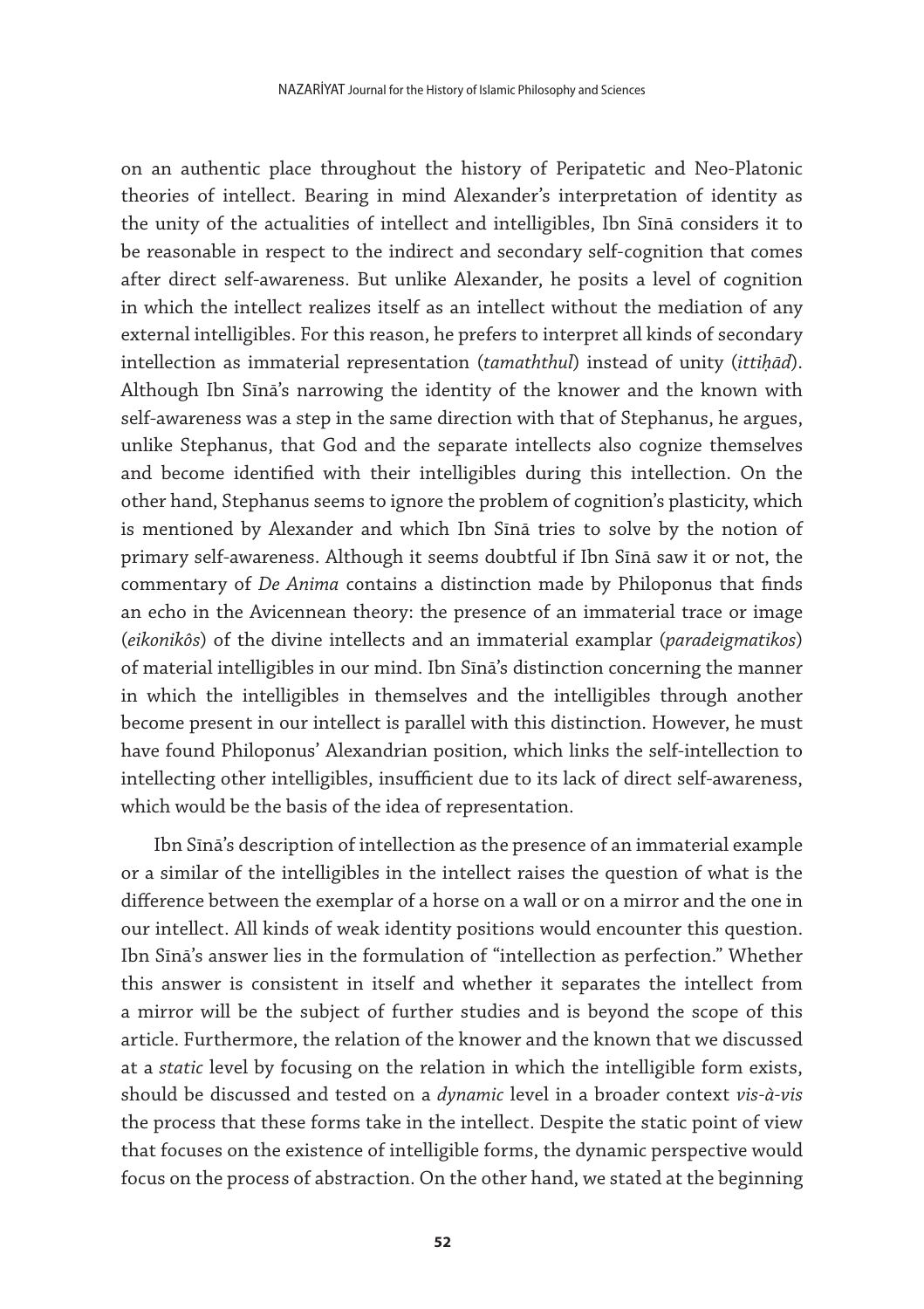that to determine Ibn Sīnā's position concerning the identity of the knower and the known plays an important role in determining his final approach concerning the possibility of metaphysical knowledge. This is because replacing the identity of the knower and the known, which denotes a strong realism that seeks to eliminate all kinds of skeptical critique tending toward the possibility of knowledge with the theory of representation that corresponds to a weak identity, may lead Ibn Sīnā to encounter a question as to whose representation we possess or what we know in reality. The answer of this question may include remarkable results concerning to what extent the epistemological truism of Avicennean epistemology would be pursued or would pursue.

# **Bibliography**

- Adamson, Peter. "Avicenna and his Commentators on Human and Divine Self-Intellection." *The Arabic, Hebrew, and Latin Reception of Avicenna's Metaphysics*. Edited by Dag Nikolaus Hasse and Amos Bertolacci, 97-122. Berlin and Boston: De Gruyter, 2012.
	- \_\_\_\_\_\_, "Porphyrius Arabus on Nature and Art: 463F Smith in Context." *Studies on Porphyry*. Edited by George Karamanolis and Anne Sheppard, 141-163. London: University of London, Institute of Classical Studies, 2007.
- Alexander of Aphrodisias. "De Intellectu." *Two Greek Aristotelian Commentators on the Intellect*. Translated by Frederic M. Shroeder and Robert B. Todd. Toronto: Potifical Institute of Medieval Studies, 1990.
	- \_\_\_\_\_\_, *De Anima: The De Anima of Alexander of Aphrodisias*, *Translation and Commentary*. Translated by Athanasios P. Fotinis. Washington, D.C.: University Press of America, 1979.
- Alwishah, Ahmed. "Avicenna on self-cognition and self-awareness." *Aristotle and The Arabic Tradition*. Edited by Ahmed Alwishah and Josh Hayes, 143-63. Cambridge: Cambridge University Press, 2015.
- Aristotle. *On Generation and Corruption*. Translated by H. H. Joachim. Princeton: Princeton University Press, 1991.
- \_\_\_\_\_\_, *De Anima Books II-III*. Transl. with introduction and notes. D. W. Hamlyn. Oxford: Clarendon Press, 2002.
	- \_\_\_\_\_\_, *De Anima*. Translated by Christopher Shields. Oxford: Clarendon Press, 2016.
- Arisṭūṭālīs. *Fī al-nafs*. Edited by Abd al-Rahman Badawī. Kuwait: Wakālat al-Maṭbūʿāt, 1980.
- Deborah L. Black, "Avicenna on Self-Awareness and Knowing That One Knows." *The Unity of Science in the Arabic Tradition*. Edited by Shahid Rahman, Tony Street, and Hassan Tahiri, 63-87. Dordrecht: Springer, 2008.
	- \_\_\_\_\_\_, "Intentionality in Medieval Arabic Philosophy." *Quaestio* 10, no. 1 (2010): 65-81.
- Caston, Victor. "Aristotle and the Problem of Intentionality." *Philosophy and Phenomenological Research* 58/2 (1998): 249-98.
	- \_\_\_\_\_\_, "Aristotle's Two Intellects: A Modest Proposal." *Phronesis* 44/3 (1999): 199-227.
	- \_\_\_\_\_\_, "Aristotle's Argument for why the Understanding is not Compounded with the Body." *Proceeding of the Boston Area Collogquium in Ancient Philosophy* 16 (2000): 135-75.
- \_\_\_\_\_\_, "High-order Awaraness in Alexander of Aphrodisias." *Bulletin of the Classical Studies* 55/1 (2012): 31-49.
- Colter, Robert S. "Thought, Perception, and Isomorphism in Aristotle's *De Anima*." *Polish Journal of Philosophy* 1 (2012): 27-39.
- Crystal, I. M., *Self-Intellection and its Epistemological Origins in Ancient Greek Thought*, Aldershot: Ashgate, 2002.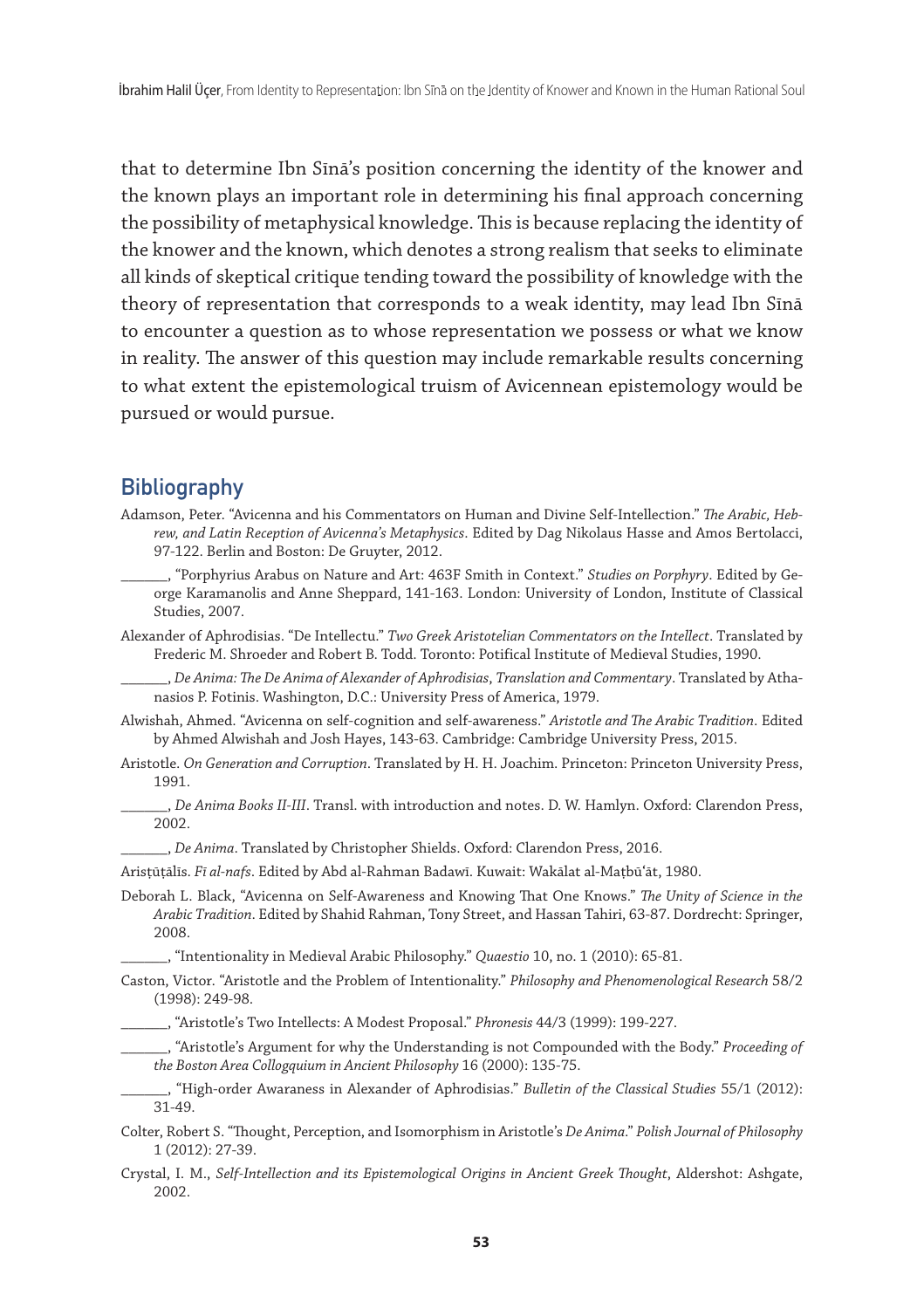- De Koninck, Thomas. "Aristotle on God as Thought Thinking Itself." *Review of Metaphysics* 47/3 (1994): 471- 515.
- Driscoll, John A. "The Anaxagorean Assumption in Aristotle's Account of Mind." *Essays in Greek Philosophy V: Aristotle's Ontology*. Edited by Anthony Preus and John P. Anton, 273-92. New York: State University of New York, 1992.
- Fakhr al-Dīn al-Rāzī, *Sharḥ al-Ishārāt II*. Edited by Alī Riḍā Nacafzāda. Tehran, 1383 ah.
- al-Fārābī, *Risāla fī al-ʿaql*. Edited by M. Bouyges. Beirut, 1938.

\_\_\_\_\_\_, *Ārāʾ ahl al-Madīna al-Fāḍila*. Edited by A. N. Nadir. Beirut: Dar al-Mashriq, 2002.

- Finnegan, James. "Avicenna's Refutation of Porphyryius." *Avicenna Commemoration Volume*, 187-205. Calcutta, 1956.
- Gutas, Dimitri. "Avicenna's Marginal Glosses on *De Anima* and the Greek Commentarial Tradition." *Philosophy, Science and Exegesis in Greek, Arabic, and Latin Commentaries*, II. Edited by Peter Adamson, Han Baltussen, and Martin William F. Stone, 77-88. London: Institute of Classical Studies, 2004.
	- \_\_\_\_\_\_, *Avicenna and Aristotelian Tradition*. Leiden: Brill, 2014.
- Ibn Sīnā. "Ḥawāshī ʿalā Kitāb al-Nafs." *Arisṭū ʿinda al-ʿArab*, Abd al-Raḥmān Badawī. Kuwait: Wakāla al-Maṭbūʿāt, 1978.

\_\_\_\_\_\_, *Aḥwāl al-Nafs*, ed. A. Fuʾād al-Ahwānī. Cairo: Dār Iḥyāʾ Kutub al-ʿArabiyya, 1953.

- \_\_\_\_\_\_, "Maqāla fī al-nafs ʿalā sunnat al-ikhtiṣār (mabḥath ʿan al-quwā al-nafsāniyya)." *Aḥwāl al-nafs*, ed. A. Fuʾād al-Ahwānī. Cairo: Dār Iḥyāʾ Kutub al-ʿArabiyya, 1953.
- \_\_\_\_\_\_, *al-Shifāʾ/Ilāhiyyāt*. Edited by G. Anawati, S. Zāyed. Cairo: 1960.
- \_\_\_\_\_\_, *al-Najāt*, ed. M. Fakhrī. Beirut, 1982.
- \_\_\_\_\_\_, *al-Shifāʾ /al-Samāʿ al-Ṭabīʿī*. Edited by S. Zāyed. Cairo: 1983.
- \_\_\_\_\_\_, *Al-Mabdaʾ wa al-Maʿād*. Edited by Abd Allāh Nūrānī. Tehran, 1984.

\_\_\_\_\_\_, "al-Ḥikma al-Mashriqiyya." "İbn Sînâ'nın el-Hikmetü'l-Maşrıkiyye Adlı Eseri ve Tabiat Felsefesi," Ahmet Özcan. Yüksek lisans tezi, Marmara Üniversitesi, Sosyal Bilimler Enstitüsü, 1993.

- \_\_\_\_\_\_, *al-Taʿlīqāt*, ed. Ḥasan Majīd al-ʿUbaydī. Baghdad: Bayt al-ḥikma, 2002.
- \_\_\_\_\_\_, *al-Ishārāt wa al-Tanbīhāt*. Edited by Mujtabā al-Zāriʿī. Qom: Maktaba al-iʿlām al-islāmī, 1380.
- \_\_\_\_\_\_, *al-Mubāḥathāt*. Edited by Muḥsin Bīdārfar. Qom: Intishārāt Bīdār, 1423.
- \_\_\_\_\_\_, *al-Risālā al-ʿarshiyya fī tawḥīdihī taʿālā we ṣifātih*, ed. S. Zayn al-ʿĀbidīn el-Mūsāwī. Haydarābād: Dār al-Maʿārif al-ʿUthmāniyya, 1353.
- \_\_\_\_\_\_, al-Shifāʾ/*al-Nafs*. Edited by Ḥasanzāda Āmulī. Qom: Būstān-i Kitāb, 2008.
- Ibn al-Nadīm. *al-Fihrist*. Edited by Riḍā Tajaddud. Tehran, 1971.
- Iskandar al-Afrūdīsī. "Risāla fī al-ʿaql." *Shurūḥ ʿalā Arisṭū al-mafqūda fī al-yūnāniyya ve rasāʾil ukhrā*, Abd al-rahman Badawi. Beirut: Dār al-mashriq, 1971.
- Kahn, Charles. "Sensation and Consciousness in Aristotle's Psychology." *Archiv für Geschichte der Philosophie* 48/1-3 (1966): 43-81.

\_\_\_\_\_\_, "Aristotle on Thinking." *Essays on Aristotle's De Anima*, *Essays on Aristotle's De Anima*. Edited by Martha C. Nussbaum and Amélie Oksenberg Rorty, 359-80. Oxford: Oxford University Press, 2003.

- Kalın, İbrahim. *Knowledge in Later Islamic Philosophy, Mulla Sadrā on Existence Intellect and Union*. Oxford: Oxford University Press, 2010 (Turkish transl. *Varlık ve İdrak, Molla Sadrâ'nın Bilgi Tasavvuru*. Translated by Nurullah Koltaş. İstanbul: Klasik Yayınları, 2012).
- Kaukua, Jari. *Self-Awareness in Islamic Philosophy: Avicenna and Beyond*. Cambridge: Cambridge University Press, 2015.
- Kindī. "Risāla fī al-ʿaql." *Rasāʾil al-Kindī al-falsafiyya*. Edited by M. A. Abū Rīda. Cairo: Dār al-Fikr al-ʿArabī, 1950.

Kosman, Aryeh. "Perceiving That We Perceive: On the Soul III, 2." *Philosophical Review* 84/4 (1975): 499-519. Lear, Jonathan. *Aristotle: The Desire to Understand*. Cambridge: Cambridge University Press, 1988.